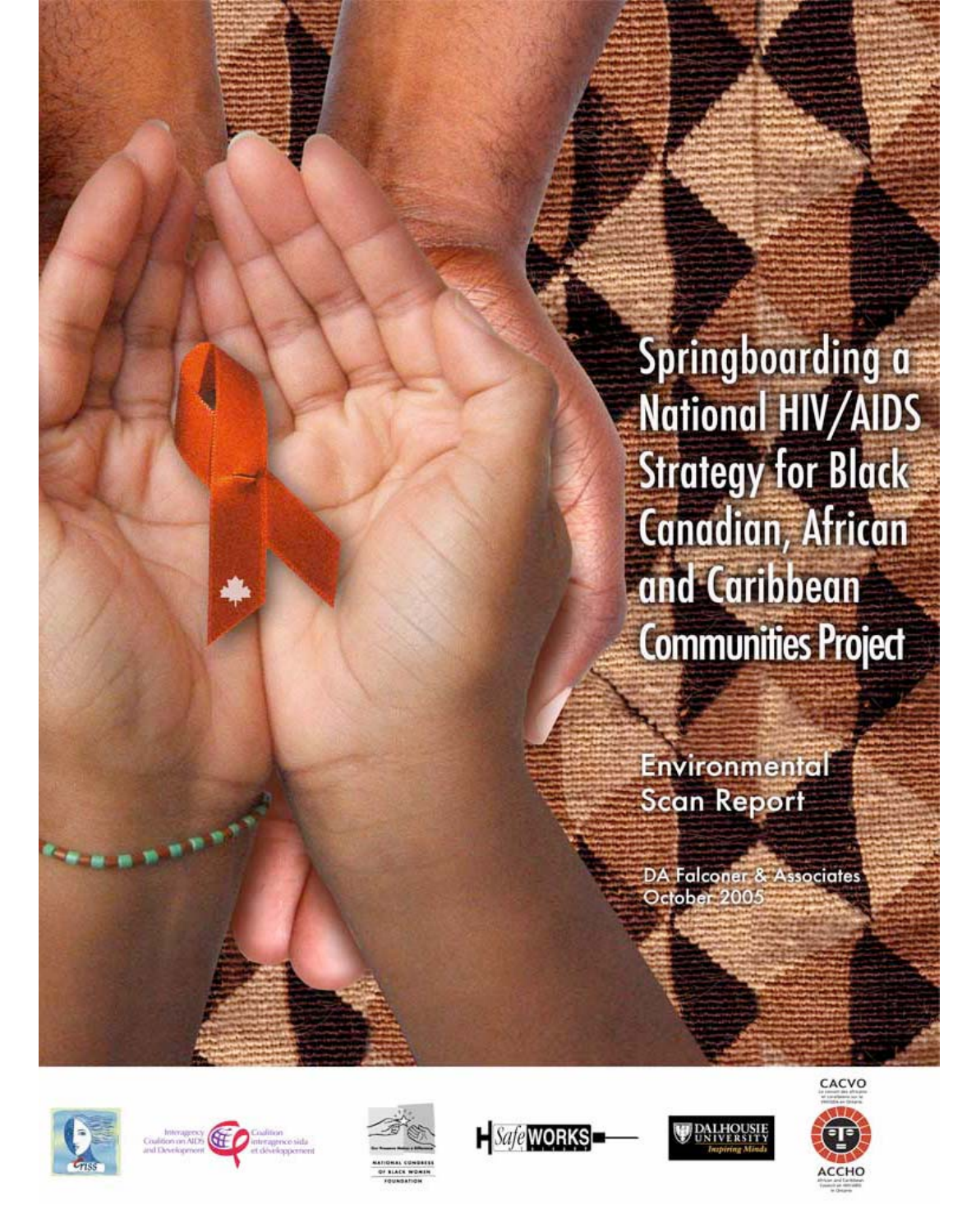# **CANADIAN CATALOGUING IN PUBLICATION DATA**

#### **Title:**

Springboarding a National HIV/AIDS Strategy for Black Canadian, African and Caribbean Communities Project Environmental Scan Report

Text in English and French.

ISBN 0-9736976-2-8

**Author:** Falconer, Dionne A., 1969 –

#### **Published by:**

Interagency Coalition on AIDS and Development (ICAD) 1 Nicholas Street, Suite 726 Ottawa, ON K1N 7B7 www.icad-cisd.com

**Translation:** Jean Dussault

**Design:** Frantz Brent-Harris All rights reserved.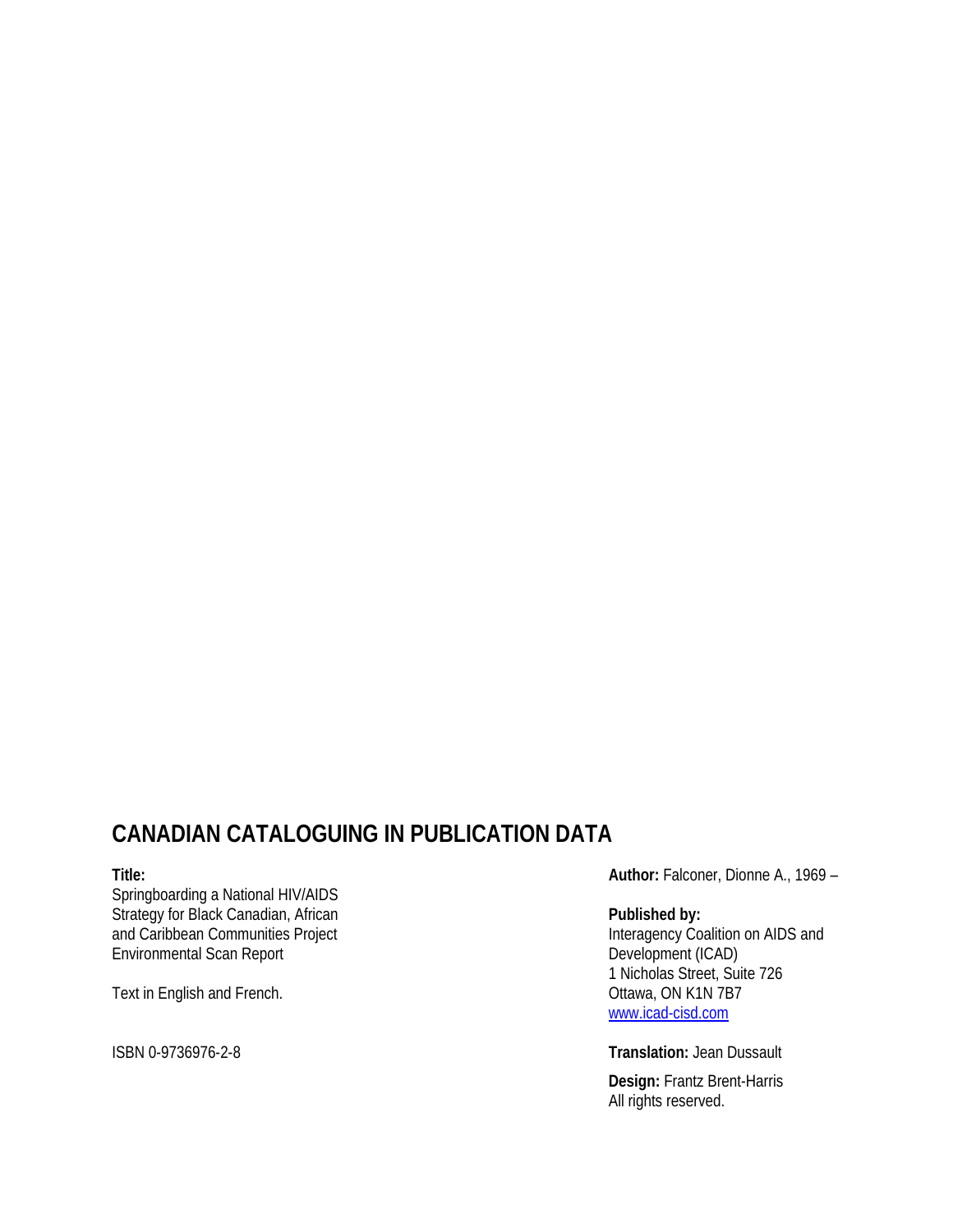# **TABLE OF CONTENTS**

| 1.0                                                  |                                                                      |  |  |  |  |  |
|------------------------------------------------------|----------------------------------------------------------------------|--|--|--|--|--|
| 2.0<br>2.1<br>2.2<br>2.3                             | PROCESS.                                                             |  |  |  |  |  |
| 3.0<br>3.1<br>3.2<br>3.3<br>3.4<br>3.5<br>3.6<br>3.7 | Organizations Primarily Focussed on HIV/AIDS in Black Communities 12 |  |  |  |  |  |
| 4.0                                                  |                                                                      |  |  |  |  |  |
| 5.0                                                  |                                                                      |  |  |  |  |  |
| 6.0                                                  |                                                                      |  |  |  |  |  |
|                                                      |                                                                      |  |  |  |  |  |

Appendix A: National Steering Committee Terms of Reference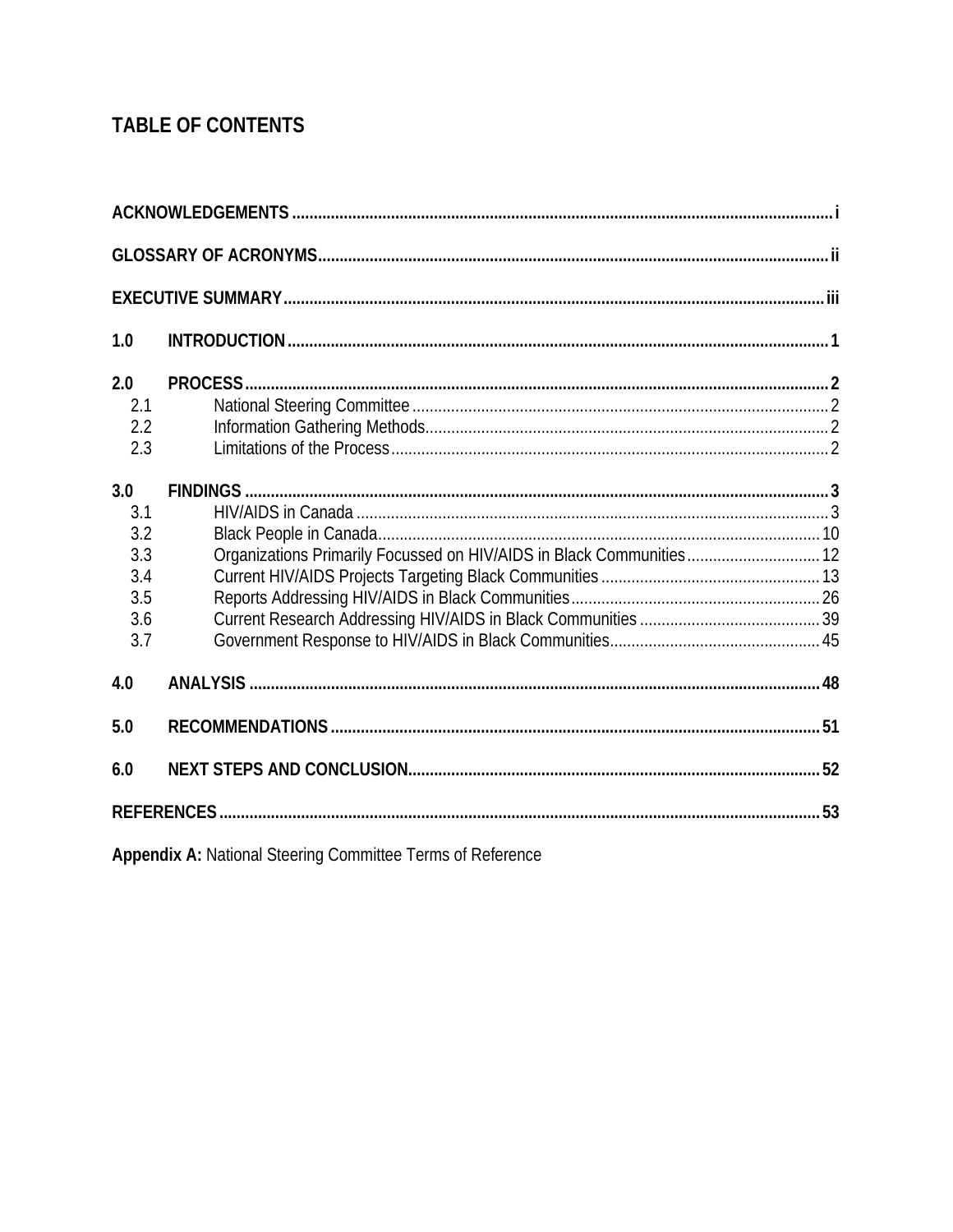# **ACKNOWLEDGEMENTS**

This environmental scan was made possible by the assistance and support of the following:

- Public Health Agency of Canada who provided a financial grant for the project;
- Staff from AIDS service organizations and municipal public health departments/units who provided information on relevant programs/projects/initiatives;
- Staff from provincial HIV/AIDS programs and labs, and the Public Health Agency of Canada who provided sample HIV/AIDS case report forms and information on relevant programs/projects/initiatives;
- Ontario HIV Treatment Network and the Canadian Institutes for Health Research who provided information on relevant research;
- Members of the African and Caribbean Council on HIV/AIDS in Ontario who provided information on relevant programs/projects/initiatives/research;
- Members of the Federal, Provincial, Territorial Advisory Committee on AIDS who provided information on provincial/territorial strategic plans and relevant programs/projects/initiatives; and
- Members of the National Steering Committee who provided guidance and direction for the project:
	- o Angele Rose Ankouad, Centre de Ressources et d'Interventions en Santé et Sexualité, Montréal, QC;
	- o Nalda Callender, National Congress of Black Women Foundation, Vancouver, BC;
	- o David Divine, James R. Johnston Chair in Black Canadian Studies, Dalhousie University, Halifax, NS;
	- o Arlene Hunte, Safeworks, Calgary, AB;
	- o LLana James, African & Caribbean HIV/AIDS Capacity Building Project, Toronto, ON;
	- o Lilja Jónsdóttir, Public Health Agency of Canada, Ottawa, ON;
	- o Horace Josephs, Interagency Coalition on AIDS and Development Board of Directors, Toronto, ON;
	- o Félicité Murangira, African and Caribbean Council on HIV/AIDS in Ontario, Ottawa, ON;
	- o Michael O'Connor, Interagency Coalition on AIDS and Development Executive Director, Ottawa, ON;
	- o Esther Tharao, African and Caribbean Council on HIV/AIDS in Ontario, Toronto, ON.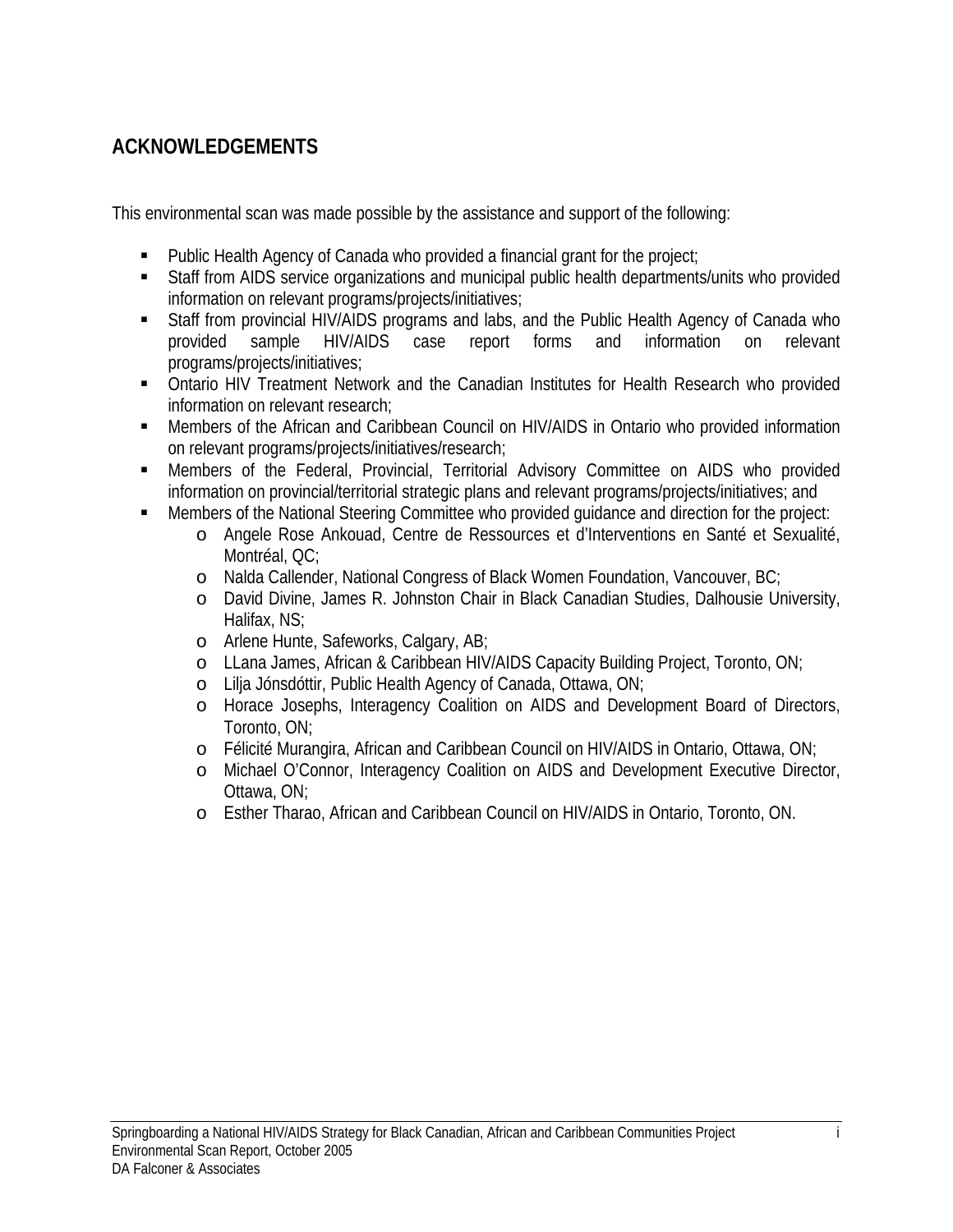# **GLOSSARY OF ACRONYMS**

- ACCHO African and Caribbean Council on HIV/AIDS in Ontario
- ACHES African Community Health Services
- AHT Anonymous HIV Testing
- AIDS Acquired Immune Deficiency Syndrome
- APAA Africans in Partnership Against AIDS
- ASO AIDS Service Organization
- Black CAP Black Coalition for AIDS Prevention
- CIDPC Centre for Infectious Disease Prevention and Control
- HETF HIV Endemic Task Force
- HIV Human Immunodeficiency Virus
- ICAD Interagency Coalition on AIDS and Development
- MSM Men who have Sex with Men
- NSC National Steering Committee
- PHA Person Living with HIV/AIDS
- PHAs People Living with HIV/AIDS
- PHAC Public Health Agency of Canada
- PI Principal Investigator
- STD Sexually Transmitted Disease
- STI Sexually Transmitted Infection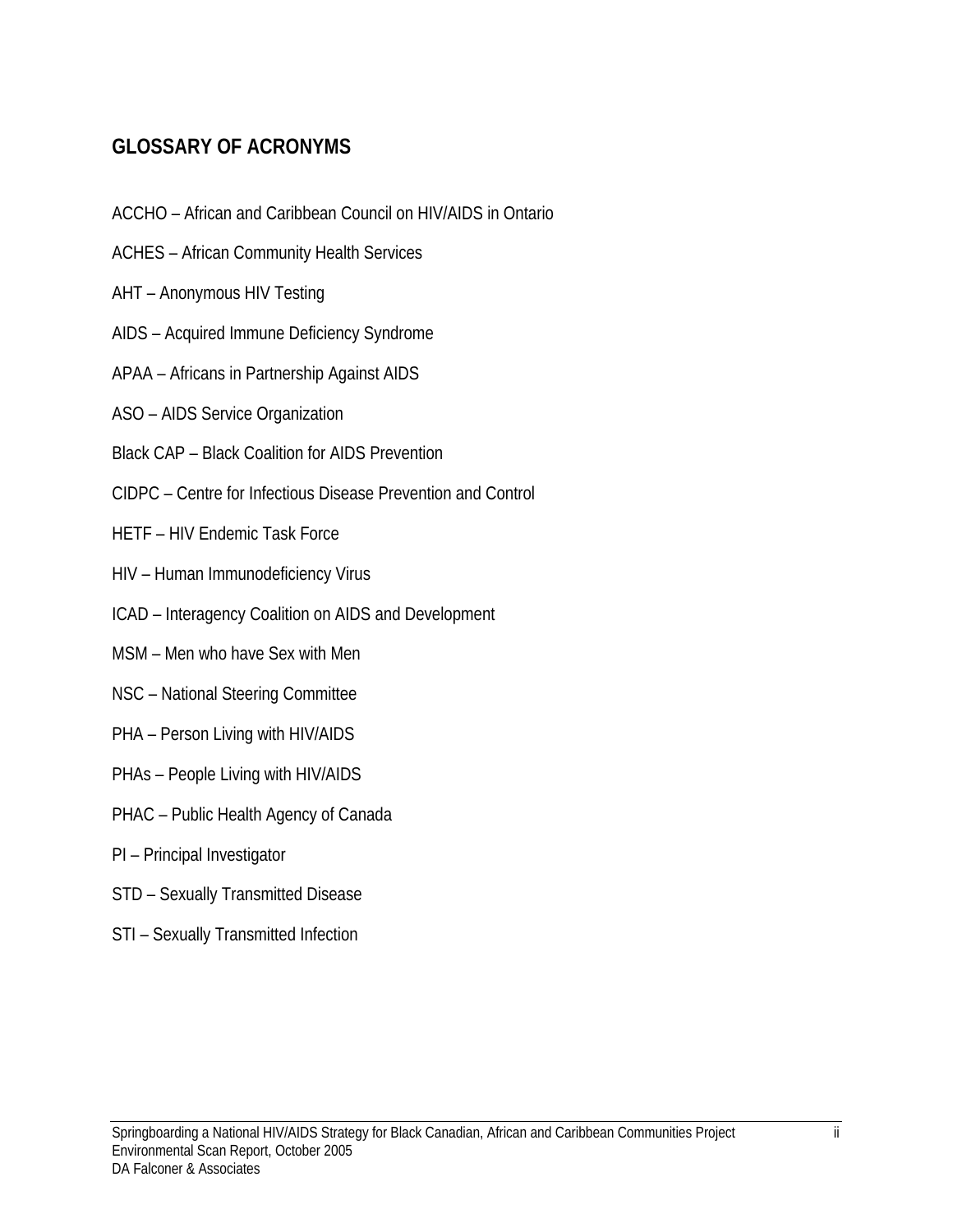# **EXECUTIVE SUMMARY**

## *Background*

The objective of the Springboarding a National HIV/AIDS Strategy for Black Canadian, African and Caribbean Communities project is to conduct preliminary research that will contribute to the development of a national HIV/AIDS strategy for Black Canadian, African and Caribbean communities. The project is funded by the Public Health Agency of Canada (PHAC) through the Interagency Coalition on AIDS and Development (ICAD), a national HIV/AIDS organization. The project is a partnership of the organizations represented on the National Steering Committee (NSC). It was developed in response to the disproportionate number of Black people testing HIV positive and to the need identified, Canada-wide, by AIDS service organizations (ASOs) of how to best respond to the increasing number of Black people for HIV/AIDS services.

At the start of the project, the National Steering Committee discussed, in detail, the target population for the project and the strategy. Initially, the language used was "people from countries where HIV is endemic (HIV-endemic countries)"1 which meant focussing on Black people from Sub-Saharan Africa and the Caribbean. The NSC determined this to be too limiting for a national HIV/AIDS strategy as a significant number of Black people, such as those born in Canada, would not be represented/reflected. It was decided that the project and any resulting strategy would need to encompass the diversity of Black people in Canada, thus the naming of Black Canadian, African and Caribbean communities.

This report represents the completion of one component of the project, the environmental scan, which was conducted from June to August 2005. Information was collected through documentation reviews, surveying of AIDS service organizations by way of the membership of ICAD and the Canadian AIDS Society, internet searches, and communication via telephone and email. The report summarizes the findings of the scan and offers recommendations for the second component of the project, a national consultation to enhance a framework for the development of a national HIV/AIDS strategy for Black Canadian, African and Caribbean communities. Throughout the report, references to Black people/communities will mean Black Canadian, African and Caribbean people/communities.

## *Key Findings*

 $\overline{a}$ 

In Canada, the number of positive HIV tests continues to increase and more women have tested HIV positive in recent years. Men who have sex with men (MSM) continued to represent the highest number and proportion of positive HIV tests. When reviewing the data on positive HIV tests, with ethnicity known, Aboriginal and Black peoples were overrepresented. According to the 2001 Census, Aboriginal peoples made up 3.3% of the Canadian population yet in 2004, they were 21.4% of positive HIV tests where ethnicity was known. This represented an increase from 1998 when the proportion was 18.6%. For Black people, who made up 2.2% of the Canadian population in 2001, they were 12.1% of the positive HIV tests in 2004. Again, this represented an increase from 1998 when the proportion was 5.3%.

<sup>1</sup> HIV-endemic is an epidemiologic term that refers to countries or populations where there is a high prevalence of HIV infection in the general population (i.e. generally greater than 1%) and the predominant mode of transmission is heterosexual contact. Currently, most countries in the Caribbean and Sub-Saharan Africa have been classified as HIV-endemic.

Springboarding a National HIV/AIDS Strategy for Black Canadian, African and Caribbean Communities Project iii Environmental Scan Report, October 2005 DA Falconer & Associates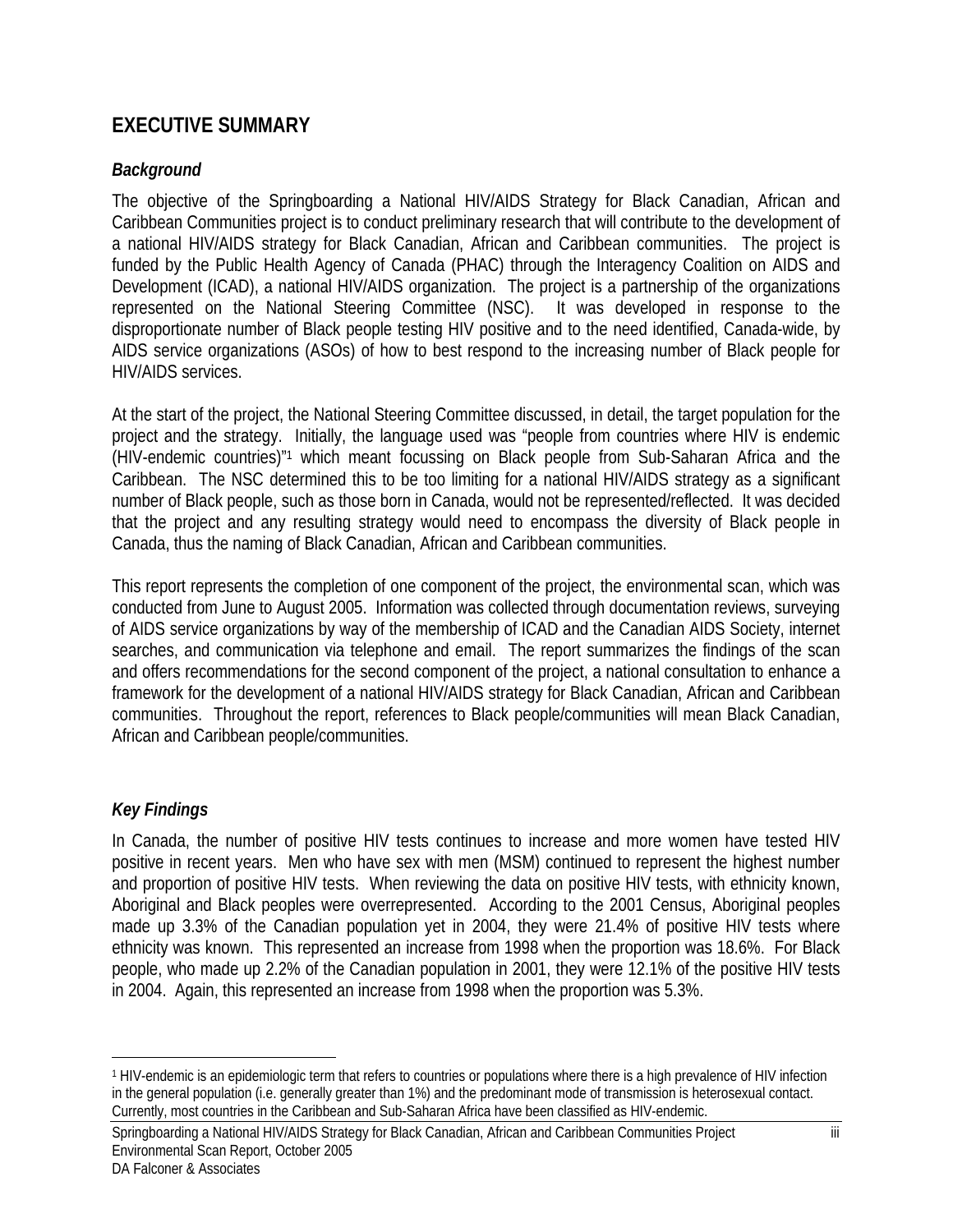With regards to AIDS cases in 2004, women represented a growing proportion of the AIDS diagnoses in Canada and MSM continued to represent the highest number and proportion of AIDS diagnoses. Aboriginal and Black people also continued to be overrepresented in the proportion of AIDS diagnoses. While the number of AIDS diagnoses has decreased over the years, the proportion attributed to Aboriginal and Black peoples have increased. In 2004, Aboriginal peoples represented 14.8% and Black people represented 15.5% of AIDS cases where ethnicity was known.

It should be noted that the number of positive HIV tests and consequently AIDS cases for Aboriginal and Black peoples are most likely understated as they do not include data from Ontario and Québec where 27.4% of Aboriginal and 85.1% of Black peoples lived in Canada in 2001.

At the provincial/territorial level, Ontario has done extensive work to document the situation of HIV/AIDS among Black people. While other provinces/territories have not analyzed the situation to the same degree as Ontario, statistics on HIV/AIDS in Black communities have been published by Québec, British Columbia, Alberta, Saskatchewan, Nova Scotia and Manitoba.

The Black communities in Canada are a collection of ethnically, culturally, linguistically, religiously diverse communities comprised of people of Black African descent who were born primarily in Africa, the Caribbean or Canada. The Black communities include people who have been many generations in Canada, are established immigrants or are recent newcomers. This composition signifies that the Black communities in Canada are transnational communities with roots and links both in Canada and globally.

There are currently five (5) organizations primarily focussed on HIV/AIDS in Black communities. Four (4) of the organizations are in Toronto (African Community Health Services, Africans in Partnership Against AIDS, Black Coalition for AIDS Prevention, and People to People Aid Organization Canada) and the fifth, Groupe d'action pour la prevention de la transmission du VIH et l'éradication du Sida, is located in Montreal.

In reviewing the current HIV/AIDS projects targeting the Black communities, thirty-nine (39) projects were identified; one (1) in Nova Scotia, two (2) in Québec, thirty-two (32) in Ontario, three (3) in Alberta, and one (1) in British Columbia. A contributing factor to the large number of projects in Ontario is the availability of funding from the City of Toronto for HIV/AIDS initiatives. Nineteen (19) of the identified projects are funded by the City of Toronto.

Fifteen (15) reports and fourteen (14) current research projects that address HIV/AIDS in the Black communities were identified. The majority of the reports noted were produced between 2001-2005, except the landmark *Community AIDS Education for the African Nova Scotian Community: Needs Assessment Report* which was produced in 1993. Almost all of the research projects identified are taking place in Ontario or Québec.

Over the past few years, there has been an increasing recognition by some governments that the disproportionate number of Black people testing HIV positive needs to be addressed with focussed attention and resources. This acknowledgement comes from years of community mobilization and advocacy. It has been at the community level that organizations first experienced the increased numbers of Black people requiring HIV/AIDS programs and services.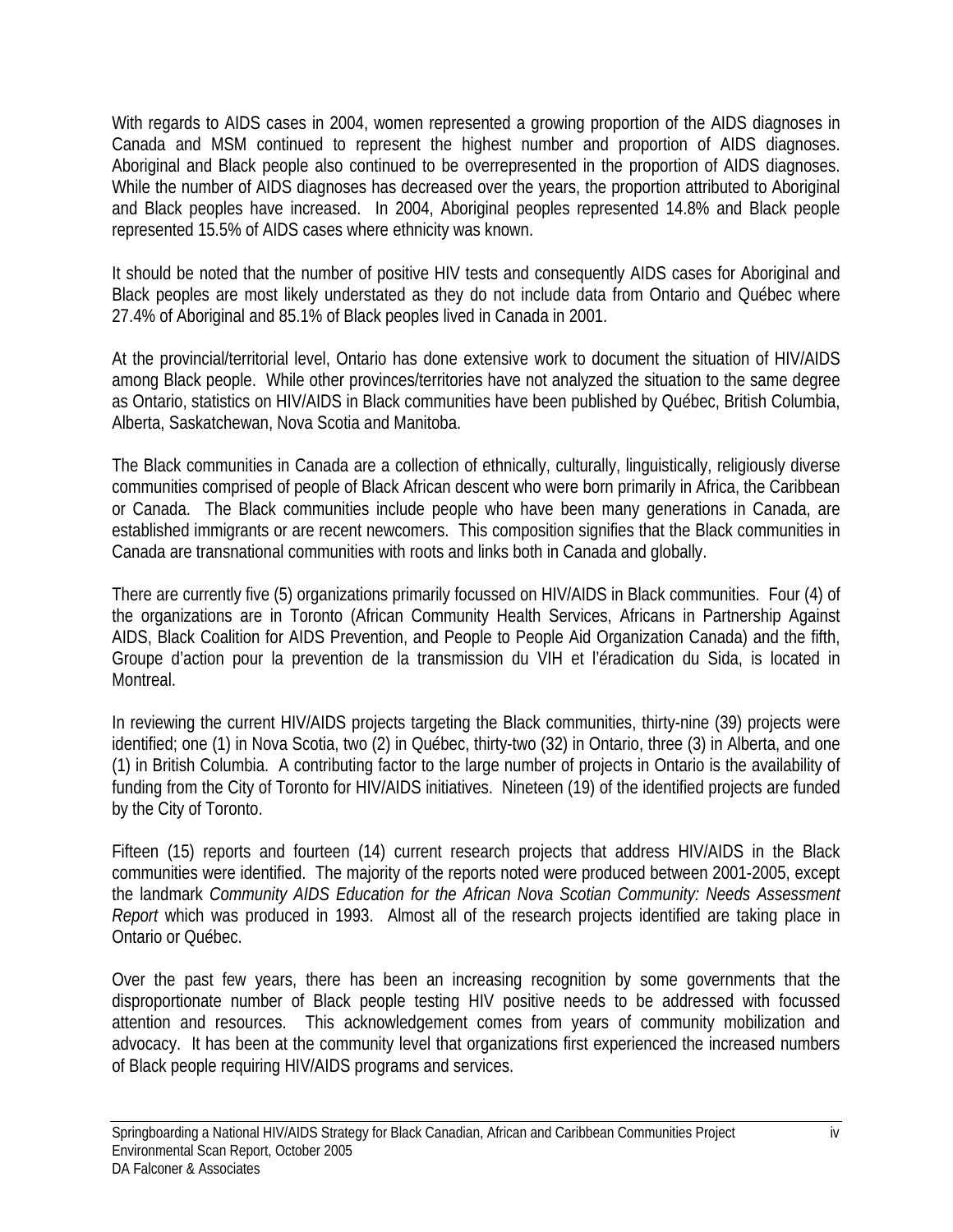At the federal level, Black people (people from countries where HIV is endemic) have been name in the government's key HIV/AIDS policy document, *The Federal Initiative to Address HIV/AIDS in Canada.* This naming has also occurred in the pan-Canadian response document *Leading Together: An HIV/AIDS Action Plan for All Canada*. At the provincial/territorial level, some of the provinces with HIV/AIDS strategic plans do mention the disproportionate number of Black people who have tested HIV positive. In Ontario, the *Strategy to Address Issues Related to HIV Faced by People in Ontario from Countries Where HIV is Endemic* is a complementary document which is also an appendix of the provincial HIV/AIDS strategy. This document was produced by the African and Caribbean Council on HIV/AIDS in Ontario/ HIV Endemic Task Force. At the municipal level, the cities of Toronto, Ottawa and Montréal all provide funding specifically for HIV/AIDS initiatives targeting the Black communities.

## *Analysis*

From the environmental scan, the following interconnected key themes emerged:

**1. Addressing the increased number of positive HIV tests and AIDS diagnoses for the Black communities will require focused action.** 

There are numerous and complex factors that put Black people at risk for HIV infection and inform their reality of living with HIV/AIDS. Among the factors are the experiences and impact of racism combined with other forms of discrimination, such as those based on gender, sexual orientation and socio-economic status, as these affect access to information, resources and services, as well as limit one's ability to have or make choices. As a result, any intervention aimed at reducing the risk of HIV infection or addressing the needs of Black people living with HIV/AIDS must acknowledge and account for these factors if it is to be responsive and have impact.

Initiatives – programs, services, policies – must also be tailored given the diversity of the Black communities across Canada. The reality for third and fourth generation Black people in Halifax are different from those of African and Caribbean immigrants in Toronto or Calgary; just as the reality for two HIV positive Black people in the same city may differ based on their different stages in the immigration process.

The issue of immigration warrants some attention for various reasons, including how it informs stigma and discrimination, and how it links to the need to address relating legal, ethical and human rights issues. People living with HIV/AIDS who are at different stages in the immigration process prior to getting landed immigrant status often do not seek treatment or support until they are very ill and in crisis. At this time, the care they require needs to be specialized yet they are often unable to afford such care due to lack of health insurance coverage. Research has shown that three-quarters of people living with HIV/AIDS who are immigrants and refugees will eventually get status and coverage given proper and timely legal support.<sup>2</sup> It is of critical importance to note that despite the perception of immigrants and refugees coming to Canada

<sup>1</sup> 2 The Committee for Accessible AIDS Treatment HIV/AIDS & Immigration Forum Notes, May 10, 2004.

Springboarding a National HIV/AIDS Strategy for Black Canadian, African and Caribbean Communities Project v Environmental Scan Report, October 2005 DA Falconer & Associates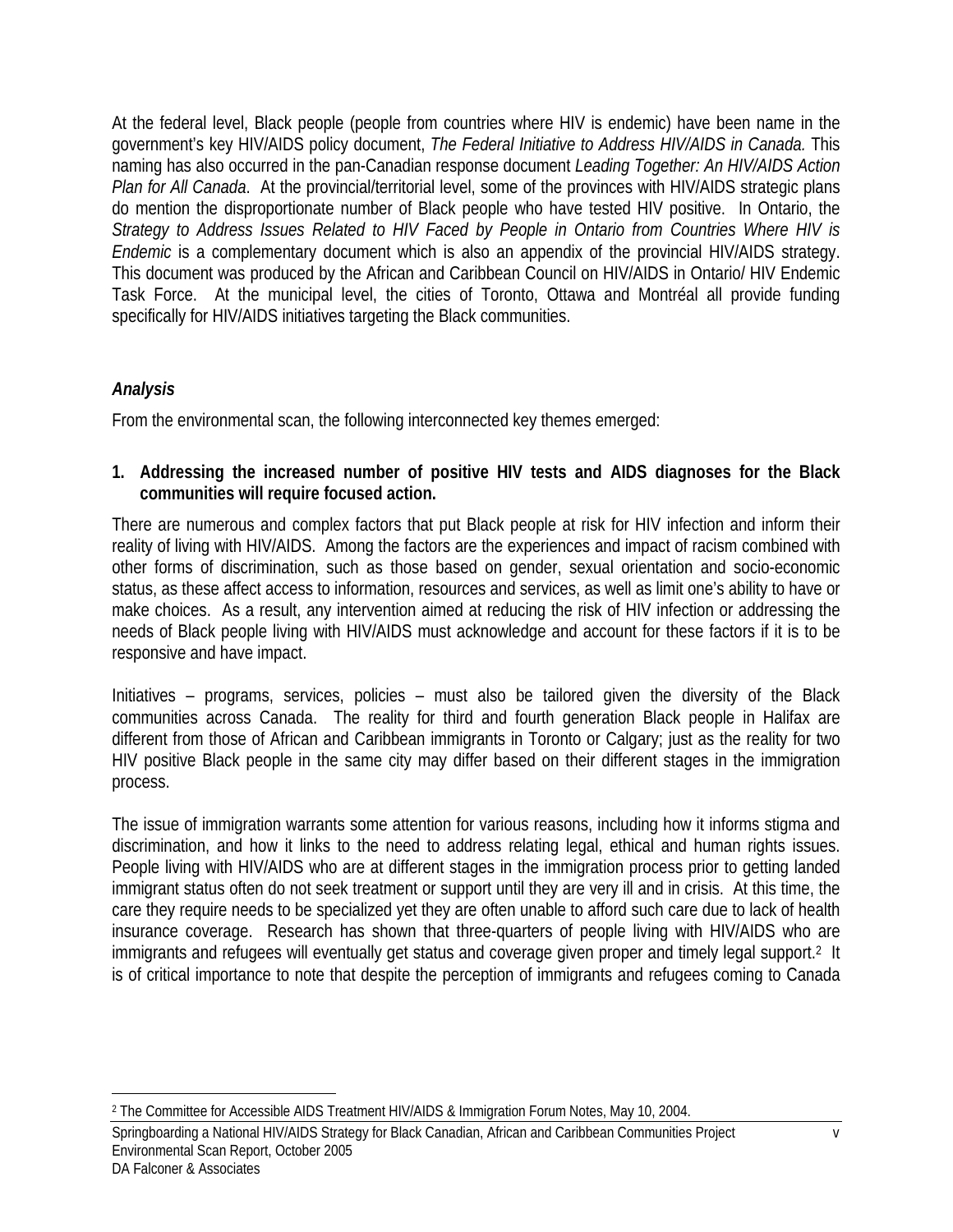with HIV, the evidence have shown otherwise as a substantial proportion of HIV infection occurs after residence in Canada has been established.3

The increased number of positive HIV tests in the Black communities has a particular character in that these diagnoses tend to be at a later stage in HIV infection. This means that Black people are not testing early which limits their opportunities for care, treatment and support, and it gives rise to the increased AIDS diagnoses. An identified contributing factor to the late testing for HIV in the Black communities has been the fear of what will happen to the information and the stigma and discrimination that may result. A response that is needed is the encouragement of testing early coupled with being able to test anonymously, however anonymous HIV testing facilities are limited across Canada.

The varying availability of anonymous HIV testing facilities across the country is indicative of the differences that exist in government policy responses to HIV/AIDS across the country. While the majority of the provinces and territories, as well as the federal government, have an HIV/AIDS strategic plan, there are still some without. As a result, the investment of resources to address HIV/AIDS through the allocation of targeted funding is as varying as the policy responses. While efforts are currently underway to enhance the policy response around HIV/AIDS at the provincial, territorial and federal levels, there is a need to ensure that the responses include the necessary resources for effective program implementation. There is also a need to ensure that the responses address the disproportionate number of positive HIV tests and AIDS diagnoses for the Black communities.

As a transnational population, the Black communities in Canada are intricately linked to Black communities globally. As a result, addressing HIV/AIDS in the Black communities in Canada needs to incorporate this reality through the sharing of experiences and lessons learned. It also means utilizing and building on the materials and tools developed to respond to the specificity and diversity within the Black communities.

#### **2. There is a need to build the capacity of Black Canadian, African and Caribbean communities, as well as a range of service providers, to better respond to HIV/AIDS.**

The core of the response to HIV/AIDS in the Black communities lies within the communities themselves. The knowledge, experience and skills are there but are often untapped or underutilized. Over the years, a few specific organizations have been established to address HIV/AIDS in the Black communities. These organizations are under-resourced, particularly given the demands placed on them. They nevertheless persevere to respond to the demands as best as they can while also making the links with the global pandemic. Strengthening these organizations must be priority in the national response to HIV/AIDS in the Black communities.

Organizational capacity building must also be extended to "mainstream" organizations that provide programs and deliver services to address HIV/AIDS in the Black communities and to other organizations that focus on the Black communities but may not address HIV/AIDS. This will require training, tools and support. Significantly, it will also require partnerships and community engagement to be effective and to produce results.

 $\overline{a}$ 

<sup>3</sup> Robert S. Remis and Maraki Fikre Merid, *The Epidemiology of HIV Infection Among Persons From HIV-Endemic Countries in Ontario: Update To December 2002 Summary of Findings,* Prepared for the African and Caribbean Council on HIV/AIDS in Ontario, September 2004.

Springboarding a National HIV/AIDS Strategy for Black Canadian, African and Caribbean Communities Project vi Environmental Scan Report, October 2005 DA Falconer & Associates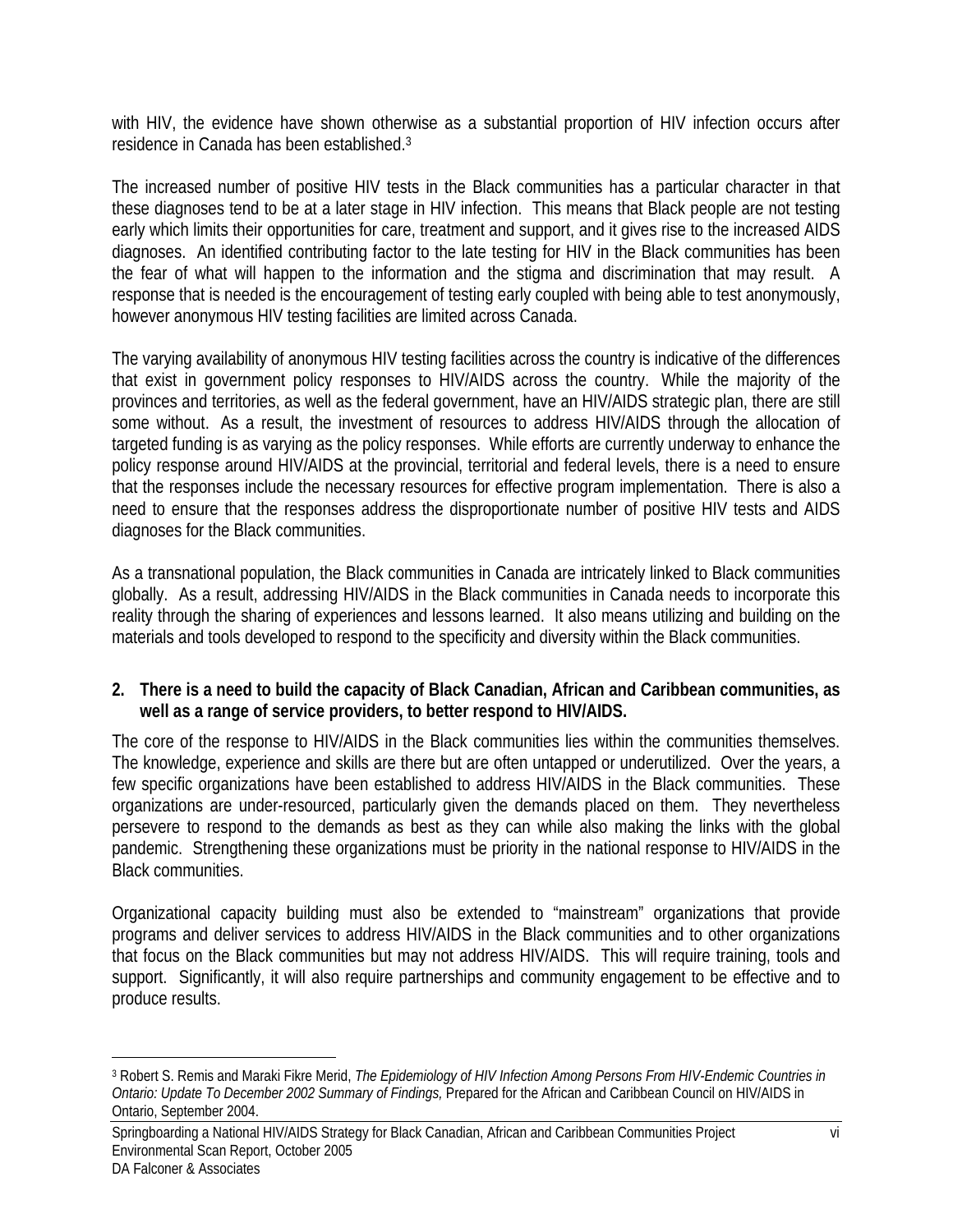In addition to building the capacity of organizations, there is a need to also build the capacity of individuals to play an active and meaningful role in the response to HIV/AIDS in the Black communities. Black people living with HIV/AIDS, as well as those affected and vulnerable, need to be involved in all aspects, from design to evaluation, of the projects, programs and services targeted to them. This involvement must be nurtured, affirmed and supported.

#### **3. Various types of research is necessary to better understand the issues related to HIV/AIDS and Black communities, as well as to inform policies, programs and services.**

Limited research has been undertaken on HIV/AIDS and the Black communities. What is required includes social, behavioural, epidemiological and psychological studies. A framework for enhancing the research capacity could include:

- Knowledge development developing understandings and tools;
- Knowledge delivery building skills and integrating understandings, tools and skills into practice; and
- Knowledge exchange stimulating interactions, building relationships and working together.

A significant challenge in the research agenda for addressing HIV/AIDS in the Black communities is getting better surveillance data around "ethnicity" in Canada. The issues around producing better surveillance data are numerous as they range from how best to engage community members when they come in for testing, to how best to name "ethnicity" markers, to how to enhance collaboration and cooperation between the provinces, territories and federal government.

## **4. There is a need for coordination to maximize impact.**

As documented in this Environmental Scan Report, there are numerous projects, initiatives and research activities underway specific to HIV/AIDS and the Black communities in Canada. In some cases, individuals and organizations may know of each other but in general, this is not the reality. Most of the work being done is occurring in isolation, with limited or no link to other work being done in other cities or provinces.

To have a link, however, requires attention and resources. Specific effort is needed to share information, bring people together and take joint action. In order to have the most impact in addressing HIV/AIDS in the Black communities, the links must be made, the information must be shared, the people must be brought together and the joint action must be taken.

## *Recommendations*

Based on the findings of the environmental scan and a review of *Strengthening Ties-Strengthening Communities: An Aboriginal Strategy on HIV/AIDS in Canada (2003)*, it is recommended that the framework for consultation in the next phase of the Springboarding a National HIV/AIDS Strategy for Black Canadian, African and Caribbean Communities project contain the following key components, with consideration of the transnational nature of the Black communities:

- 1. Continuum of Prevention, Care, Treatment and Support;
- 2. Community Development and Capacity Building;
- 3. Research;
- 4. Coordination and Administration.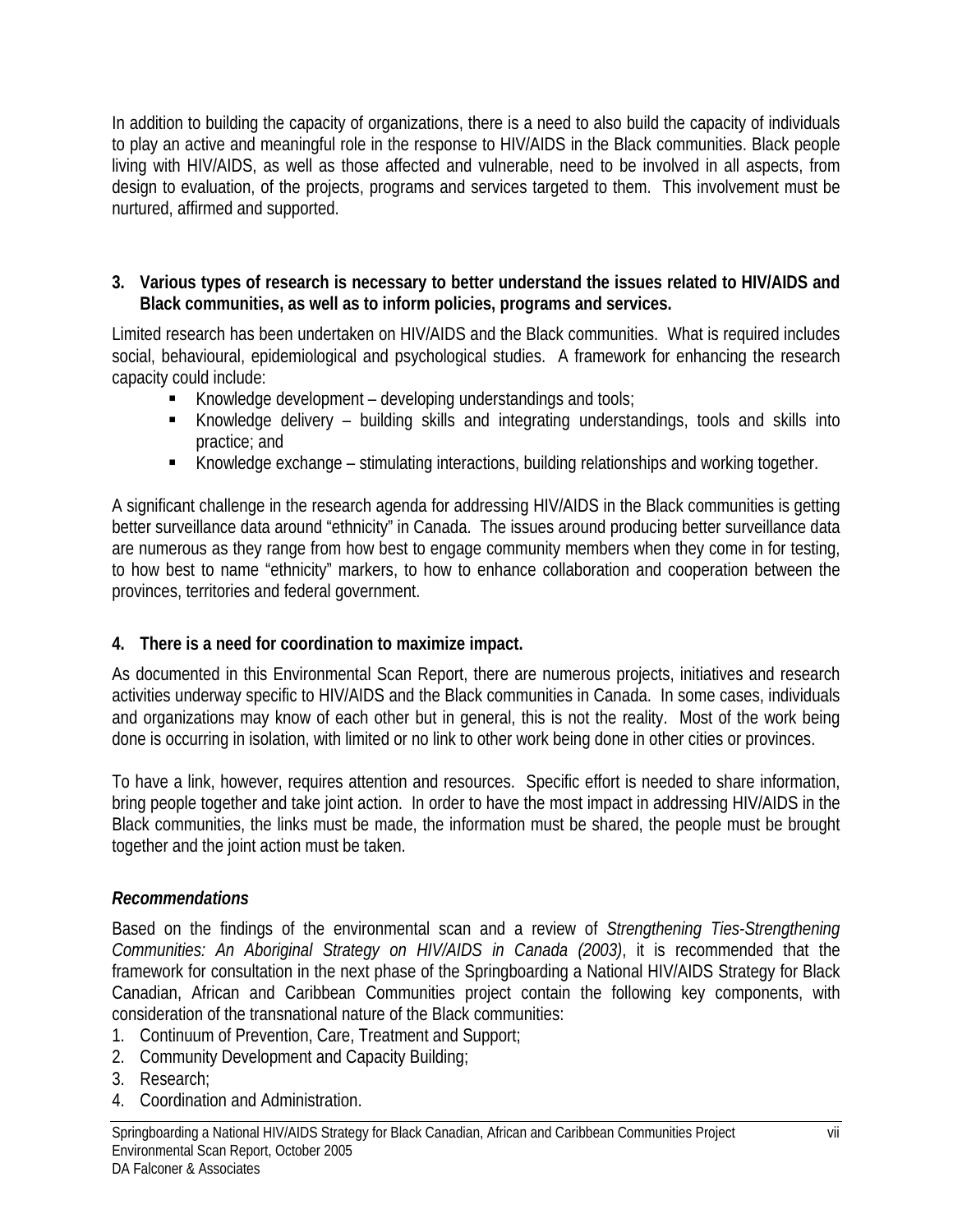These components should be rooted in defined principles, such as access, accountability, collaboration and partnerships, community engagement, and equity.

It is also recommended that the components of the framework demonstrate alignment with *Leading Together: An HIV/AIDS Action Plan for All Canada* which is expected to be released in Fall 2005. As *Leading Together* "will set out a plan for strengthening and expanding HIV/AIDS policy, programming and research in Canada," and "it is a call to action for all Canadians and all sectors of society to become aligned in the HIV/AIDS response," it will be important for any national HIV/AIDS strategy for Black Canadian, African and Caribbean communities to be a part of this picture.

#### *Next Steps and Conclusion*

As the completion of this environmental scan was only one component of the Springboarding a National HIV/AIDS Strategy for Black Canadian, African and Caribbean Communities project, the next step is for the National Steering Committee to confirm the framework for the consultation which will take place at the 5<sup>th</sup> Canadian HIV/AIDS Skills Building Symposium in Montréal in October 2005.

Following the consultation and completion of this project, dedicated effort will need to be made to ensure the timely development of a National HIV/AIDS Strategy for Black Canadian, African and Caribbean Communities. It is clear from the findings of the environmental scan that such action is needed. Given the path that has been cleared by the Aboriginal communities, it will be important to learn from their experiences while honouring their accomplishments. By so doing, Black Canadian, African and Caribbean communities will be creating new paths to reduced HIV transmissions and enhanced quality of life for Black people living with HIV/AIDS.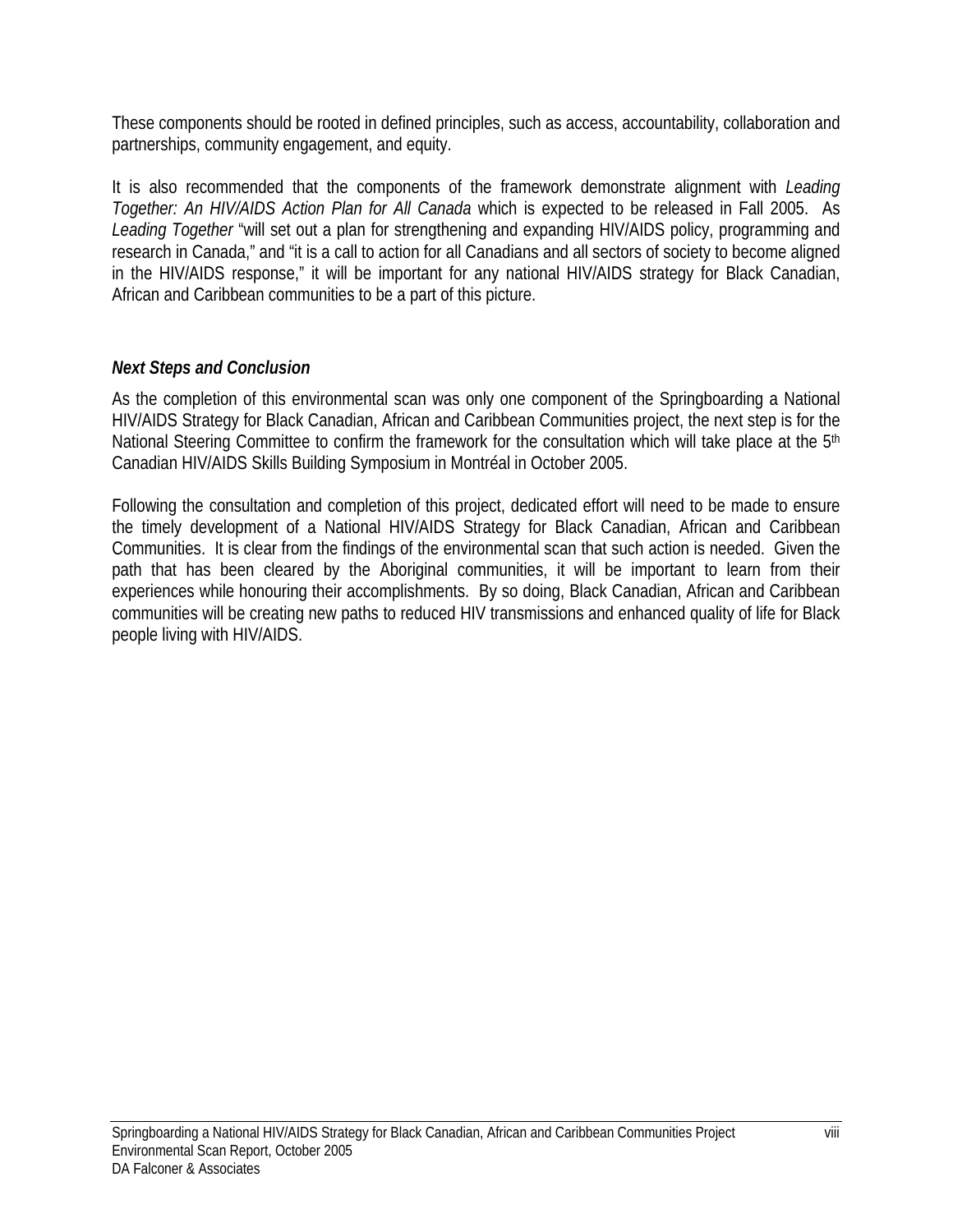# **1.0 INTRODUCTION**

The objective of the Springboarding a National HIV/AIDS Strategy for Black Canadian, African and Caribbean Communities project is to conduct preliminary research that will contribute to the development of a national HIV/AIDS strategy for Black Canadian, African and Caribbean communities. The project is funded by the Public Health Agency of Canada (PHAC) through the Interagency Coalition on AIDS and Development (ICAD), a national HIV/AIDS organization. The project is a partnership of the organizations represented on the National Steering Committee (NSC). It was developed in response to the disproportionate number of Black people testing HIV positive and to the need identified, Canada-wide, by AIDS service organizations (ASOs) of how to best respond to the increasing number of Black people for HIV/AIDS services. To initiate the project, the National Steering Committee was established with representatives from across the country and to carry out project implementation, a consultant, Dionne A. Falconer of DA Falconer & Associates, was engaged.

At the start of the project, the National Steering Committee discussed, in detail, the target population for the project and the strategy. Initially, the language used was "people from countries where HIV is endemic (HIV-endemic countries)"4 which meant focussing on Black people from Sub-Saharan Africa and the Caribbean. The NSC determined this to be too limiting for a national HIV/AIDS strategy as a significant number of Black people, such as those born in Canada, would not be represented/reflected. It was decided that the project and any resulting strategy would need to encompass the diversity of Black people in Canada, thus the naming of Black Canadian, African and Caribbean communities.

This report represents the completion of one component of the project, the environmental scan. It summarizes the findings of the scan and offers recommendations for the second component of the project. Throughout the report, references to Black people/communities will mean Black Canadian, African and Caribbean people/communities.

Springboarding a National HIV/AIDS Strategy for Black Canadian, African and Caribbean Communities Project 1 Environmental Scan Report, October 2005

 $\overline{a}$ 

<sup>4</sup> HIV-endemic is an epidemiologic term that refers to countries or populations where there is a high prevalence of HIV infection in the general population (i.e. generally greater than 1%) and the predominant mode of transmission is heterosexual contact. Currently, most countries in the Caribbean and Sub-Saharan Africa have been classified as HIV-endemic.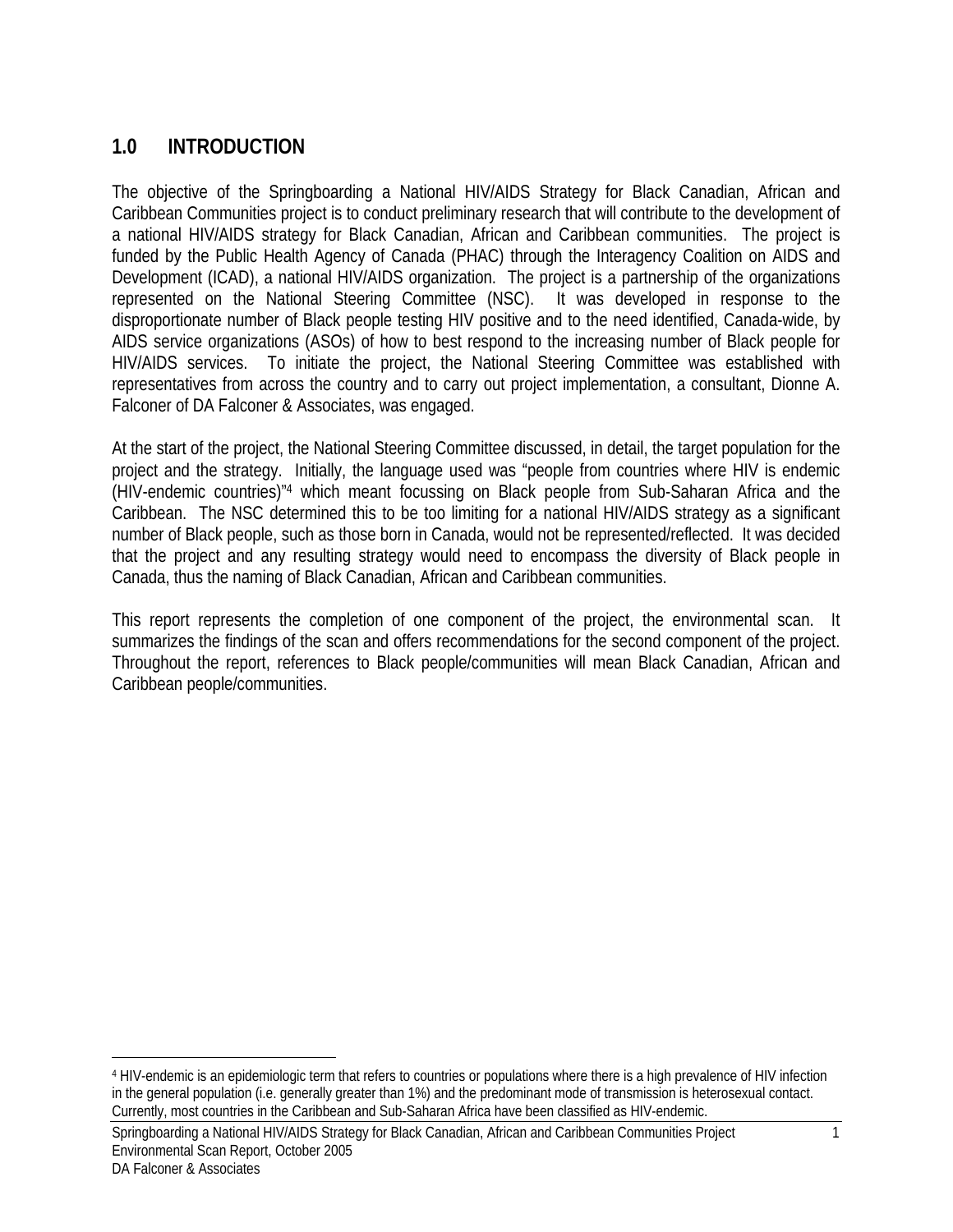# **2.0 PROCESS**

The project has two key components: (1) an environmental scan to identify current activities and initiatives to address HIV/AIDS issues for Black Canadian, African and Caribbean communities; and (2) a national consultation to enhance a framework for the development of a national HIV/AIDS strategy for Black Canadian, African and Caribbean communities. During the course of the study, the scope of the environmental scan was expanded to include activities and initiatives that while not current, were of relevance. The environmental scan was conducted from June to August 2005.

## *2.1 National Steering Committee*

The National Steering Committee is responsible for providing guidance, direction, technical advice and support, linkages to appropriate persons and/or organizations, planning advice for the national consultation, and input into and review of specific documents drafted (see Appendix A for the Committee's Terms of Reference).

## *2.2 Information Gathering Methods*

Information was collected through documentation reviews, surveying of ASOs by way of the membership of ICAD and the Canadian AIDS Society, internet searches, and communication via telephone and email.

## *2.3 Limitations of the Process*

This report does not attempt to comprehensively document all current or relevant activities and initiatives to address HIV/AIDS issues for Black Canadian, African and Caribbean communities because:

- The timeframe and budget for the completion of the study restricted the methods that could be used to compile the information.
- An attempt was made to ensure that the current or relevant activities and initiatives were representative of those available; however, this was not possible, as not all of the individuals and organizations contacted volunteered to participate.

In spite of these limitations, there is confidence that the findings presented in this report reflect most of the current or relevant activities and initiatives to address HIV/AIDS issues for Black Canadian, African and Caribbean communities.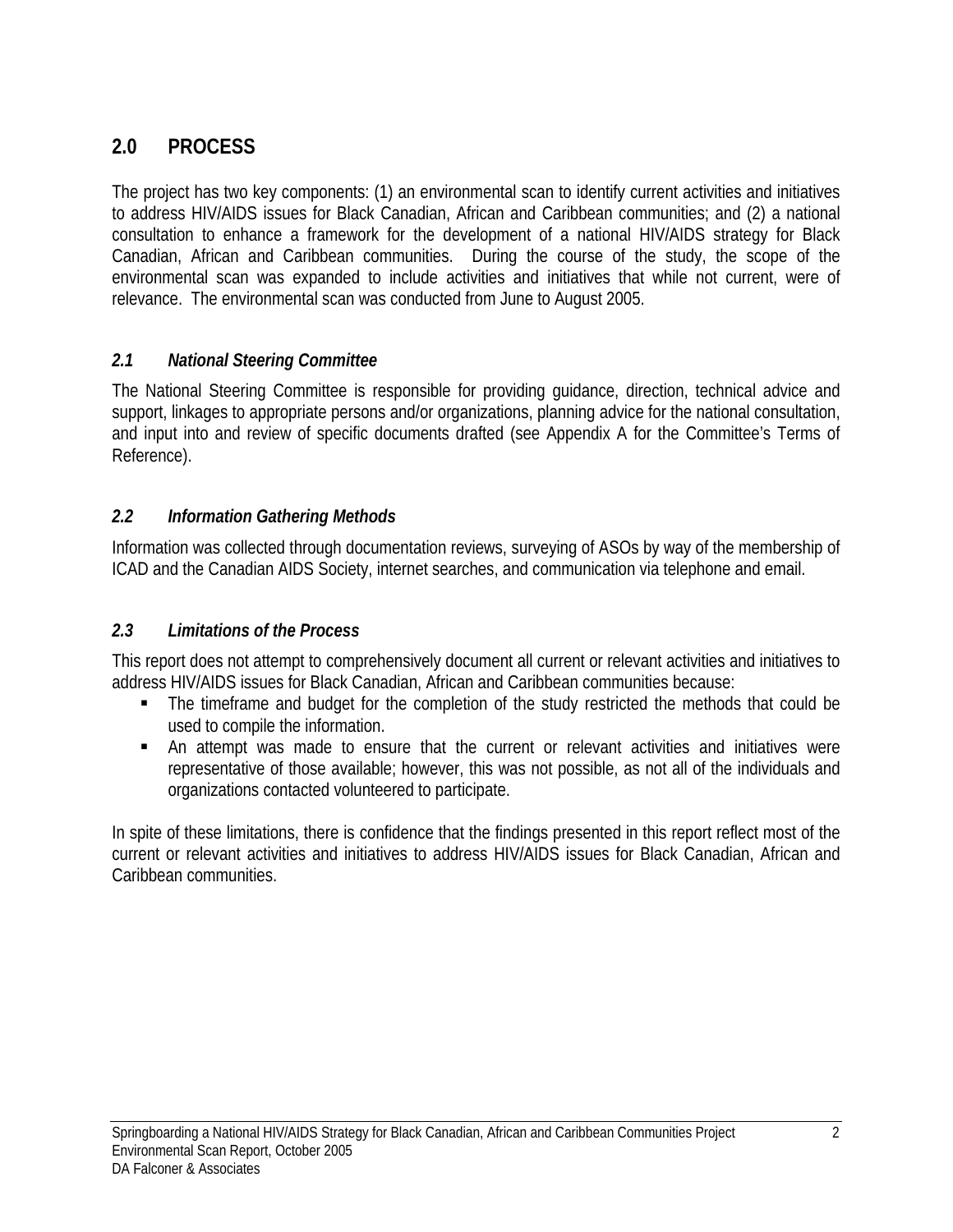# **3.0 FINDINGS**

#### *3.1 HIV/AIDS in Canada*

While surveillance data has its limitations, particularly its understatement of the magnitude of the HIV/AIDS epidemic, the available data does provide a snapshot of the epidemic and allows for the observation of patterns and trends in the epidemic.

From 1985 to 2004, there were 57,674 positive HIV tests reported. Between 2000 and 2004, positive HIV tests increased from 2,111 to 2,529, a rise of 20%. During this period, close to one third of all positive HIV tests were attributed to the heterosexual exposure category which represents a growing number and proportion of positive HIV tests. In 2004, a breakdown of this proportion by the three heterosexual subcategories showed 7.6% among persons from an HIV-endemic country, 12.3% among persons who had heterosexual contact with someone who was either HIV-infected or at increased risk for HIV, and 10.5% among those with heterosexual sex as the only identified risk. Over one quarter of the positive HIV tests in 2004 were among women, a significant increase given that prior to 1995, women represented less than 10% of the positive HIV tests. Men who have sex with men (MSM) continued to represent the highest number and proportion of positive HIV tests. When reviewing the data with ethnicity known, Aboriginal and Black peoples were overrepresented in the positive HIV tests. According to the 2001 Census, Aboriginal peoples made up 3.3% of the Canadian population yet in 2004, they were 21.4% of positive HIV tests where ethnicity was known. This represented an increase from 1998 when the proportion was 18.6%. For Black people, who made up 2.2% of the Canadian population in 2001, they were 12.1% of the positive HIV tests in 2004. Again, this represented an increase from 1998 when the proportion was 5.3%.5

|                           | White       | Aboriginal  | <b>Black</b> |
|---------------------------|-------------|-------------|--------------|
| Gender                    | $n = 2,708$ | $n = 1,007$ | $n = 370$    |
| Female                    | 16.7%       | 45.0%       | 49.5%        |
| Age                       | $n = 2,713$ | $n = 1,009$ | $n = 371$    |
| 20-29                     | 16.8%       | 26.5%       | 33.2%        |
| 30-39                     | 37.3%       | 39.4%       | 42.9%        |
| 40-49                     | 29.9%       | 23.5%       | 13.7%        |
| Exposure category         | $n = 2,605$ | $n = 979$   | $n = 357$    |
| Men who have sex with men | 40.8%       | 6.9%        | 6.7%         |
| Injecting drug users      | 32.6%       | 59.4%       | 5.9%         |
| Heterosexual              | 21.4%       | 27.6%       | 84.5%        |

**Table 1: Comparison of positive HIV test reports between selected ethnic groups, 1998 to June 30, 2004** 

*Source: Public Health Agency of Canada, "HIV/AIDS Epi Updates," May 2005: 48.* 

From 1985 to 2004, there were 19,828 AIDS diagnoses reported; however, this figure did not include data from Québec for 2004. Adult females represented a growing proportion of the AIDS diagnoses in Canada. Prior to 1994, only 6.2% of AIDS diagnoses were among adult females; however, this increased to over 20% in 2003-2004. There was also an increase in the three heterosexual exposure subcategories between 1994 and 2004, and a decrease in MSM AIDS diagnoses. As in the case of positive HIV tests, MSM continued to represent the highest number and proportion of AIDS diagnoses. Aboriginal and Black people

 $\overline{a}$ 5 Public Health Agency of Canada, *HIV and AIDS in Canada: Surveillance Report to December 31, 2004,* April 2005.

Springboarding a National HIV/AIDS Strategy for Black Canadian, African and Caribbean Communities Project 3 Environmental Scan Report, October 2005 DA Falconer & Associates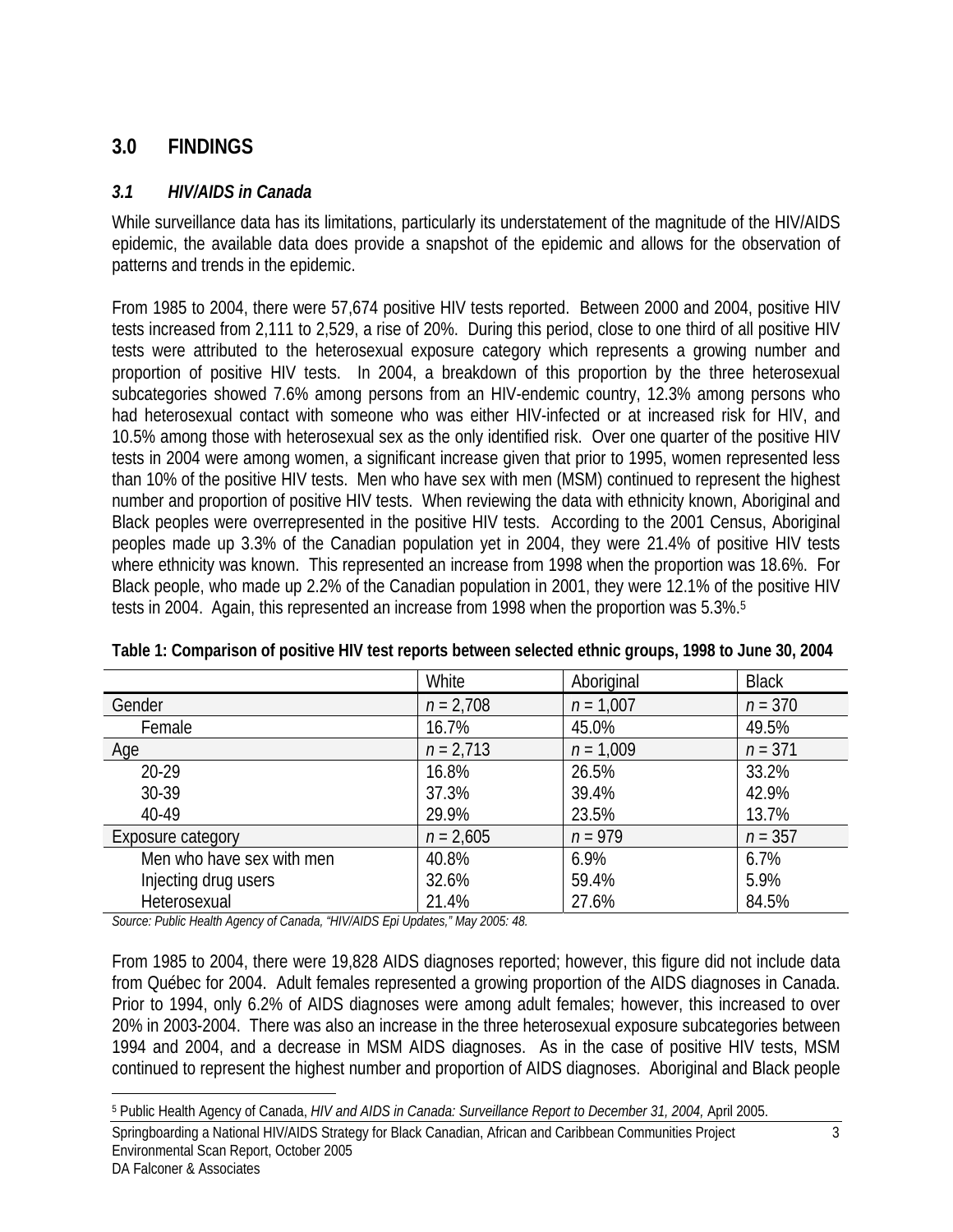also continued to be overrepresented in the proportion of AIDS diagnoses. While the number of AIDS diagnoses has decreased over the years, the proportion attributed to Aboriginal and Black peoples have increased. In 2004, Aboriginal peoples represented 14.8% and Black people represented 15.5% of AIDS cases where ethnicity was known.<sup>6</sup>

It should be noted that the number of positive HIV tests and consequently AIDS cases for Aboriginal and Black peoples are most likely understated as they do not include data from Ontario and Québec where 27.4% of Aboriginal and 85.1% of Black peoples lived in Canada in 2001.7

In 1999, *The HIV/AIDS Epidemic Among Persons from HIV-endemic Countries in Ontario, 1981-98: Situation Report* by Robert S. Remis and Elaine P Whittingham was produced. Using statistical modelling of available data, this seminal report highlighted:

- Approximately 2,346 persons from HIV-endemic regions and resident in Ontario were living with HIV infection as of December 1998 (1,491 from the Caribbean and 855 from sub-Saharan Africa).
- More HIV-infected persons were born in the Caribbean, though prevalence rates<sup>8</sup> were higher for the sub-Saharan African countries.
- The annual rate of increase of HIV infections approximated 12%, representing 250 new infections in the past few years.
- The majority of HIV-positive women in a database of HIV-infected mothers and their infants were born in the Caribbean or sub-Saharan Africa; further, over half the confirmed HIV positive infants in the database were born to women from these regions.
- The analysis of reported AIDS cases indicated that persons from HIV-endemic regions accounted for an increasing proportion of cases in Ontario, especially since 1996; this group represented 17% of AIDS cases in 1998.
- Most AIDS cases were younger than 45 years at time of diagnosis and an increasing number of AIDS cases in later years were among persons born in sub-Saharan Africa. The majority of deaths due to AIDS in this population occurred after 1990 and mainly among persons under 50 years old, though women tended to die at an earlier age than men.
- Whereas overall prevalence rates among immigrants from these regions may not appear substantial, they were about 50-fold higher than among other heterosexual non-injecting persons in Ontario.
- The modeling techniques which estimated the number of HIV infections acquired in Canada revealed that considerable transmission may be occurring after residence was established here, suggesting that a substantial proportion (30-45%) of HIV infections were not "imported."
- A proportion of HIV-infected men immigrating from HIV-endemic regions reported the additional risk of having sex with men. Though not the primary focus of the study, it was estimated that there may be as many as 300 HIV-infected MSM from HIV-endemic countries and several thousand men at risk for infection.

1

Springboarding a National HIV/AIDS Strategy for Black Canadian, African and Caribbean Communities Project 4 Environmental Scan Report, October 2005 DA Falconer & Associates

<sup>&</sup>lt;sup>6</sup> Ibid.<br>7 Statistics Canada, http://www40.statcan.ca/l01/cst01/demo52b.htm.

<sup>&</sup>lt;sup>8</sup> Prevalence rate is the number of existing cases of a disease at a specified time divided by a defined population that is "at risk" of experiencing the condition. Canadian AIDS Society and Health Canada, *A Guide to HIV/AIDS Epidemiological and Surveillance Terms,* 2002: 40.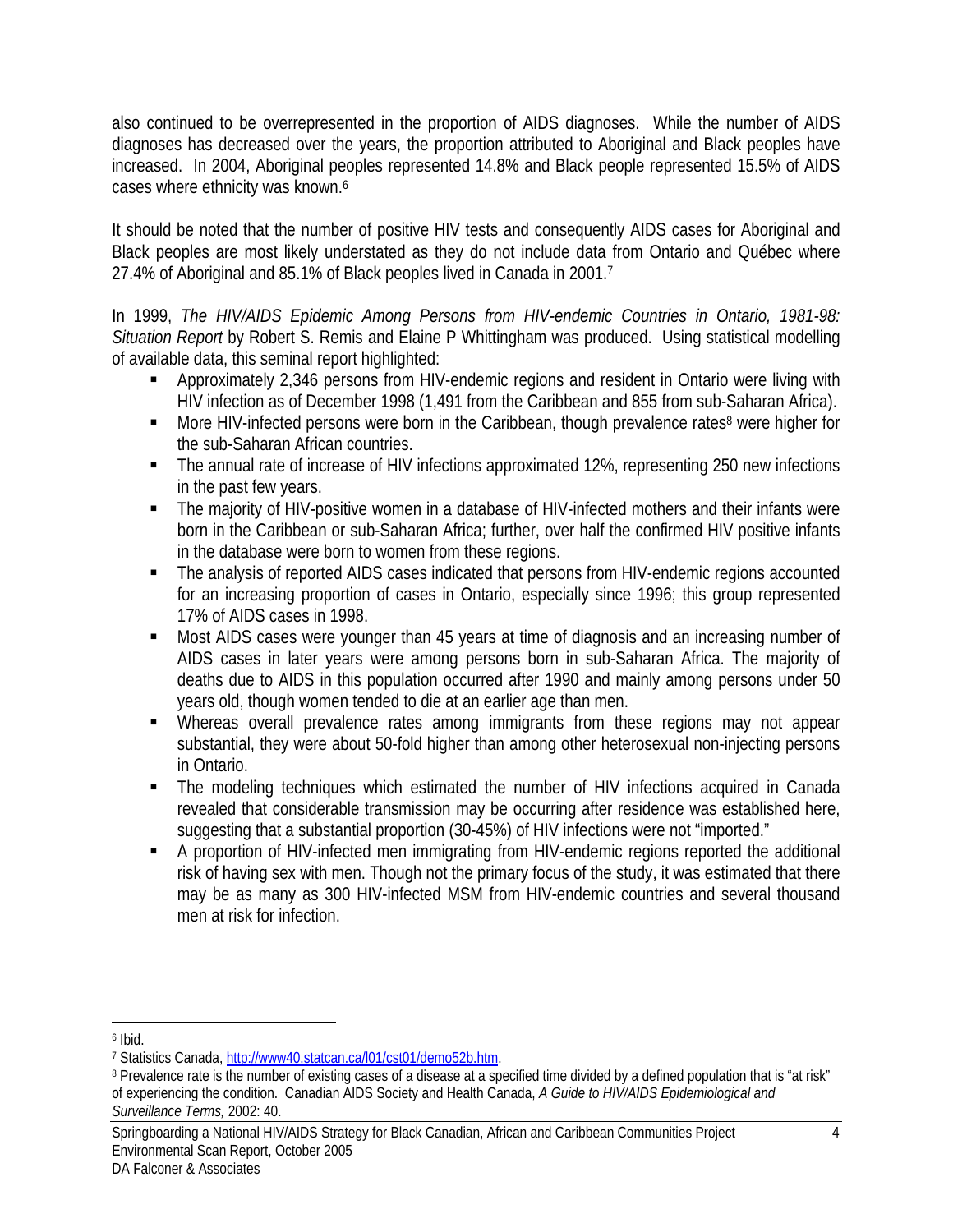The *Situation Report* was updated to December 2002 and it highlighted:

- Approximately 2,627 persons from HIV-endemic regions were living with HIV infection as of December 2002 (1,366 from the Caribbean of whom 1,111 (81%) were male and 1,261 from sub-Saharan Africa of whom 788 (62%) were male).
- The number of HIV-infected persons and HIV prevalence rates were higher for the sub-Saharan African countries.
- The annual rate of increase of HIV prevalence was 13% in the previous five years, representing about 300 new infections each year.
- Based on the mother-infant modeling, the majority (53%) of HIV transmissions from infected mothers to their infants in Ontario were among women from the Caribbean or sub-Saharan Africa.
- The analysis of reported AIDS cases indicated that persons from HIV-endemic regions accounted for an increasing proportion of cases in Ontario, representing 20% of AIDS diagnoses in 2001 and 2002 compared to 4.6% in 1981-2000.
- Most AIDS cases were younger than 45 years of age at time of diagnosis and an increasing number of AIDS cases in the latter years were among persons born in sub-Saharan Africa. The majority of deaths due to AIDS in this population occurred after 1990 and mainly among persons under 50 years old, though women died at a younger age than men.
- The estimated number of infections among persons from HIV-endemic countries was 12% higher than the 2,350 estimated for 1998. The number was substantially higher for those from sub-Saharan Africa (60% higher than the 860 estimated for 1998) but lower for those from Caribbean countries (1,490 estimated for 1998). The reasons for the decrease may have been due to the difference in the methodology or the data used. It must be realized that modeled estimates were obtained using methodologies that have important limitations. Nevertheless, the estimations represented a good fit with available reported data for most countries and were consistent with HIV prevalence previously estimated for this population. For these reasons, there was confidence that the results were a plausible indication of the extent of HIV infection in this population.
- Persons who immigrated to Ontario from HIV-endemic regions represented an important part of the Ontario epidemic, preceded only by men who have sex with men and injection drug users. Whereas overall prevalence rates among immigrants from these regions may not appear substantial, they were about 20-fold higher than among other heterosexual non-injecting persons in Ontario.
- The modeling approach estimated the number and proportion of HIV infections acquired in Canada and revealed that considerable transmission may occur after arrival in Canada, suggesting that a substantial proportion (20-60%, depending on the country of origin) of HIV infections were not "imported."
- A non-negligible proportion of HIV-infected men immigrating from HIV-endemic regions reported having had sex with men. Though not the primary focus of the study, it was estimated that there may be 400 or more HIV-infected MSM from HIV-endemic countries and several thousand men at risk for infection. MSM from HIV-endemic countries explained in part the high male: female ratio observed in the analyses (4:1 among persons from the Caribbean and 2:1 among those from Africa).9

Springboarding a National HIV/AIDS Strategy for Black Canadian, African and Caribbean Communities Project 5 Environmental Scan Report, October 2005 DA Falconer & Associates

 $\overline{a}$ 

<sup>9</sup> Robert S. Remis and Maraki Fikre Merid, *The Epidemiology of HIV Infection Among Persons From HIV-Endemic Countries in Ontario: Update To December 2002 Summary of Findings,* Prepared for the African and Caribbean Council on HIV/AIDS in Ontario, September 2004.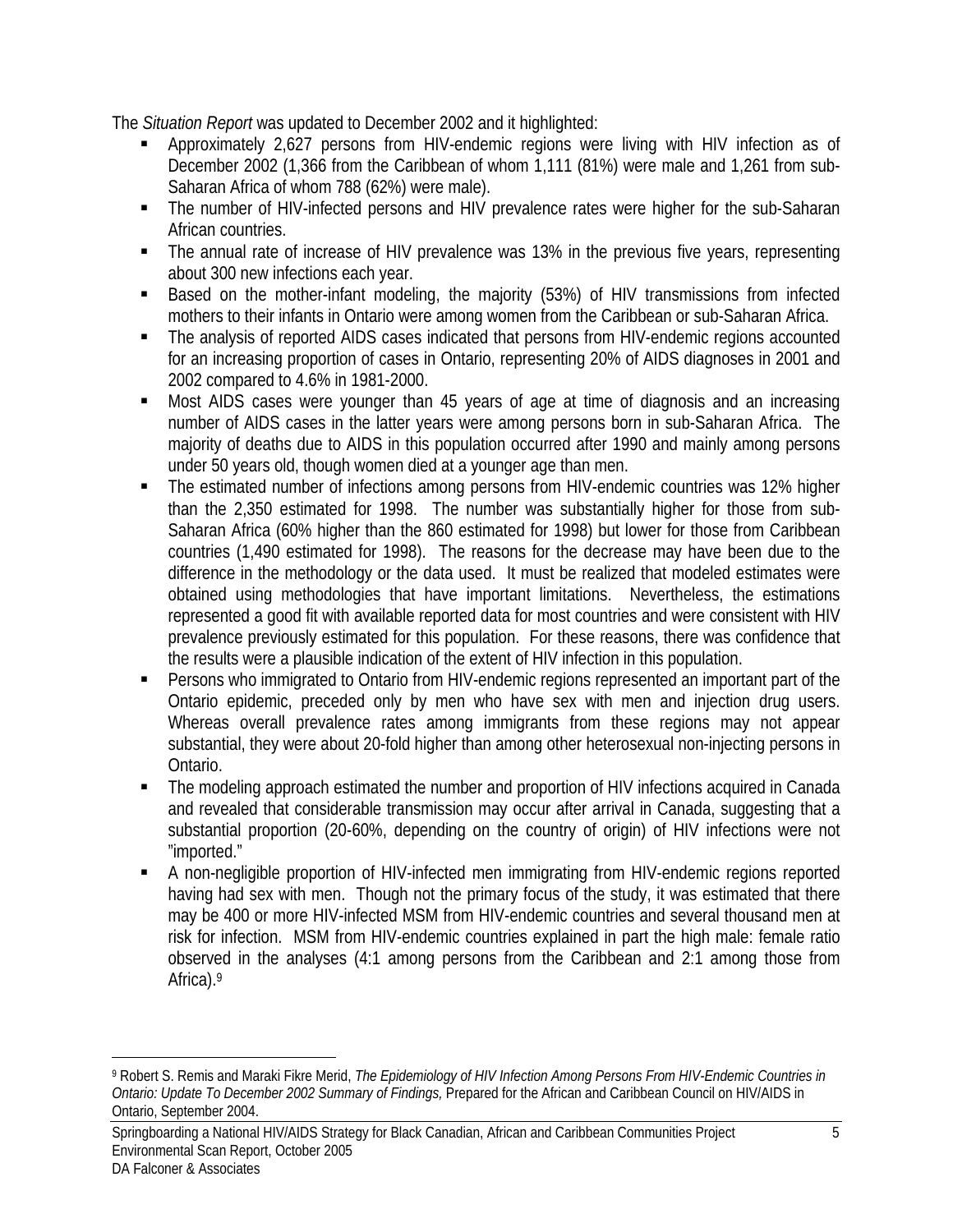| Endemic |                  |                 |                      |                 |  |
|---------|------------------|-----------------|----------------------|-----------------|--|
| Year    | <b>HIV tests</b> | Increase        | <b>HIV diagnoses</b> | Increase        |  |
| 2000    | 6,789            | <b>Baseline</b> | 180                  | <b>Baseline</b> |  |
| 2001    | 7,308            | 7.6%            | 224                  | 24.4%           |  |
| 2002    | 9,706            | 43.0%           | 281                  | 56.1%           |  |
| 2003    | 10,631           | 56.6%           | 252                  | 40.0%           |  |
| 2004    | 11,355           | 67.3%           | 240                  | 33.1%           |  |

**Table 2: HIV tests and HIV diagnoses by exposure category from 2000 to 2004, Ontario** 

*Source: Ontario HIV Epidemiologic Monitoring Unit, http://www.phs.utoronto.ca/ohemu/HIVupdate\_overview.html* 

While statistics on HIV/AIDS in Black communities in other provinces/territories have not been analyzed to the level of those in Ontario and publication of those statistics are limited, the following has been documented:

- In Québec, a comparison of the estimated prevalence of HIV infection for the exposure category heterosexual contact/endemic country revealed an increase from 11% (1,770) in 1999 to 14% (2,500) in 2002. It has also been noted that women from countries where HIV is endemic always represent the highest incidence of AIDS among women, even if this proportion experienced several variations during various periods.10
- In Québec, between July 1997 and June 2001, nearly 60% of the 209 HIV-infected pregnant women were born in an endemic country. Of these women, 73 (34.9%) were African and 52 (24.9%) were Haitian.11
- In British Columbia, with ethnicity known, 7.7% (34/440) of the newly reported HIV positive cases in 2001 were Black people. Between 1995-2001, with ethnicity known, Black people represented 3.9% (144/3703) of the total HIV positive cases for that period.12
- In Alberta, with ethnicity known, 20.6% (35/170) of the newly diagnosed cases of HIV in 2004 were Black people. Of these, 91.4% (32/35) identified exposure as heterosexual endemic. Between 1998-2004, with ethnicity known, Black people represented 11.8% (139/1182) of the total newly reported HIV cases for that period.13
- In Saskatchewan, the category endemic represented 6.5% (30/465) of the cumulative HIV cases from 1984-2003. Half (15/30) of these cases were diagnosed between 1999-2003.14
- **In Nova Scotia, the category heterosexual contact/person born in a country where HIV is endemic** represented 3.2% (18/557) of the cumulative adult HIV cases from unspecified date (before 1992) to 2000.15 This does not include HIV positive cases among Black people born in Canada as there is no specific category to capture these cases.

 $\overline{a}$ 10 Santé et Services sociaux Québec, *Portrait des infections transmissibles sexuellement et par le sang (ITSS), de l'hépatite C, de l'infection par le VIH et du Sida au Québec,* December 2003: 29, 22.

<sup>11</sup> Public Health Agency of Canada, *HIV/AIDS Epi Updates,* May 2005: 40.

<sup>12</sup> B.C. Ministry of Health Planning and B.C. Ministry of Health Services, *Priorities for Action in Managing the Epidemics – HIV/AIDS in B.C.: 2003-2007,* September 2003: 16.

<sup>13</sup> Ami Singh, *Summary overview of HIV/AIDS in Alberta*, Presentation to Alberta Advisory Committee on AIDS, June 29, 2005. 14 Saskatchewan Health, *HIV/AIDS in Saskatchewan 2003,* October 2004: 14.

<sup>15</sup> Nova Scotia Department of Health, *HIV/AIDS Surveillance Report 2000,* November 2001: 9.

Springboarding a National HIV/AIDS Strategy for Black Canadian, African and Caribbean Communities Project 6 Environmental Scan Report, October 2005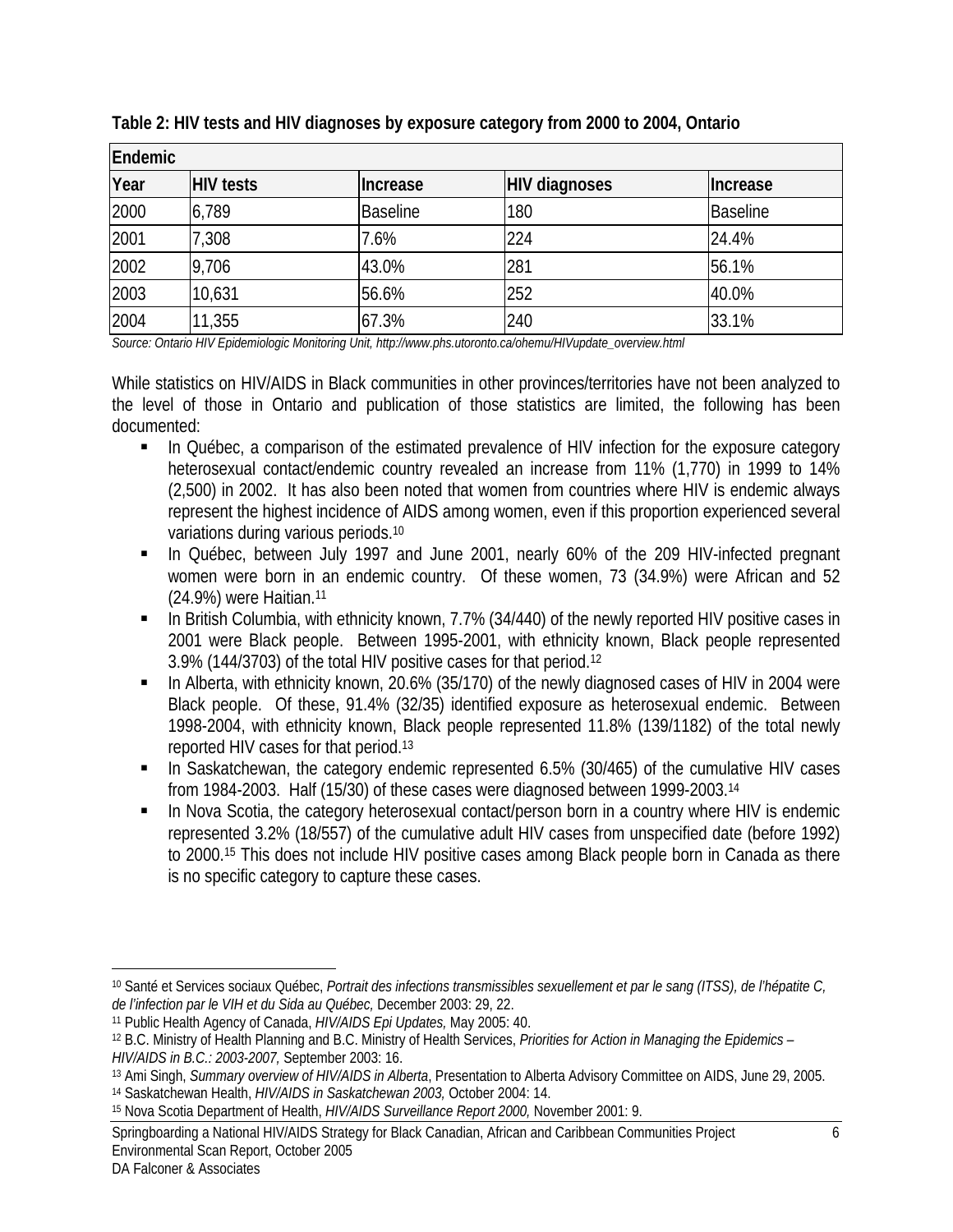In Manitoba, 22.5% (25/111) of newly diagnosed cases of HIV in 2003 self-reported their ethnicity as African. Between 1999-2002, 9.8% (26/265) of new HIV cases self-reported their ethnicity as African.16

According to the Public Health Agency of Canada Centre for Infectious Disease Prevention and Control (CIDPC,) Canadians with risk factors for HIV infection are more likely to have been tested for HIV than those without such risk factors. However, there is still a significant proportion of persons with risk factors who have never been tested for HIV. In 2002, it was estimated that approximately 17,000 people in Canada were not aware of their HIV infection. In Canada, three types of HIV testing are available: nominal (name-based), non-nominal (non-identifying using codes or initials) and anonymous. Although anonymous testing may encourage testing, it is not available in all provinces and territories (see Table 3 for the status of anonymous testing across Canada). As of May 1, 2003, HIV infection became legally notifiable17 in all provinces and territories, therefore now both positive HIV test reports and AIDS diagnoses are notifiable in all jurisdictions across Canada (see Table 4 for status on HIV testing and reporting across Canada).18

1

<sup>16</sup> Manitoba Health, *Manitoba Health Statistical Update on HIV/AIDS 1985-December 2003,* August 2004: 3.

<sup>17</sup> A notifiable disease is a disease that is considered to be of such importance to the public health that its occurrence is required to be reported to public health authorities. The term "reportable" is frequently used interchangeably with "notifiable" when discussing HIV/AIDS reporting in Canada. Canadian AIDS Society and Health Canada, *A Guide to HIV/AIDS Epidemiological and Surveillance Terms,* 2002: 36.

<sup>18</sup> Public Health Agency of Canada, *HIV/AIDS Epi Updates,* May 2005: 11.

Springboarding a National HIV/AIDS Strategy for Black Canadian, African and Caribbean Communities Project 7 Environmental Scan Report, October 2005 DA Falconer & Associates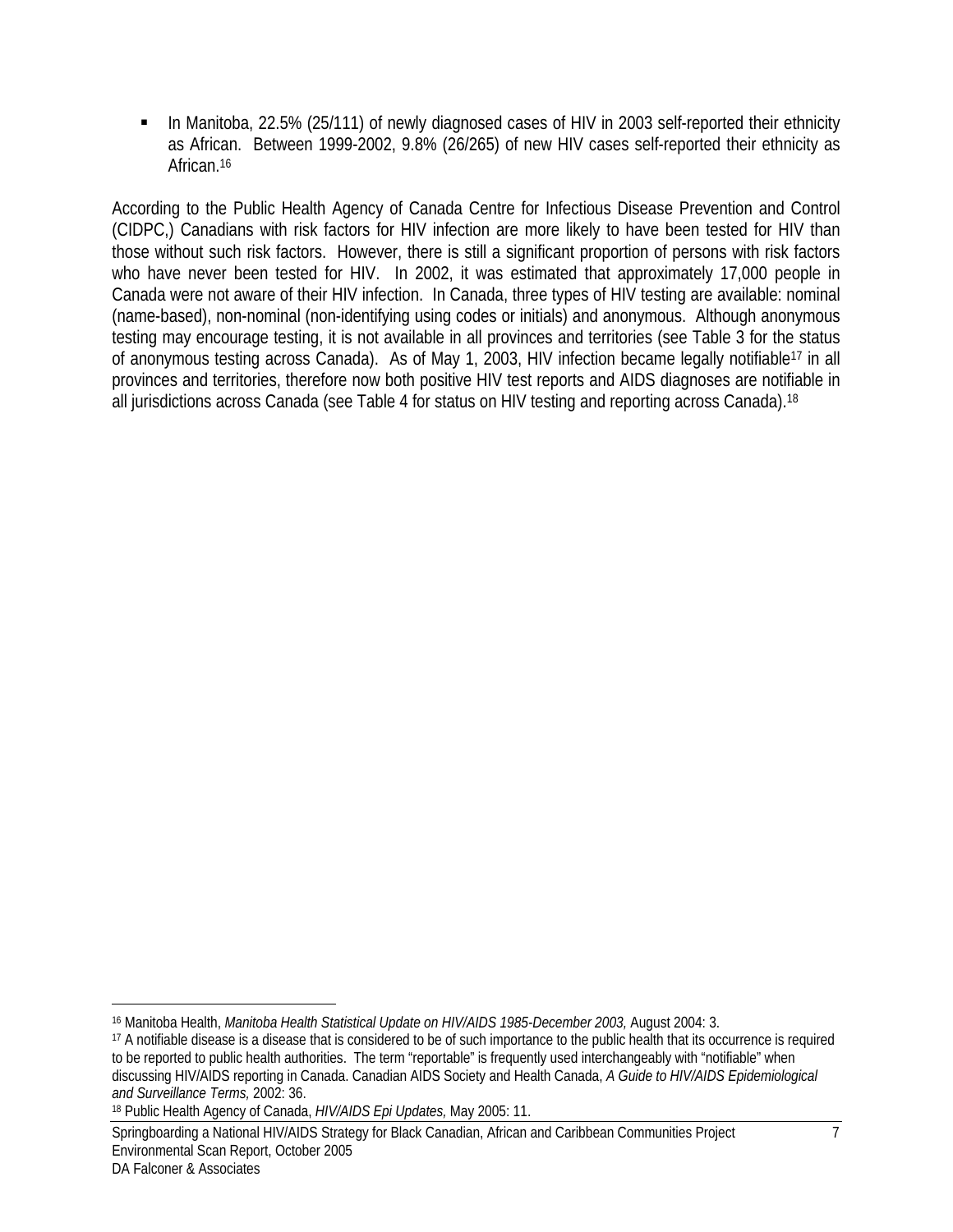| Province/Territory           | Year In Which AHT<br><b>Became Available</b> | <b>Number of AHT Sites</b> | <b>AHT Data Reported</b><br>to CIDPC | <b>Counselling Services</b><br>Available |
|------------------------------|----------------------------------------------|----------------------------|--------------------------------------|------------------------------------------|
| <b>British Columbia</b>      | 1985                                         | Any physician's office     | Yes                                  | Yes                                      |
| Yukon                        | $\blacksquare$                               | $\blacksquare$             | $\sim$                               | $\sim$                                   |
| <b>Northwest Territories</b> |                                              |                            |                                      |                                          |
| Nunavut                      | $\sim$                                       | $\overline{\phantom{a}}$   | $\overline{\phantom{a}}$             | $\sim$                                   |
| Alberta                      | 1992                                         | 3                          | Yes                                  | Yes                                      |
| Saskatchewan                 | 1993                                         | 3                          | <b>No</b>                            | Yes                                      |
| Manitoba                     | $\blacksquare$                               | $\overline{\phantom{a}}$   | $\sim$                               | $\sim$                                   |
| Ontario                      | 1992                                         | 33                         | Yes                                  | Yes                                      |
| Québec                       | 1987                                         | $60+$                      | No                                   | Yes                                      |
| <b>New Brunswick</b>         | 1998                                         | 7                          |                                      | Yes                                      |
| Nova Scotia                  | 1994                                         |                            | <b>No</b>                            | Yes                                      |
| <b>Prince Edward Island</b>  |                                              |                            |                                      |                                          |
| Newfoundland and Labrador    | $\star$                                      | 6                          | Yest                                 | Yest                                     |

## **Table 3: Status of Anonymous HIV Testing (AHT) by Province/Territory**

\* AHT is available upon request but is not part of the official guidelines for the province.

† If someone tests positive for HIV infection through AHT, that individual then becomes part of the nominal/name-based system, in which counselling, follow-up care and HIV data reporting are all done nominally.

*Source: Public Health Agency of Canada, "HIV/AIDS Epi Updates," May 2005: 14.*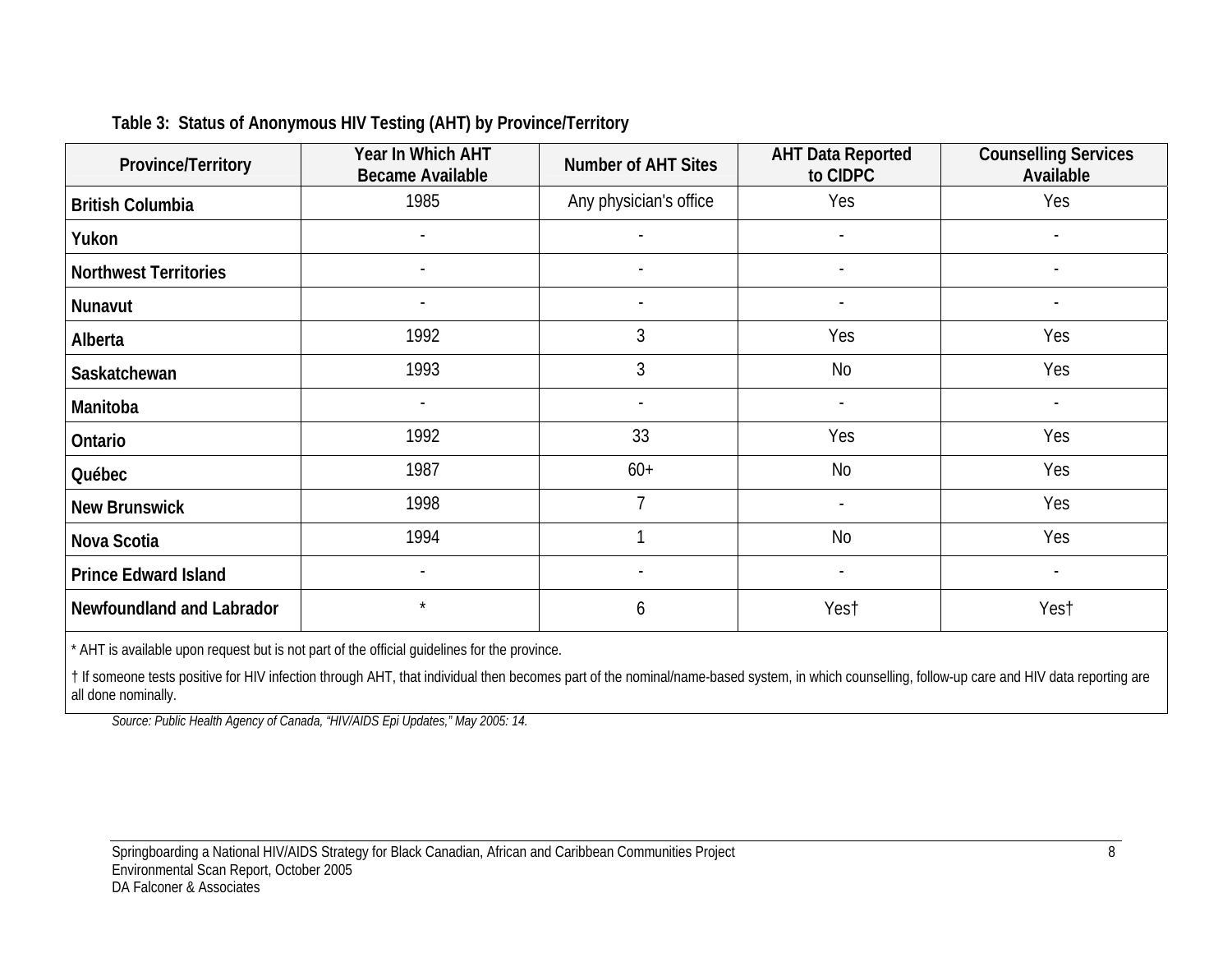## **Table 4: HIV Testing and HIV Reporting by Province/Territory**

| Province/Territory                                            | Type of HIV Testing<br>Available | Year In Which HIV Infection<br><b>Became Notifiable</b>                | Responsibility for<br>Reporting of HIV Infection | <b>Type of Testing</b><br>Reported to the<br>Province/Territory |
|---------------------------------------------------------------|----------------------------------|------------------------------------------------------------------------|--------------------------------------------------|-----------------------------------------------------------------|
| <b>British Columbia</b>                                       | N, NN, A                         | 2003                                                                   | L, P                                             | $N, NN^*$                                                       |
| Yukon                                                         | N, NN                            | 1995                                                                   | P                                                | N                                                               |
| <b>Northwest Territories</b>                                  | N, NN                            | 1988                                                                   | L, P, RN                                         | N                                                               |
| Nunavut                                                       | N, NN                            | 1999                                                                   | L, P, RN                                         | N                                                               |
| Alberta                                                       | N, NN, A                         | 1998                                                                   | L, P                                             | <b>NN</b>                                                       |
| Saskatchewan                                                  | N, NN, A                         | 1988                                                                   | L, P                                             | <b>NN</b>                                                       |
| Manitoba                                                      | <b>NN</b>                        | 1987                                                                   | L, P                                             | <b>NN</b>                                                       |
| Ontario                                                       | N, NN, A                         | 1985                                                                   | L, P                                             | $N, NN^*$                                                       |
| Québec                                                        | N, NN, A                         | 2002                                                                   | L, P                                             | <b>NN</b>                                                       |
| <b>New Brunswick</b>                                          | N, NN, A                         | 1985                                                                   | L, P, RN                                         | <b>NN</b>                                                       |
| Nova Scotia                                                   | N, NN, A                         | 1985                                                                   | L, P                                             | N, NN                                                           |
| <b>Prince Edward Island</b>                                   | N, NN                            | 1988                                                                   | L, P, RN                                         | N, NN                                                           |
| <b>Newfoundland and Labrador</b>                              | $N, NN, A^{**}$                  | 1987                                                                   | L, P                                             | N                                                               |
| $N =$ nominal/name-based<br>$A =$ anonymous<br>$P = physical$ |                                  | $NN = non-nominal/non-identitying$<br>$L =$ laboratory<br>$RN = nurse$ |                                                  |                                                                 |

\*In Ontario and British Columbia, data from positive HIV tests completed by means of anonymous HIV testing (AHT) are reported non-nominally at the provincial level.

\*\*If someone tests positive for HIV through AHT, that individual then becomes part of the nominal/ name-based system, in which counselling, follow-up care and HIV data reporting are all done nominally.

*Source: Public Health Agency of Canada, "HIV/AIDS Epi Updates," May 2005: 13.* 

Springboarding a National HIV/AIDS Strategy for Black Canadian, African and Caribbean Communities Project 9 Environmental Scan Report, October 2005 DA Falconer & Associates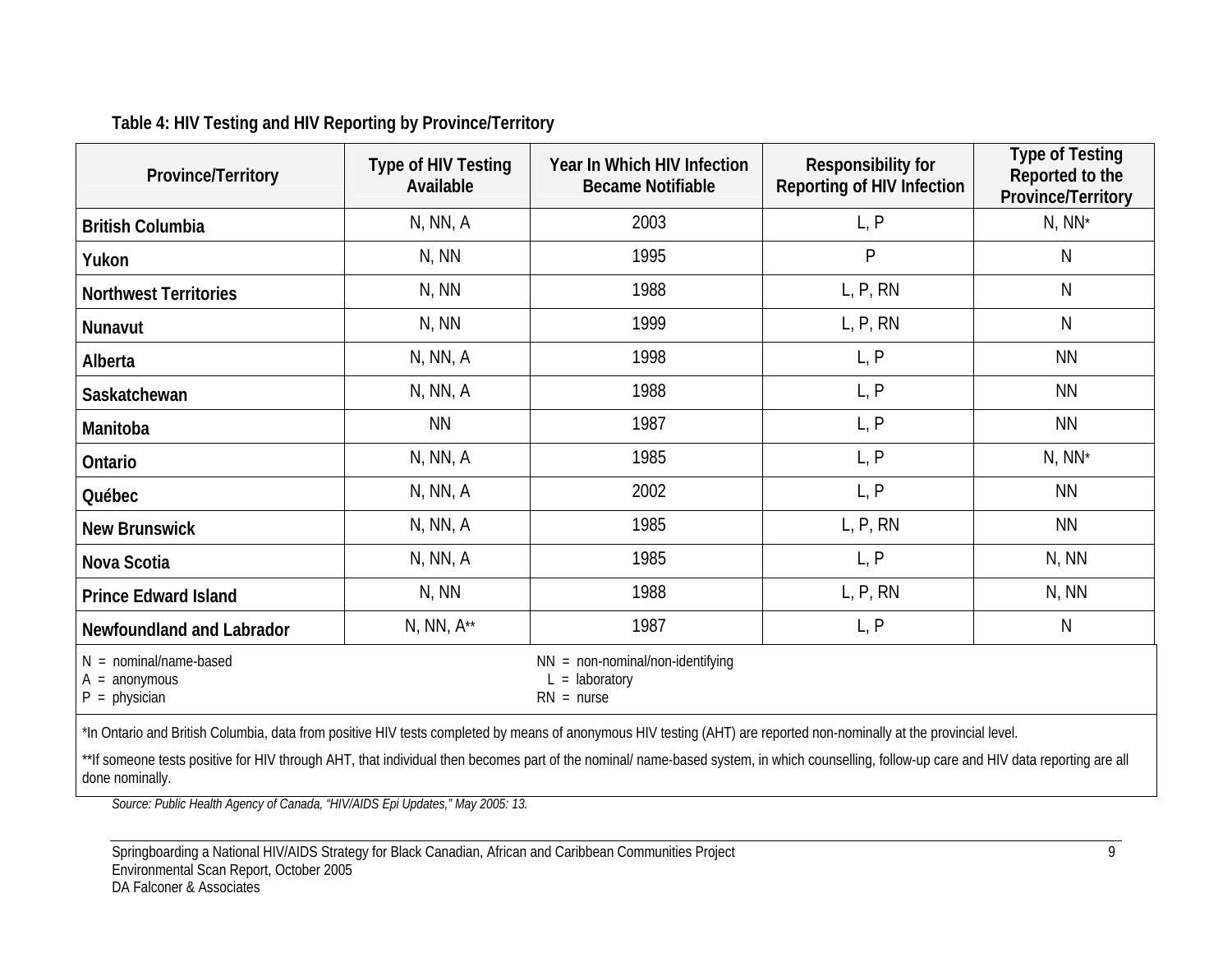# *3.2 Black People in Canada*

The Black communities in Canada are a collection of ethnically, culturally, linguistically, religiously diverse communities comprised of people of Black African descent who were born primarily in Africa, the Caribbean or Canada. The Black communities include people who have been many generations in Canada, are established immigrants or are recent newcomers. This composition signifies that the Black communities in Canada are transnational communities with roots and links both in Canada and globally.

Using 2001 Census information, Statistics Canada published, in 2004, the article *Blacks in Canada – A Long History.* Some of its key highlights include:

- In 2001, Black people were the third largest visible minority group in Canada, behind Chinese and South Asians. The 2001 Census enumerated 662,200 Black people, representing just over 2% of Canada's total population and 17% of the visible minority population.
- In 2001, in Atlantic Canada, Black people represented just over 1% of the population. Yet many Black people in the Atlantic provinces have a history dating back several centuries. Most Black residents in Atlantic Canada are third-generation Canadian or beyond.
- In 2001, over 90% of the Black people living in Halifax were Canadian-born, the highest proportion among census metropolitan areas. Eight in 10 Haligonian Black people aged 15 and older were third-generation or beyond, compared with one in 10 Black people in Canada overall. There were nearly 13,100 Black people in Halifax in 2001, representing close to 4% of the population, the third largest proportion behind Toronto and Montréal.
- In 2001, nearly one half (45%) of all Black people were born in Canada, second only to Japanese (65%), and much higher than South Asians (29%) or Chinese (25%).
- Among the Black population aged 15 and older, second-generation Black people, or those who were Canadian-born with at least one parent born outside of Canada, accounted for 19% of the Black population. This proportion is behind only that of the Japanese population (31%) and was slightly higher than the national average (16%).
- The third generation and beyond are those who have a longer ancestral history in Canada. These are people whose parents were also born in Canada. In 2001, 10% of all Black people were thirdgeneration Canadian. In areas which have a longer history of Black settlement, such as Nova Scotia, more than four in five (84%) Black residents were at least third-generation Canadian.
- In 2001, about 48% of Black immigrants who came to Canada in the 1990s were born in Africa, virtually the same proportion as those born in the Caribbean, Central and South America (47%). Compared with Black immigrants from earlier decades, the source regions have shifted dramatically. Among foreign-born Black people who came to Canada before 1961, only 1% was born in Africa, and 72% came from the Caribbean, Central and South America. The Black foreignborn community consists of people from many different parts of the world, but predominantly from countries in the Caribbean and Africa.
- In 2001, the Black population had a much younger age structure than the total Canadian population. Children under age 15 accounted for nearly 30% of the Black population, compared with 19% of the total population. In addition, 17% of all Black people were aged 15 to 24 compared with 13% in the overall population. However, only 5% of all Black people were aged 65 or over, less than half the proportion of the Canadian population (12%).
- According to the 2001 Census, a much higher proportion of Black children aged 0 to 14 lived with only one parent than other children (46% versus 18%). Canadian-born Black children were more likely to live with a lone parent (47%) than were foreign-born Black children (40%).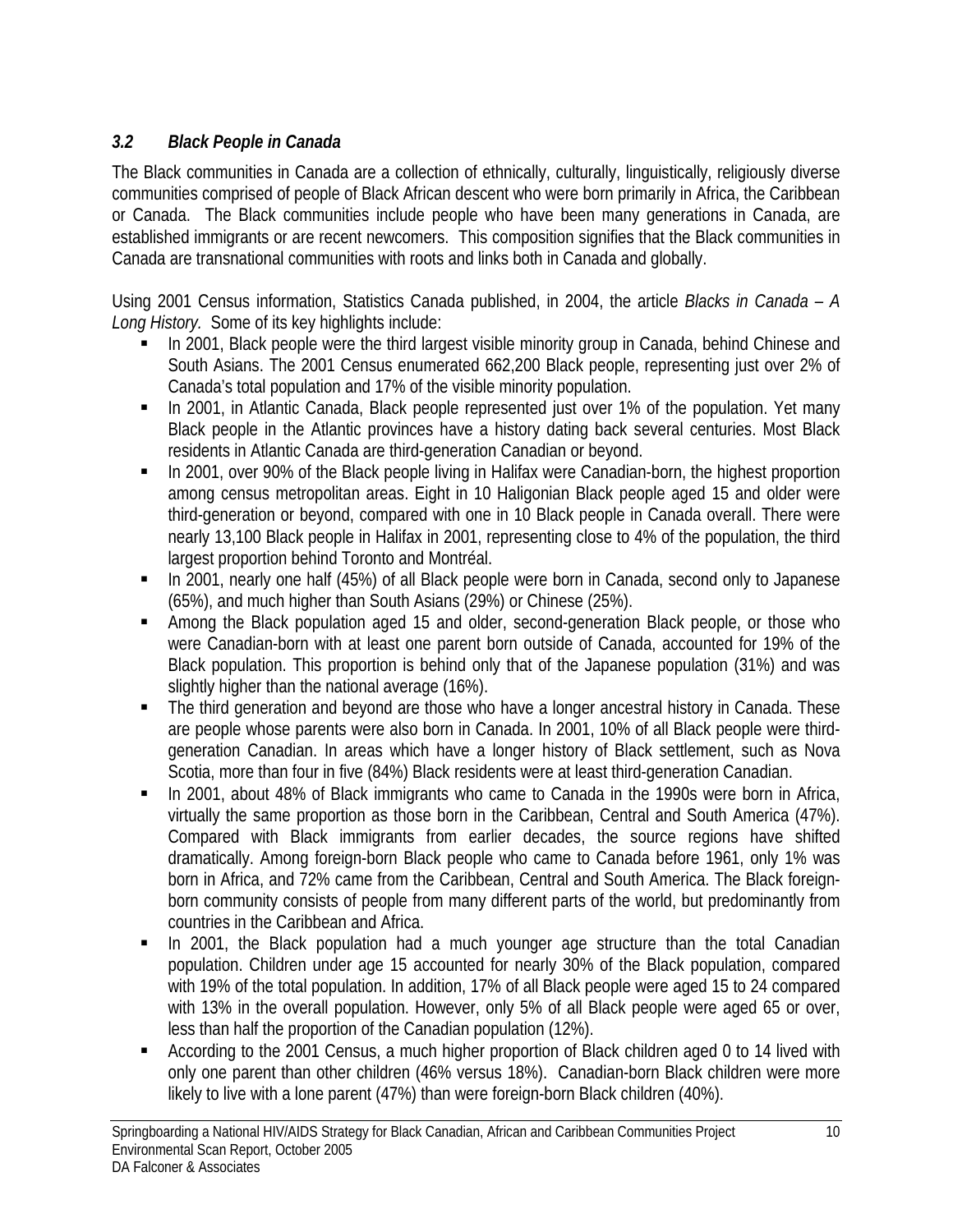- Census data also found that Black children were more likely than other children to be living in lowincome households (44% compared to 19%).
- In 2001, almost all Black people (97%) lived in urban areas and nearly one half (47%) of the Black population, about 310,500, lived in the Toronto census metropolitan area (CMA)
- Black people represent 7% of Toronto's total population, the highest proportion among CMAs. In some municipalities within Toronto, Black people represented even larger shares of the population: Brampton (10%), Ajax (10%), and Pickering (9%).
- In Toronto, 57% of all Black people were foreign-born. Close to three-quarters (73%) of the 178,200 foreign-born Black people in Toronto were born in the Caribbean, and South and Central America, mainly from Jamaica, Trinidad and Tobago and Guyana.
- **EXTE:** Like Toronto, most Black people in Montréal (55%) are foreign-born and predominantly from the Caribbean, South and Central America.
- In 2001, 78% of Montréal's 76,200 foreign-born Black people were born in this region, primarily from Haiti. Fewer than one fifth (18%) of foreign-born Black people living in Montréal in 2001 were born in Africa.
- The Black population is growing faster than the Canadian population and is concentrated in Canada's largest cities, especially Toronto. Black people are younger and their children are more likely to be living in lone-parent families and in low income households. Canadian-born Black people are just as likely to be university educated as all persons aged 25 to 54 born in Canada, but foreign-born Black people are much less likely to have a university education than other foreignborn persons. Black people, in particular those who were Canadian born, are slightly less likely to be employed and had lower employment incomes and have higher unemployment rates than all 25- to 54-year-olds.

| <b>Selected Census</b><br>Metropolitan | <b>Black Population</b><br>(number) | % of total<br>population who | % of Black people<br>who are | % change in<br><b>Black population</b> |
|----------------------------------------|-------------------------------------|------------------------------|------------------------------|----------------------------------------|
| Areas (CMA)                            |                                     | are Black                    | Canadian-born                | 1991-2001                              |
| Canada                                 | 662,200                             | 2.2                          | 45                           | 31                                     |
| Toronto                                | 310,500                             | 6.7                          | 40                           | 29                                     |
| Montréal                               | 139,300                             | 4.1                          | 41                           | 37                                     |
| Halifax                                | 13,100                              | 3.7                          | 91                           | 24                                     |
| Ottawa-Gatineau                        | 38,200                              | 3.6                          | 38                           | 75                                     |
| Windsor                                | 8,100                               | 2.7                          | 60                           | 87                                     |
| Oshawa                                 | 7,200                               | 2.4                          | 52                           | 34                                     |
| Hamilton                               | 12,800                              | 2.0                          | 48                           | 30                                     |
| Kitchener                              | 7,300                               | 1.8                          | 46                           | 29                                     |
| London                                 | 7,600                               | 1.8                          | 52                           | 43                                     |
| Winnipeg                               | 11,400                              | 1.7                          | 45                           | 17                                     |
| Edmonton                               | 14,100                              | 1.5                          | 49                           | 20                                     |
| Calgary                                | 13,700                              | 1.4                          | 45                           | 34                                     |
| Vancouver                              | 18,400                              | 0.9                          | 48                           | 20                                     |
| Non-CMAs                               | 41,000                              | 0.4                          | 72                           | 14                                     |

**Table 5: Percentage of Black population for selected Census Metropolitan Areas** 

*Source: Anne Milan and Kelly Tran, Canadian Social Trends, Statistics Canada, Spring 2004.*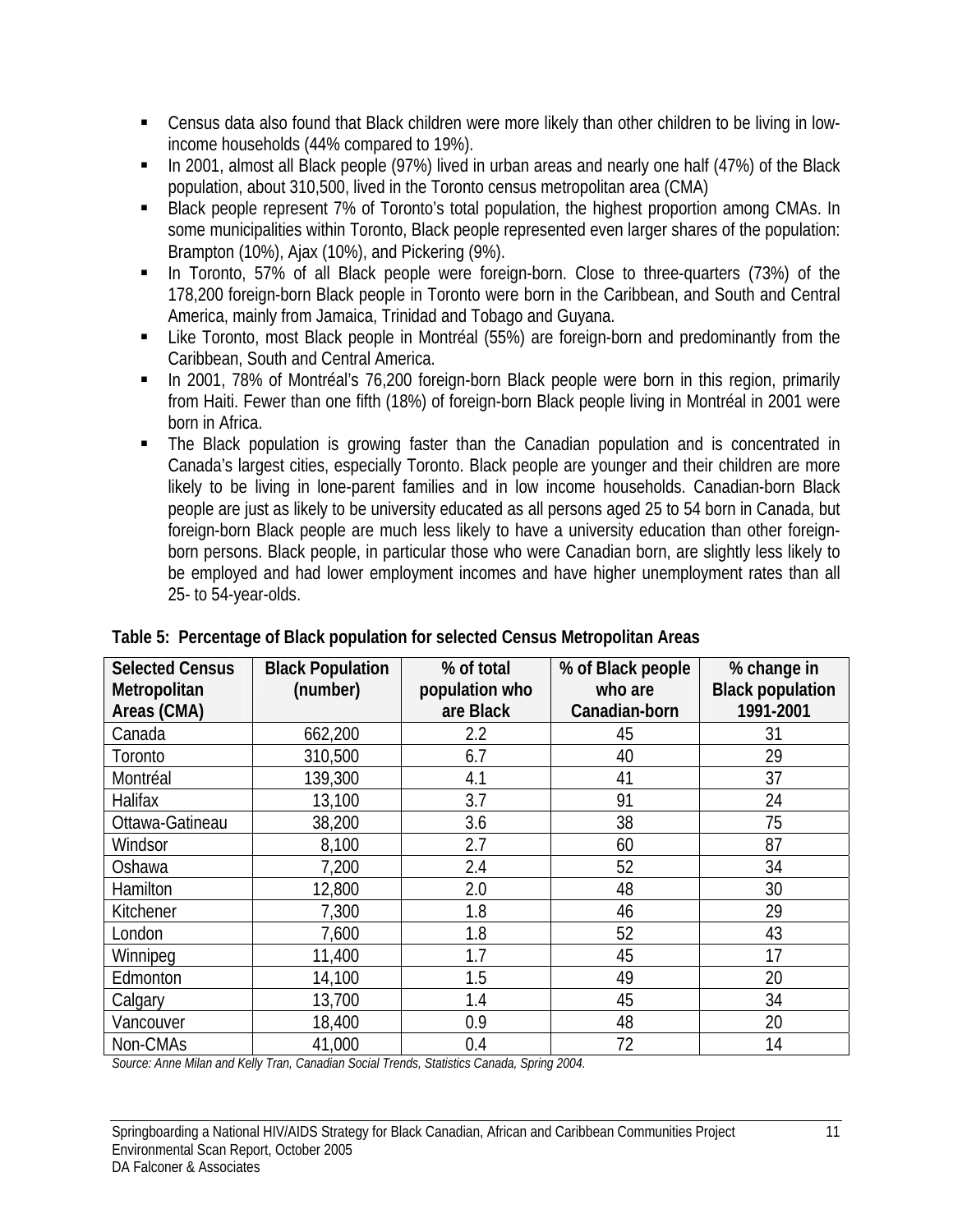# *3.3 Organizations Primarily Focussed on HIV/AIDS in Black Communities*

Across Canada, there are hundreds of organizations addressing HIV/AIDS. While many aim to meet the needs of the general or at-risk population with some targeted initiatives, there are very few organizations whose primary focus is addressing HIV/AIDS in Black communities. The organizations noted in this section have this primary focus.

# **A. African Community Health Services** (Toronto, Ontario)

African Community Health Services (ACHES) is dedicated to meeting the health needs and concerns of Africans and their communities through a holistic approach in a diverse environment. ACHES develops and delivers holistic health and disease prevention programs with emphasis on but not limited to education, prevention, and control of HIV/AIDS/STDS and other health related issues. ACHES undertakes demographic and other studies and distributes research results which will assist in the planning and delivery of community health services with emphasis on but not limited to HIV/AIDS/STDS and other social and health related issues.

# **B. Africans in Partnership Against AIDS** (Toronto, Ontario)

Incorporated in 1994, Africans in Partnership Against AIDS (APAA) is a community-based, Canadian, nonprofit, charitable organization serving the Greater Toronto Area. APAA provides HIV/AIDS education in a linguistically and culturally sensitive context and believes that a supportive environment is essential to the well-being of people living with HIV/AIDS, as well as their partners, families and friends.

# **C. Black Coalition for AIDS Prevention** (Toronto, Ontario)

Started in the late 1980s, the Black Coalition for AIDS Prevention (Black CAP) is a volunteer-driven, charitable, not-for-profit, community-based organization that works in partnership with organizations and individuals who support, in principle and practice, its mission, philosophy and activities. Black CAP aims to reduce the spread of HIV infection within Black communities and to enhance the quality of life of Black people living with or affected by HIV/AIDS.

#### **D. Groupe d'action pour la prevention de la transmission du VIH et l'éradication du Sida**  (Montréal, Québec)

Formerly known as Groupe d'action pour la prévention du Sida (GAP-SIDA), Groupe d'action pour la prevention de la transmission du VIH et l'éradication du Sida (GAP-VIES) has been active since 1987. GAP-VIH assists and supports people who are HIV positive in general and in particular the Haitian community living in Grand Montréal and surrounding areas.

# **E. People to People Aid Organization Canada** (Toronto, Ontario)

People to People Aid Organization (P2P) Canada is a non-profit organization set up by a group of concerned individuals with diverse professional backgrounds to contribute to the fight against HIV/AIDS. P2P Canada engages in educational activities to prevent, curb and ultimately reverse the spread of HIV/AIDS both globally (especially Ethiopia) and here in Canada, and mobilizes Africans in the diaspora to contribute their resources in the fight against HIV/AIDS. P2P Canada contributes to the care and treatment of people living with HIV/AIDS and ameliorates their living conditions, as well as contributes to the on-going effort to break the silence within their communities in Canada and combating the stigma attached with the disease.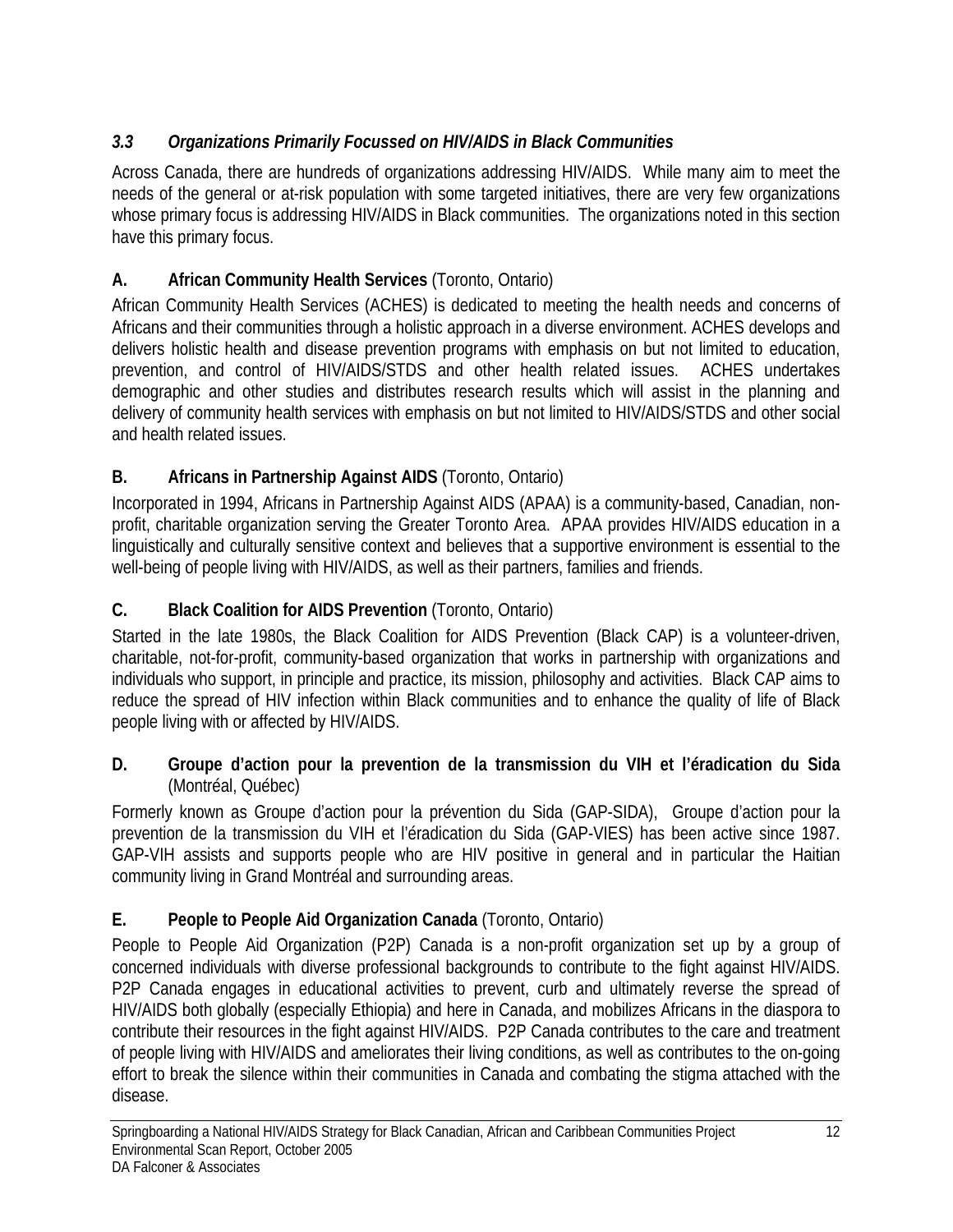# *3.4 Current HIV/AIDS Projects Targeting Black Communities*

Across the country, there are a number of funded HIV/AIDS projects targeting the Black communities. Table 6 below provides a brief description on these projects according to provinces.

| Table 6: Current HIV/AIDS projects targeting Black Communities |  |  |
|----------------------------------------------------------------|--|--|
|                                                                |  |  |

| <b>NOVA SCOTIA</b>                                                                                                                                         |                                                                                                                                                                                                                                                                                                                                                                                                   |                  |                                                             |  |
|------------------------------------------------------------------------------------------------------------------------------------------------------------|---------------------------------------------------------------------------------------------------------------------------------------------------------------------------------------------------------------------------------------------------------------------------------------------------------------------------------------------------------------------------------------------------|------------------|-------------------------------------------------------------|--|
| <b>Project/ Organization</b>                                                                                                                               | <b>Key Objectives</b>                                                                                                                                                                                                                                                                                                                                                                             | <b>Timeframe</b> | Funder                                                      |  |
| <b>Health Association for African Canadians</b><br>and Professor David Divine, James R.<br>Johnston Chair in Black Studies, Dalhousie<br><b>University</b> | Raise the profile of the issue of HIV/AIDS in the major<br>African Nova Scotian communities.<br>Determine the most effective way(s) of working on<br>HIV/AIDS in these communities for follow-up work.<br>Begin efforts around such follow-up areas such as: (a)<br>education and (b) promoting access to existing services<br>such as testing and other harm reduction initiatives.              | 2005             | Nova Scotia<br>Advisory<br>Commission On<br><b>HIV/AIDS</b> |  |
|                                                                                                                                                            | <b>QUÉBEC</b>                                                                                                                                                                                                                                                                                                                                                                                     |                  |                                                             |  |
|                                                                                                                                                            |                                                                                                                                                                                                                                                                                                                                                                                                   |                  |                                                             |  |
| <b>Project/ Organization</b>                                                                                                                               | <b>Key Objectives</b>                                                                                                                                                                                                                                                                                                                                                                             | <b>Timeframe</b> | Funder                                                      |  |
| African Project/ Centre de Ressources et<br>d'Interventions en Santé et Sexualité                                                                          | Limit the spread of HIV in the African community living<br>in Montréal, Laval and the South Shore.<br>Mobilize the network of service providers working with<br>African communities in Montréal and sensitize them to<br>the cultural realities of the target community when<br>dealing with HIV/AIDS issues.<br>Increase awareness and importance of early testing of<br>HIV for pregnant women. | ongoing          | Montréal Public<br>Health                                   |  |
| Refugee Plus Project/ Centre de<br>Ressources et d'Interventions en Santé et<br>Sexualité                                                                  | Assist refugee claimants and convention refugees who<br>are HIV positive through their immigration and<br>settlement process, and priority of access to services<br>will be given to women.                                                                                                                                                                                                       | 2005-2007        | Health Canada                                               |  |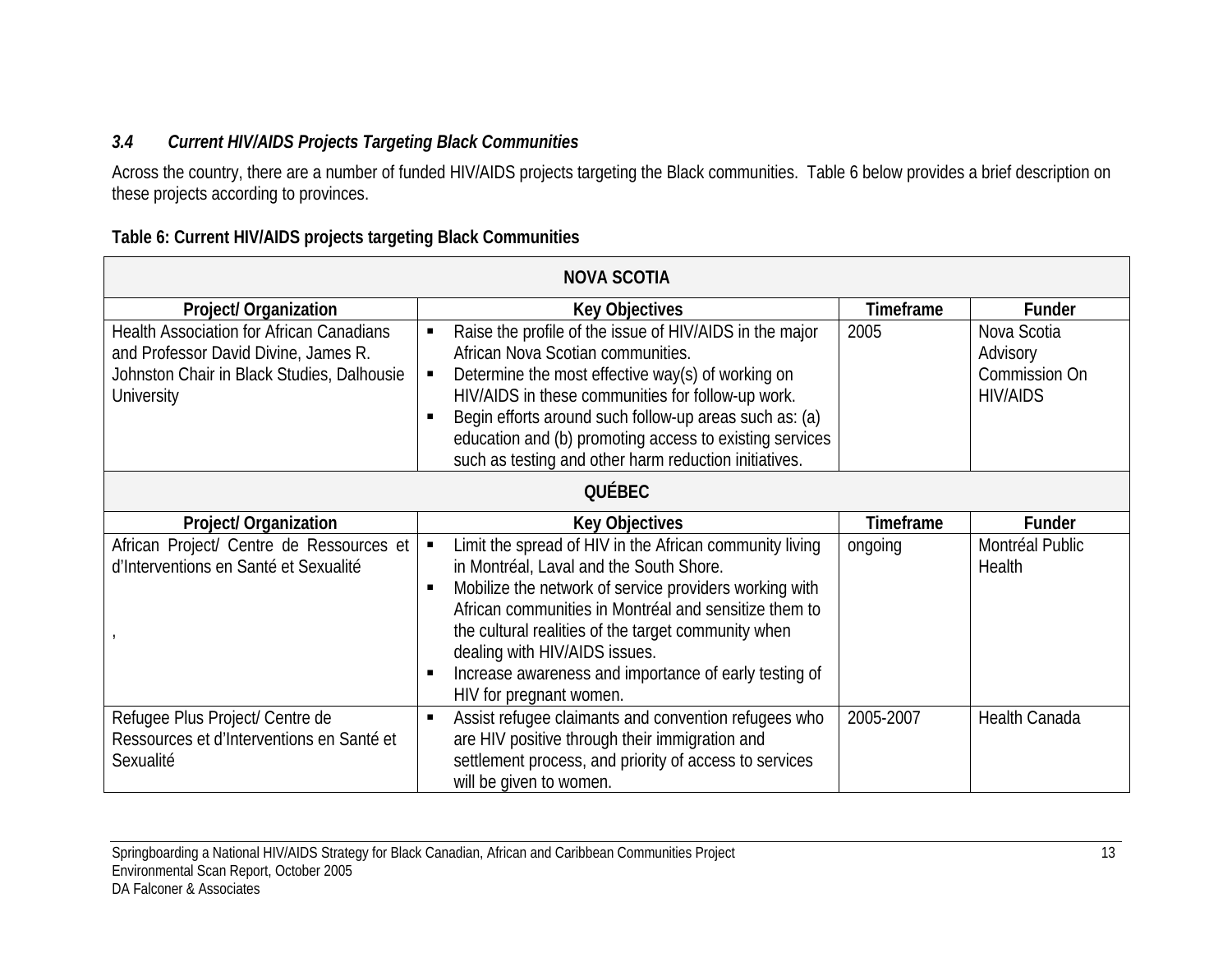| <b>ONTARIO</b>                                                                                                                                       |                                                                                                                                                                                                                                                                                                                                                                                                                                                                                             |                  |                                                                     |  |  |
|------------------------------------------------------------------------------------------------------------------------------------------------------|---------------------------------------------------------------------------------------------------------------------------------------------------------------------------------------------------------------------------------------------------------------------------------------------------------------------------------------------------------------------------------------------------------------------------------------------------------------------------------------------|------------------|---------------------------------------------------------------------|--|--|
| Project/ Organization                                                                                                                                | <b>Key Objectives</b>                                                                                                                                                                                                                                                                                                                                                                                                                                                                       | <b>Timeframe</b> | <b>Funder</b>                                                       |  |  |
| VIH/Sida : Lisalisani - Kombit - Entraide<br>communautaire/ Centre Francophone de<br>Toronto                                                         | Increase knowledge of HIV/AIDS among sexually active<br>members of the francophone communities where HIV is<br>endemic.<br>Reduce the stigma surrounding HIV/AIDS.<br>Increase awareness and understanding of HIV/AIDS in<br>the wider Toronto francophone community.<br>Increase the participation of the general francophone<br>community in the prevention of HIV/AIDS.                                                                                                                  | 2005-2007        | PHAC AIDS<br><b>Community Action</b><br>Program - Ontario<br>Region |  |  |
| <b>Multi-Cultural Health Coalition:</b><br>Ethnocultural Peer Training for HIV/AIDS<br>Prevention/ Somerset West Community<br><b>Health Centre</b>   | Increase the ability of Sub-Saharan African and<br>$\blacksquare$<br>Caribbean communities in Ottawa to provide HIV/AIDS<br>prevention education in their own communities.<br>Increase awareness about HIV/AIDS within this target<br>π.<br>population.<br>Increase access of this target population to mainstream<br>$\blacksquare$<br>health services.<br>Increase the body of knowledge about best practices in<br>the field of HIV/AIDS prevention activities for these<br>communities. | 2005-2007        | PHAC AIDS<br><b>Community Action</b><br>Program - Ontario<br>Region |  |  |
| <b>COPEC: Community Outreach People from</b><br><b>Endemic Countries/ Hamilton AIDS</b><br><b>Network</b>                                            | Increase the knowledge of barriers to delivering HIV<br>П<br>prevention and awareness including existing programs<br>and services for people from countries where HIV is<br>endemic.<br>Increase the provision of effective strategies to deliver<br>HIV prevention and awareness to this target population.                                                                                                                                                                                | 2005-2007        | PHAC AIDS<br><b>Community Action</b><br>Program - Ontario<br>Region |  |  |
| HIV Education and Prevention Project for<br>African and Caribbean Women (HEP<br>Project)/ Women's Health in Women's<br>Hands Community Health Centre | Increase the proportion of African and Caribbean women<br>$\blacksquare$<br>in Toronto who have accurate knowledge of HIV<br>transmission patterns, risks and how to reduce primary<br>and secondary HIV infection within the broader<br>determinants of health.                                                                                                                                                                                                                            | 2005-2007        | PHAC AIDS<br><b>Community Action</b><br>Program - Ontario<br>Region |  |  |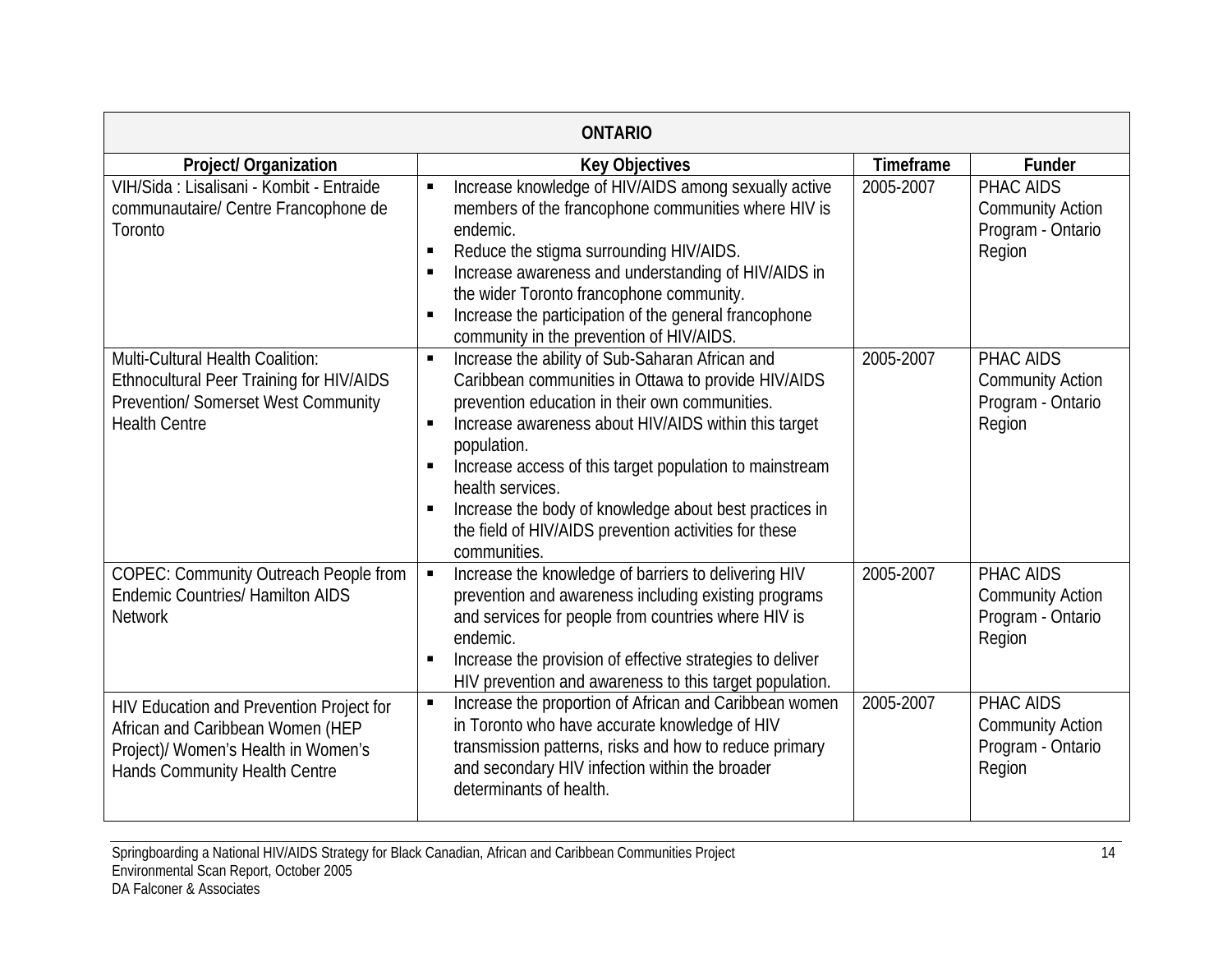| <b>Project/ Organization</b>                                                                                                                                                                                                                | <b>Key Objectives</b>                                                                                                                                                                                                                                                                                                                                                                                                                         | Timeframe | <b>Funder</b>                                                        |
|---------------------------------------------------------------------------------------------------------------------------------------------------------------------------------------------------------------------------------------------|-----------------------------------------------------------------------------------------------------------------------------------------------------------------------------------------------------------------------------------------------------------------------------------------------------------------------------------------------------------------------------------------------------------------------------------------------|-----------|----------------------------------------------------------------------|
| Muungano (Together): African and<br>Caribbean ASOs working together to<br>coordinate HIV/AIDS services for<br>communities from Endemic regions in the<br>Greater Toronto Area and surrounding<br>areas/ Black Coalition for AIDS Prevention | Increase the capacity among the three African and<br>٠<br>Caribbean agencies (Black CAP, ACHES and APAA) to<br>coordinate service delivery, develop culturally appropriate<br>resources and jointly plan organizational strategies for<br>Board and staff.                                                                                                                                                                                    | 2005-2007 | PHAC AIDS<br><b>Community Action</b><br>Program - Ontario<br>Region  |
| Developing culturally competent and<br>holistic treatment support and health<br>promotion models for vulnerable<br>ethnoracial people living with HIV/AIDS/<br><b>Asian Community AIDS Services</b>                                         | Increase the ability of ethnoracial people living with<br>HIV/AIDS to effectively manage their physical and mental<br>health needs through skills development training.<br>Increase awareness and knowledge of treatment and<br>health resources for ethnoracial PHAs.<br>Increase knowledge and capacity among peer and<br>$\blacksquare$<br>professional service providers in addressing case<br>management needs of ethnoracial PHAs.      | 2005-2007 | PHAC AIDS<br><b>Community Action</b><br>Program - Ontario<br>Region  |
| <b>Committee for Accessible AIDS Treatment:</b><br>Improving service for immigrant and<br>refugee PHAs through improving relevant<br>policies and programs/ Regent Park<br><b>Community Health Centre</b>                                   | Increase knowledge on relevant policies and programs<br>affecting the target groups.<br>Increase dialogue and collaboration amongst<br>$\blacksquare$<br>stakeholders to explore systemic improvements to reduce<br>service barriers.<br>Reduce service access barriers experienced by target<br>$\blacksquare$<br>group people living with HIV/AIDS by<br>exploring/recommending systemic improvements in<br>relevant policies and programs. | 2005-2007 | PHAC AIDS<br><b>Community Action</b><br>Program - Ontario<br>Region  |
| Scarborough HIV/AIDS Prevention Project<br>(SCHAPP) Young People Rethinking<br>Gender Roles/ Warden Woods Community<br>Centre                                                                                                               | Increase knowledge about gender vulnerability and<br>$\blacksquare$<br>develop skills to negotiate safer sex and safety in<br>relationships for youth and young adult males and<br>females from African and Caribbean communities in<br>Scarborough.                                                                                                                                                                                          | 2005-2007 | PHAC AIDS<br><b>Community Action</b><br>Program - Ontario<br>Region  |
| Community-based AIDS Education<br>and Support Program/ Black Coalition for<br><b>AIDS Prevention</b>                                                                                                                                        | Core funding<br>$\blacksquare$                                                                                                                                                                                                                                                                                                                                                                                                                | ongoing   | AIDS Bureau,<br>Ontario Ministry of<br>Health and Long-<br>Term Care |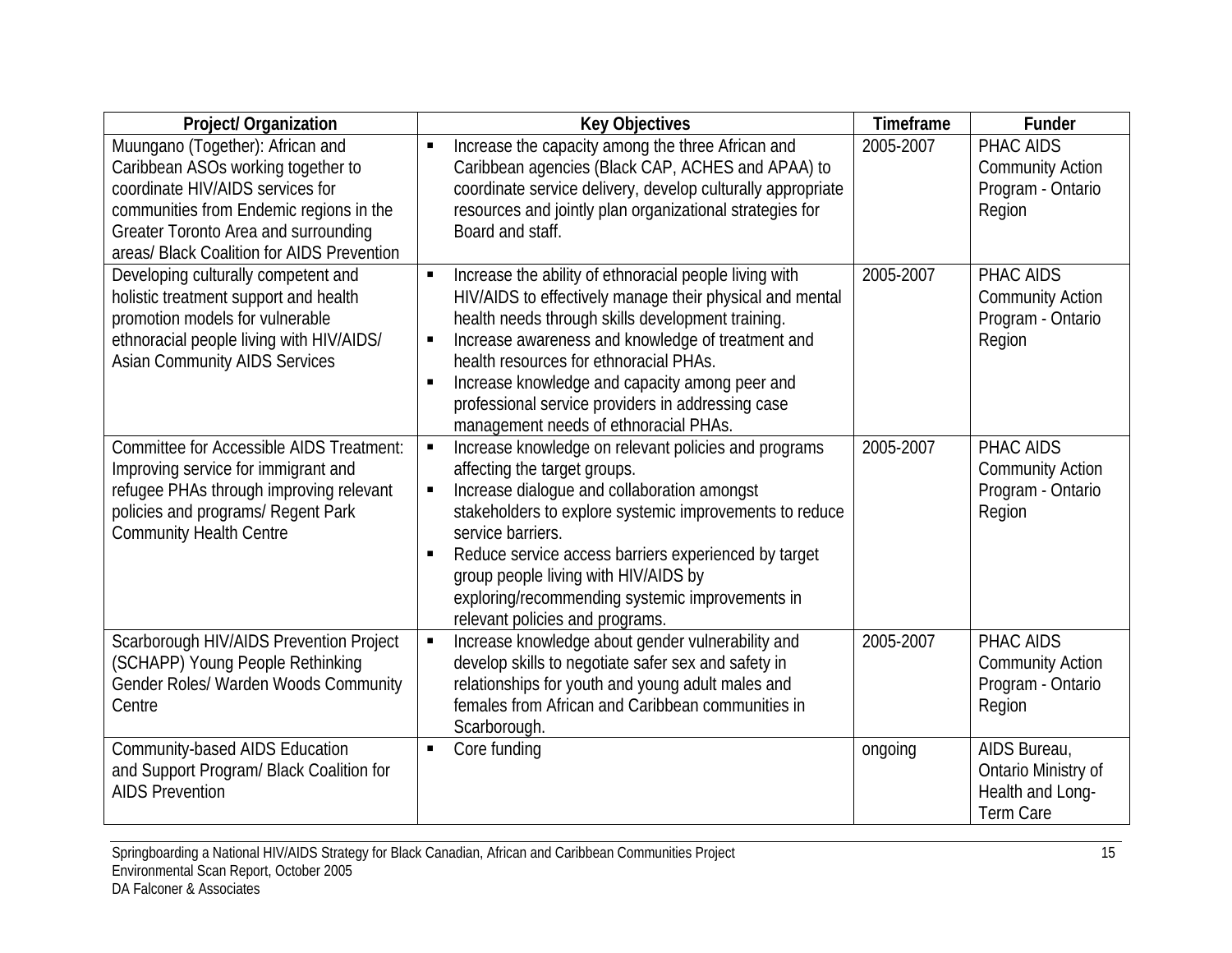| Project/ Organization                                                                               | <b>Key Objectives</b>                                                                                                                                                                                                                                                                                                                                                                                                                                                                                                                     | Timeframe | Funder                                                               |
|-----------------------------------------------------------------------------------------------------|-------------------------------------------------------------------------------------------------------------------------------------------------------------------------------------------------------------------------------------------------------------------------------------------------------------------------------------------------------------------------------------------------------------------------------------------------------------------------------------------------------------------------------------------|-----------|----------------------------------------------------------------------|
| Community-based AIDS Education<br>and Support Program / African Community<br><b>Health Services</b> | Core funding                                                                                                                                                                                                                                                                                                                                                                                                                                                                                                                              | ongoing   | AIDS Bureau,<br>Ontario Ministry of<br>Health and Long-<br>Term Care |
| Operation Hairspray/ Ottawa Public Health<br>and Long Term Care                                     | Develop an innovative peer-led health promotion initiative<br>which seeks to engage African and Caribbean<br>hairdressers and barbers as a channel to reach people<br>from countries where HIV is endemic.                                                                                                                                                                                                                                                                                                                                | ongoing   | City of Ottawa                                                       |
| <b>Black Coalition for AIDS Prevention</b>                                                          | Recruit, train and support volunteers to assist with<br>outreach activities.<br>Conduct outreach sessions to Black men on HIV/AIDS<br>٠<br>and sexual health issues at various venues and through<br>radio.<br>Conduct outreach at key events.<br>ш<br>Collaborate with key organizations.<br>п<br>Promote and report on volunteerism for the 2006<br>International AIDS Conference.                                                                                                                                                      | 2005-2006 | City of Toronto                                                      |
| <b>VIVER Portuguese-Speaking HIV/AIDS</b><br>Coalition                                              | Maintain Portuguese-speaking volunteers to assist with<br>п<br>outreach activities.<br>Conduct HIV/AIDS/STI outreach to Portuguese-speaking<br>п<br>men in various venues.<br>Utilize Portuguese-speaking media to raise awareness of<br>٠<br>HIV/AIDS/STI issues for Portuguese-speaking MSM.<br>Maintain a project Advisory comprised of diverse<br>$\blacksquare$<br>Portuguese-speaking MSM to ensure cultural<br>appropriateness of activities.<br>Promote and report on volunteerism for the 2006<br>International AIDS Conference. | 2005-2006 | City of Toronto                                                      |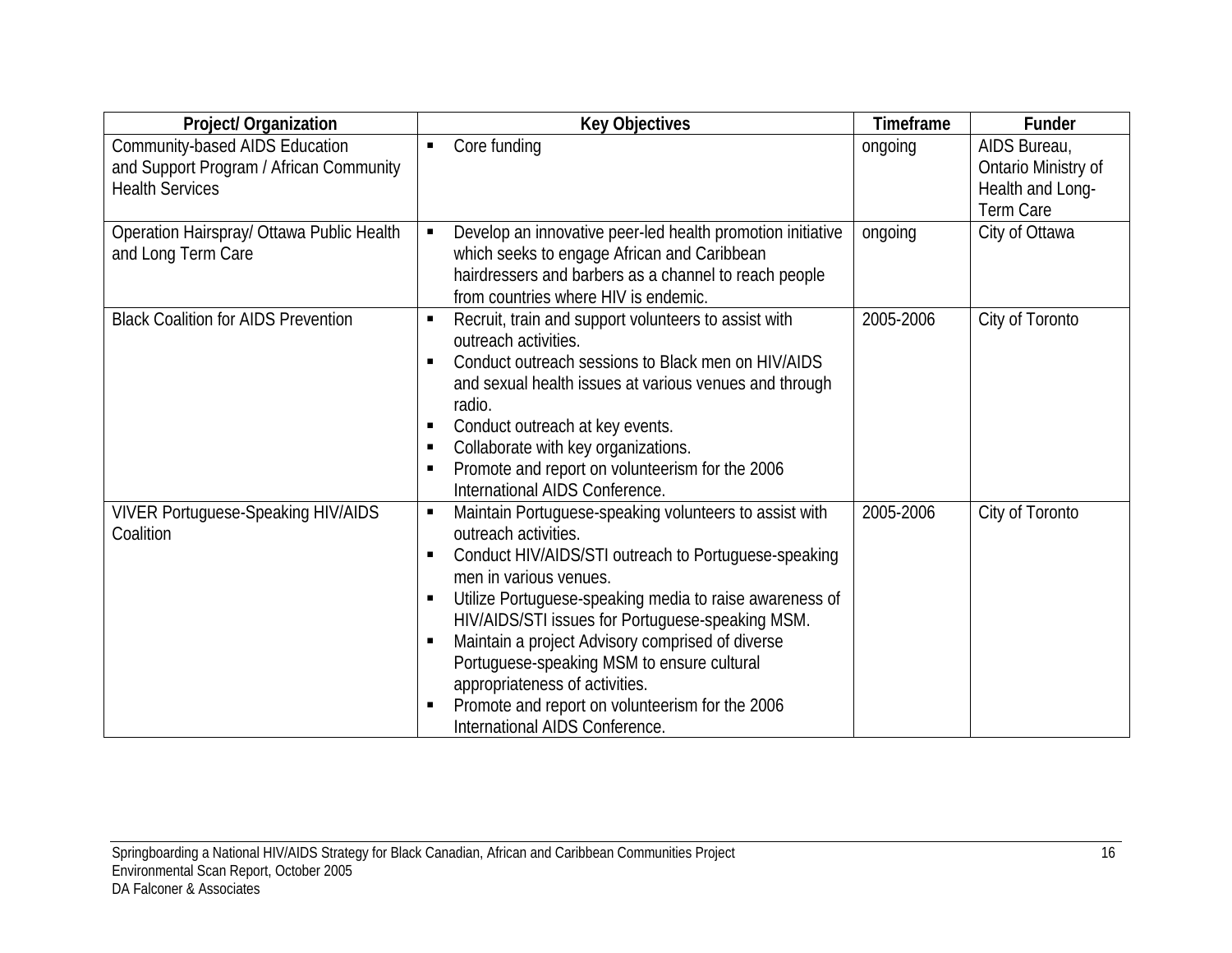| Project/ Organization                                                             | <b>Key Objectives</b>                                                                                                                                                                                                                                                                                                                                                                                                                                                                                                                                                                                                                                          | Timeframe | Funder          |
|-----------------------------------------------------------------------------------|----------------------------------------------------------------------------------------------------------------------------------------------------------------------------------------------------------------------------------------------------------------------------------------------------------------------------------------------------------------------------------------------------------------------------------------------------------------------------------------------------------------------------------------------------------------------------------------------------------------------------------------------------------------|-----------|-----------------|
| Africans in Partnership Against AIDS                                              | Recruit, train and support new volunteers to assist with<br>п<br>project activities.<br>Recruit staff to conduct HIV/AIDS prevention education<br>$\blacksquare$<br>workshops and outreach in their respective communities<br>particularly in East Toronto.<br>Provide HIV/AIDS sensitization sessions to religious leaders.<br>$\blacksquare$<br>Produce newspaper articles to promote HIV/AIDS prevention<br>$\blacksquare$<br>education and HIV/AIDS testing issues in African print media.<br>Collaborate with key organizations.<br>$\blacksquare$<br>Promote and report on volunteerism for the 2006 International<br>$\blacksquare$<br>AIDS Conference. | 2005-2006 | City of Toronto |
| <b>Black Coalition for AIDS Prevention</b>                                        | Provide HIV/AIDS outreach targeting youth 15 to 25 years of<br>П<br>age at youth focused events and youth serving community-<br>based agencies.<br>Recruit and support new volunteers to assist with project<br>$\blacksquare$<br>activities.<br>Provide workshops targeting women, men and youth.<br>п<br>Host HIV/AIDS prevention education programs on radio and<br>в<br>develop an HIV/AIDS/STI prevention education media<br>strategy targeting youth.<br>Collaborate with key organizations.<br>$\blacksquare$<br>Promote and report on volunteerism for the 2006 International<br>$\blacksquare$<br>AIDS Conference.                                    | 2005-2006 | City of Toronto |
| Centre Francophone de Toronto -<br>Formerly Centre Medico-Social<br>Communautaire | Outreach to different communities where HIV/AIDS is<br>$\blacksquare$<br>endemic.<br>Organize monthly ethnocultural community dinners at which<br>п<br>HIV/AIDS or a related topic is the subject of discussion.<br>Produce articles to be published in French and other<br>$\blacksquare$<br>ethnocultural newspapers and newsletters.<br>Promote and report on volunteerism for the 2006 International<br>$\blacksquare$<br><b>AIDS Conference</b>                                                                                                                                                                                                           | 2005-2006 | City of Toronto |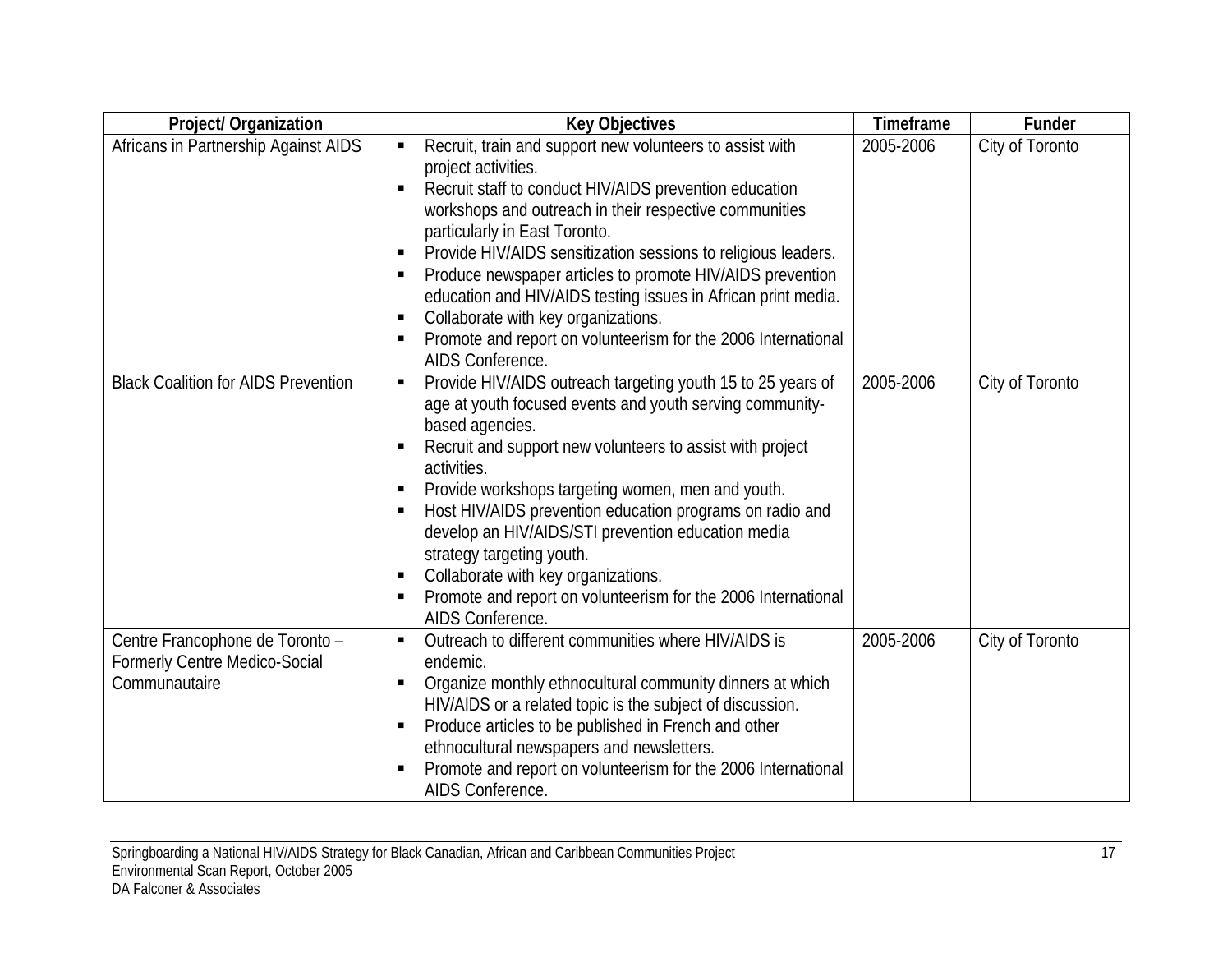| Project/ Organization                             | <b>Key Objectives</b>                                                                                                                                                                                                                                                                                                                                                                                                                                                                                                                                                    | Timeframe | Funder          |
|---------------------------------------------------|--------------------------------------------------------------------------------------------------------------------------------------------------------------------------------------------------------------------------------------------------------------------------------------------------------------------------------------------------------------------------------------------------------------------------------------------------------------------------------------------------------------------------------------------------------------------------|-----------|-----------------|
| East York/East Toronto Family<br><b>Resources</b> | Recruit, train and support staff to provide peer-to-peer<br>HIV/AIDS and sexual health outreach and workshops<br>targeting women, new immigrants and youth in East York and<br>East Toronto communities.<br>Produce sexual health promotion articles for publication in<br>ethno-specific and community news papers.<br>Collaborate with key organizations.<br>п<br>Promote and report on volunteerism for the 2006 International<br>л<br>AIDS Conference.                                                                                                               | 2005-2006 | City of Toronto |
| Northwood Neighbourhood Services                  | Recruit, train and support staff and volunteers to<br>п<br>provide/assist with outreach and workshops.<br>Conduct outreach and workshops targeting at risk youth 9 -<br>17 years old and young women 18 - 29 years old who are at<br>risk due to social and economic factors.<br>Collaborate with key organizations.<br>п<br>Promote and report on volunteerism for the 2006 International<br>л<br>AIDS Conference.                                                                                                                                                      | 2005-2006 | City of Toronto |
| Parkdale Community Health Centre                  | Train and support staff to provide outreach in various venues.<br>в<br>Provide on-site HIV/AIDS information, referrals, and access to<br>$\blacksquare$<br>harm reduction and safer sex resources.<br>Conduct HIV/AIDS/STI prevention education workshops.<br>п<br>Coordinate access to culturally appropriate HIV/AIDS/STI<br>п<br>information for Turkish, Roma and Hindi/Urdu/Punjabi-<br>speaking communities in the Parkdale area.<br>Collaborate with key organizations.<br>п<br>Promote and report on volunteerism for the 2006 International<br>AIDS Conference. | 2005-2006 | City of Toronto |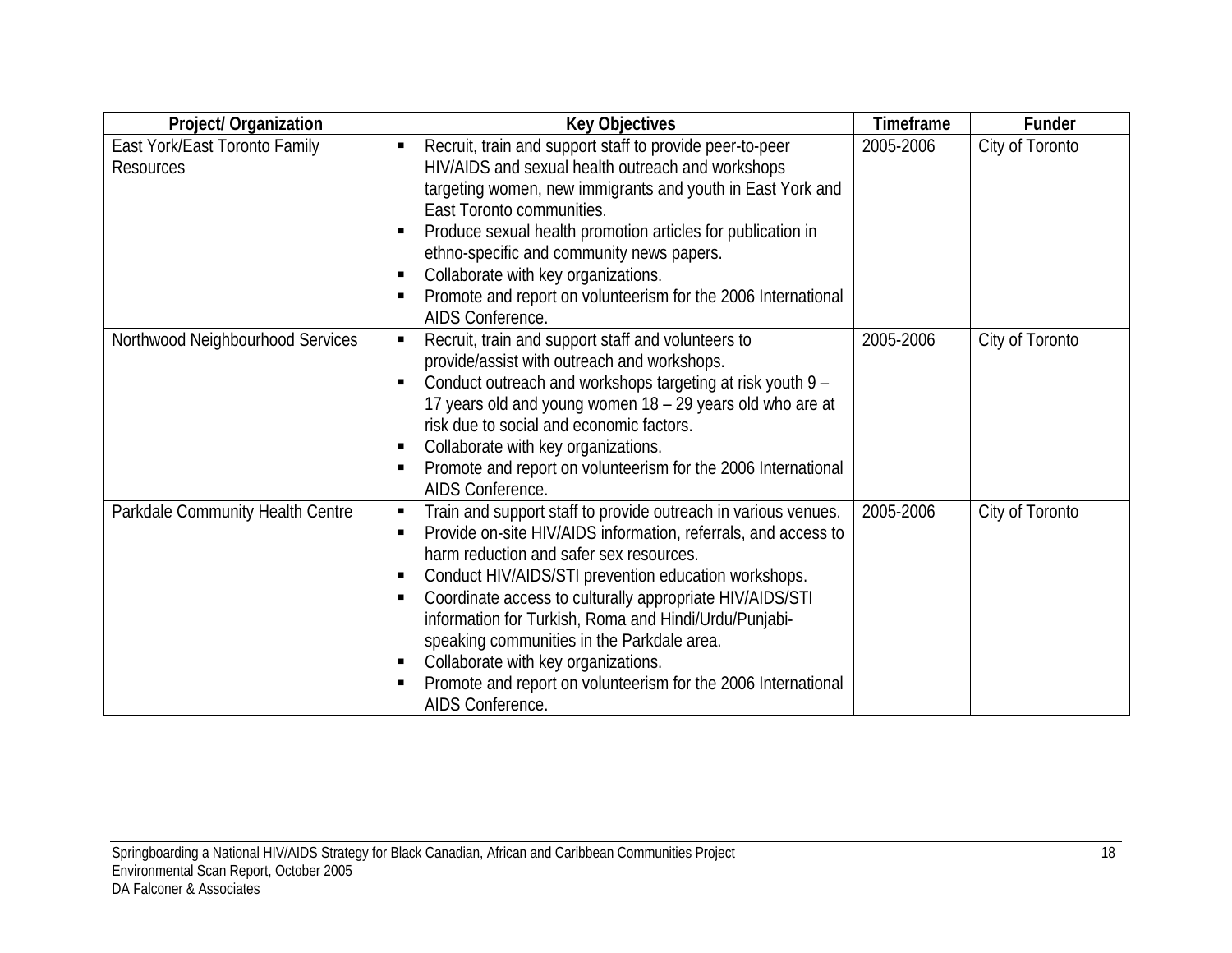| Project/ Organization                                | <b>Key Objectives</b>                                                                                                                                                                                                                                                                                                                                                                                                                                                                                                                                                                                                                                                     | Timeframe | Funder          |
|------------------------------------------------------|---------------------------------------------------------------------------------------------------------------------------------------------------------------------------------------------------------------------------------------------------------------------------------------------------------------------------------------------------------------------------------------------------------------------------------------------------------------------------------------------------------------------------------------------------------------------------------------------------------------------------------------------------------------------------|-----------|-----------------|
| Somali Immigrant Aid Organization                    | Recruit, train and support new volunteers to assist with the<br>project implementation.<br>Conduct outreach in various social venues in the Somali<br>п<br>community.<br>Provide HIV/AIDS prevention education articles for Somali<br>$\blacksquare$<br>community news papers.<br>Provide HIV/AIDS prevention education programs to be aired<br>$\blacksquare$<br>on Somali community radio.<br>Collaborate with key organizations.<br>п<br>Promote and report on volunteerism for the 2006 International<br>Е<br>AIDS Conference.                                                                                                                                        | 2005-2006 | City of Toronto |
| Syme-Woolner Neighbourhood &<br><b>Family Centre</b> | Recruit, train and support staff to assist with outreach,<br>п<br>workshops and displays.<br>Conduct outreach and workshops in various venues to youth<br>п<br>on sexual health issues.<br>Collaborate with key organizations.<br>п<br>Promote and report on volunteerism for the 2006 International<br>$\blacksquare$<br>AIDS Conference.                                                                                                                                                                                                                                                                                                                                | 2005-2006 | City of Toronto |
| Warden Woods Community Centre                        | Recruit, train and support staff (representative of the African,<br>$\blacksquare$<br>Caribbean, Middle Eastern and South Asian communities) to<br>conduct one-on-one sessions and distribute HIV/AIDS/STI<br>resources through outreach to youth and adults.<br>Conduct HIV/AIDS/STI workshops targeting students, youth in<br>the community, newcomer parents, English as a Second<br>Language students, parents in the community and staff and<br>volunteers of community agencies<br>Conduct outreach at key events.<br>п<br>Collaborate with key organizations.<br>в<br>Promote and report on volunteerism for the 2006 International<br>п<br><b>AIDS Conference</b> | 2005-2006 | City of Toronto |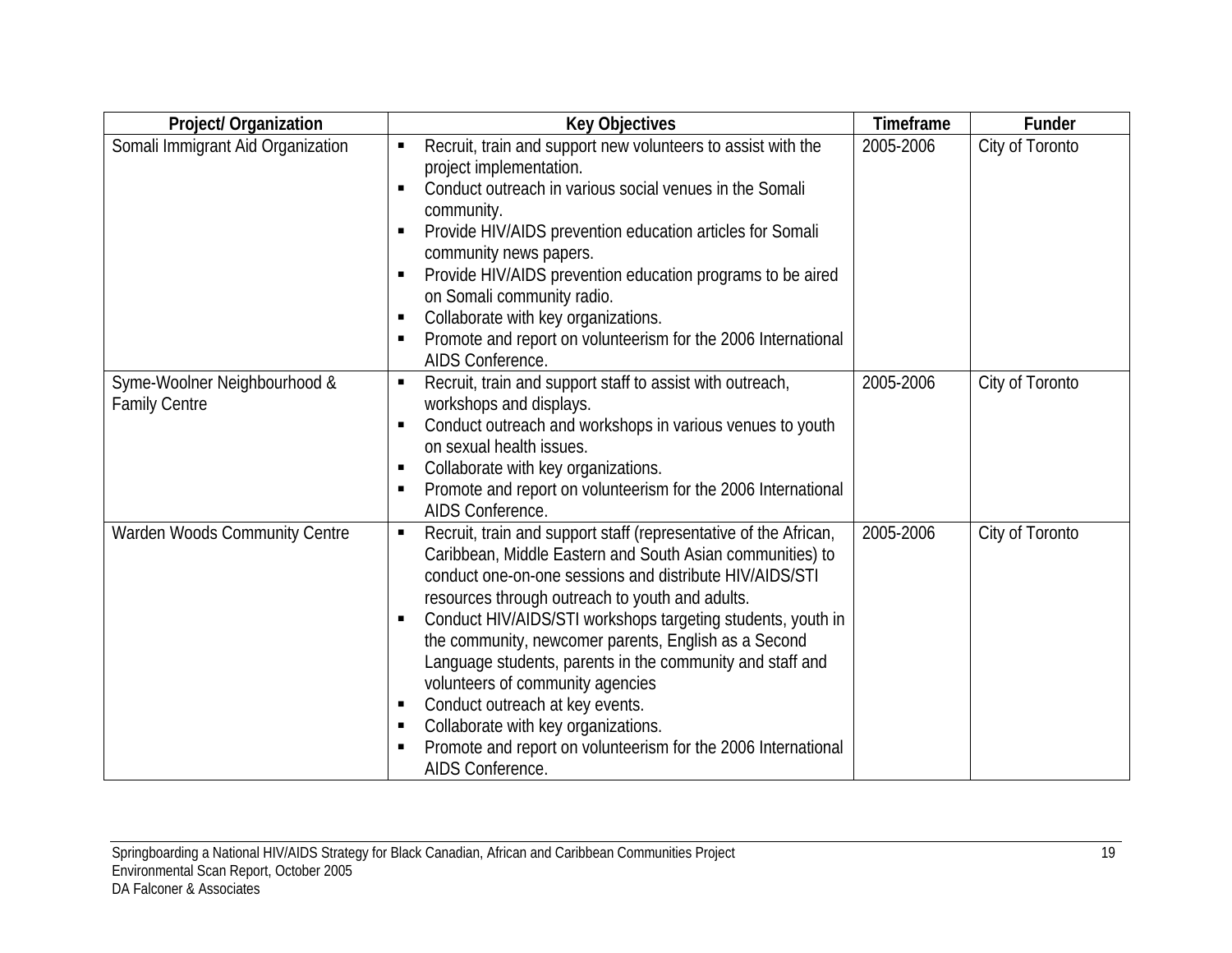| <b>Project/ Organization</b>    | <b>Key Objectives</b>                                                                                                                                                                                                                                                                                                                                                                                                                                                                                                                                                                                            | Timeframe | Funder          |
|---------------------------------|------------------------------------------------------------------------------------------------------------------------------------------------------------------------------------------------------------------------------------------------------------------------------------------------------------------------------------------------------------------------------------------------------------------------------------------------------------------------------------------------------------------------------------------------------------------------------------------------------------------|-----------|-----------------|
| <b>York Community Services</b>  | Conduct weekly outreach session in the area known as Little<br>Jamaica and other surrounding areas at barber shops and<br>hair salons, music stores and clothing stores providing<br>condoms and other safer sex information.<br>Continue Info-Links project on topics including homosexuality,<br>٠<br>bisexuality, safe sexual practices, proper condom use and<br>safety in needle exchange for tattooing and other purposes.<br>Conduct workshops as requested by community groups.<br>Evaluate the Info-Links project.<br>Promote and report on volunteerism for the 2006 International<br>AIDS Conference. | 2005-2006 | City of Toronto |
| Immigrant Women's Health Centre | Provide workshops to Tamil and Fanta/Twi/Ewe-speaking<br>п<br>women.<br>Provide outreach in the Tamil, Ghanaian, and West African<br>п<br>communities.<br>Write one HIV/AIDS/STI article for ethno-specific media for<br>٠<br>the Tamil and West African communities.<br>Promote HIV/AIDS/STI prevention messages on Immigrant<br>Women's Health Centre website targeting Tamil and<br>Fanta/Twi/Ewe-speaking women.<br>Collaborate with key organizations.<br>Promote and report on volunteerism for the 2006 International<br>AIDS Conference.                                                                 | 2005-2006 | City of Toronto |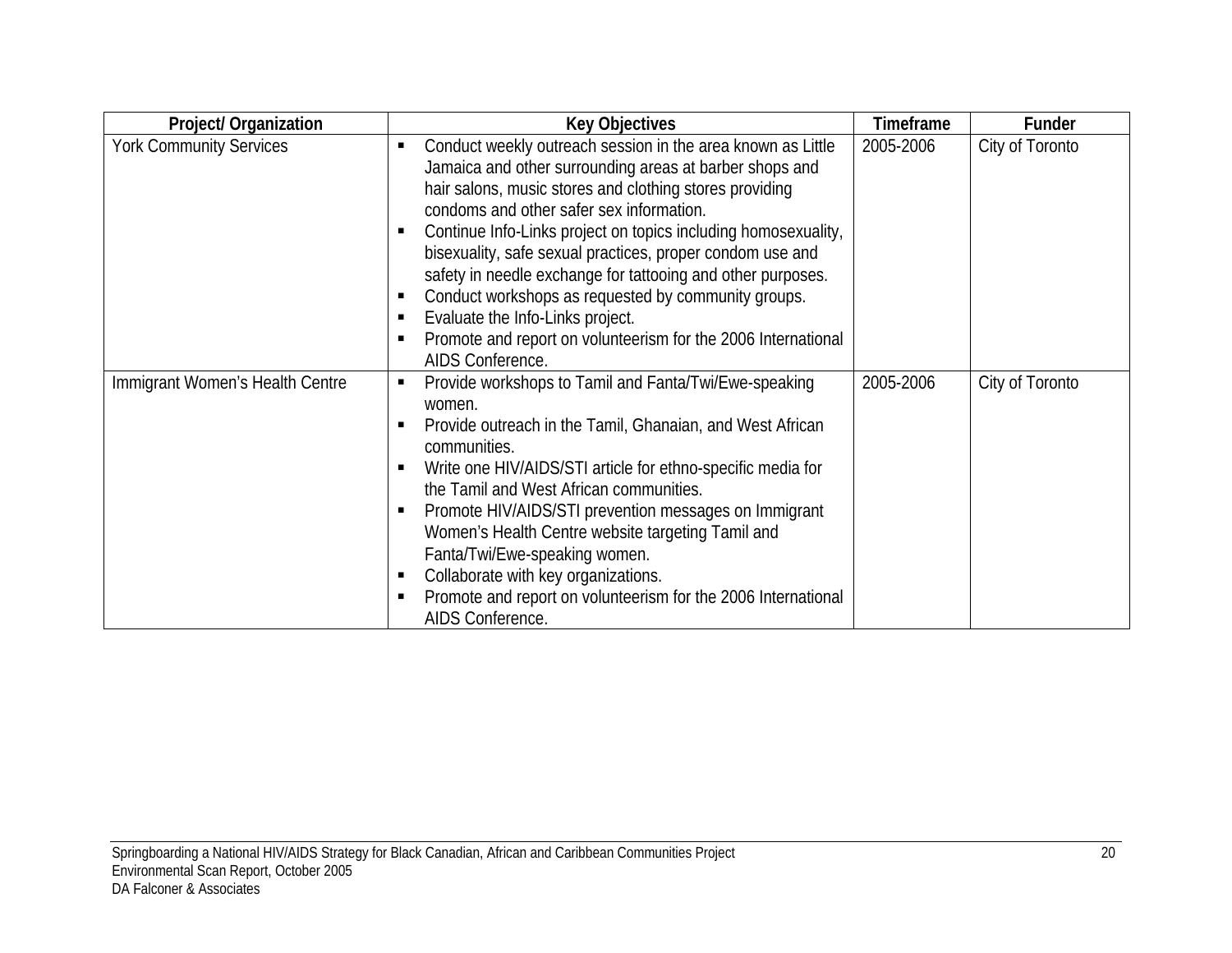| Project/ Organization                                             | <b>Key Objectives</b>                                                                                                                                                                                                                                                                                                                                                                                                                                                                                                                                                                                                           | <b>Timeframe</b> | Funder          |
|-------------------------------------------------------------------|---------------------------------------------------------------------------------------------------------------------------------------------------------------------------------------------------------------------------------------------------------------------------------------------------------------------------------------------------------------------------------------------------------------------------------------------------------------------------------------------------------------------------------------------------------------------------------------------------------------------------------|------------------|-----------------|
| <b>Voices of Positive Women</b>                                   | Recruit, train and support women volunteers (at least 10 living<br>٠<br>with HIV/AIDS) to develop and produce primary and<br>secondary HIV/AIDS prevention scenarios; and to promote<br>the project activities and provide HIV/AIDS outreach at<br>various venues.<br>Provide HIV/AIDS/STI interactive theatrical interventions city-<br>wide at venues accessed by the target population.<br>Develop HIV/AIDS/STI prevention messages to be used in<br>the promotion of the theatrical production.<br>Collaborate with key organizations.<br>Promote and report on volunteerism for the 2006 International<br>AIDS Conference. | 2005-2006        | City of Toronto |
| Women's Health in Women's Hands<br><b>Community Health Centre</b> | Recruit, train and support new volunteers to assist with<br>٠<br>project outreach activities.<br>Organize and hold forums; 2 for service providers and 1 for<br>the target community which address issues related to<br>HIV/AIDS.<br>Provide outreach sessions, and training and skills<br>п<br>development sessions to service providers who work with<br>African and Caribbean women.<br>Provide presentations at community forums, conferences and<br>other events.                                                                                                                                                          | 2005-2006        | City of Toronto |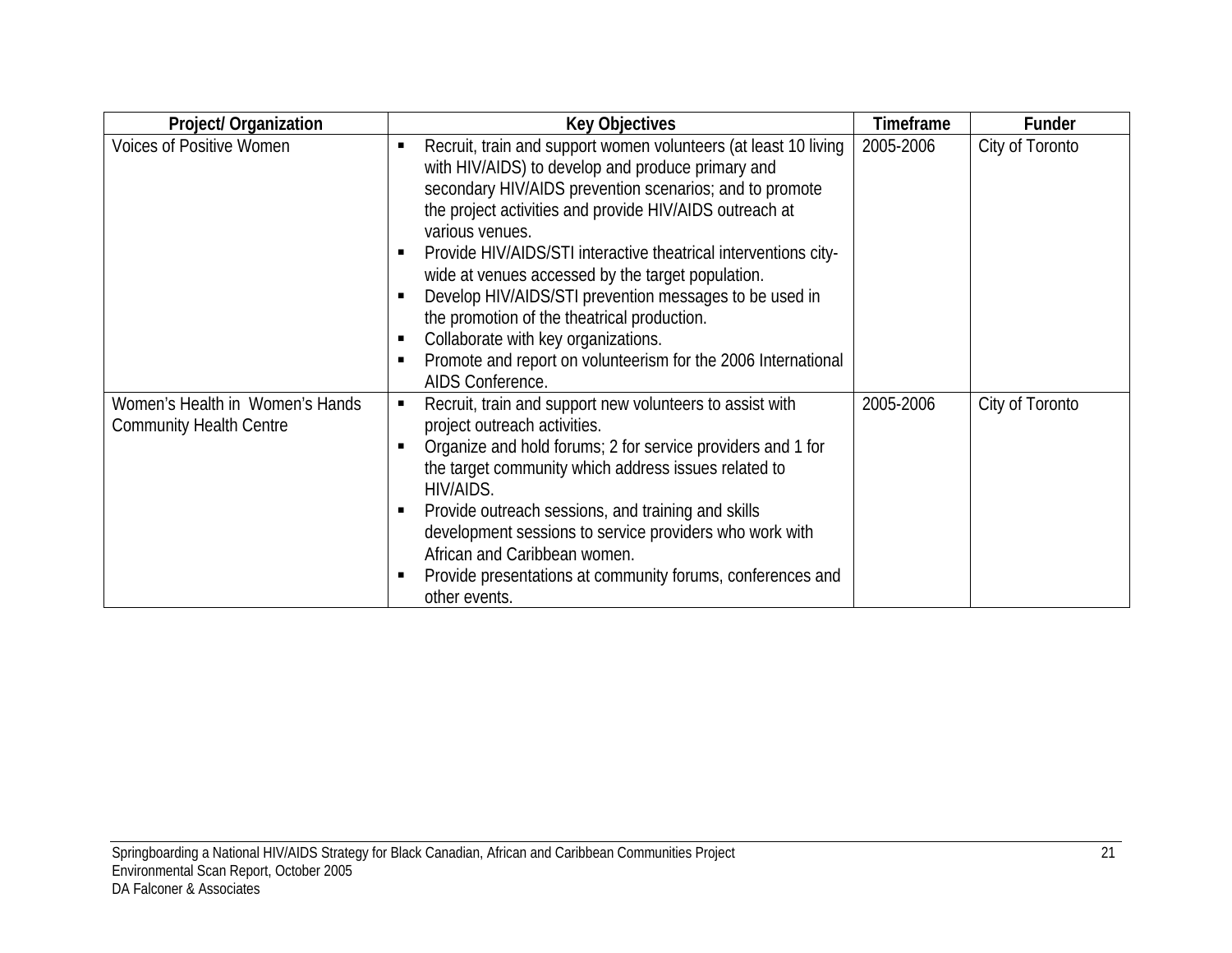| Project/ Organization                       | <b>Key Objectives</b>                                                                                                                                                                                                                                                                                                                                                                                                                                                                                                                                                                                                                                                                                                                                                                                                                                | Timeframe | Funder          |
|---------------------------------------------|------------------------------------------------------------------------------------------------------------------------------------------------------------------------------------------------------------------------------------------------------------------------------------------------------------------------------------------------------------------------------------------------------------------------------------------------------------------------------------------------------------------------------------------------------------------------------------------------------------------------------------------------------------------------------------------------------------------------------------------------------------------------------------------------------------------------------------------------------|-----------|-----------------|
| Ethiopian Association in Toronto            | Provide outreach and workshops targeting Ethiopian youth<br>П<br>citywide (some workshops in Scarborough and specific to<br>young women in collaboration with Toronto Public Health).<br>Provide on-site, one-on-one HIV/AIDS/STI information<br>п<br>sessions to newcomer youth and referrals to mainstream<br><b>HIV/AIDS</b> services.<br>Provide HIV/AIDS media presentations for Ethiopian TV,<br>п<br>radio, and/or print media.<br>Facilitate the delivery of HIV/AIDS awareness messages to<br>п<br>religious leaders associated with churches and mosques.<br>Facilitate the provision of 3 HIV/AIDS awareness events,<br>during AIDS Awareness Week, Ethiopia-Canada Day and<br>Victory of Adwa Day.<br>Collaborate with key organizations.<br>П<br>Promote and report on volunteerism for the 2006 International<br>п<br>AIDS Conference. | 2005-2006 | City of Toronto |
| Lawrence Heights Community Health<br>Centre | Recruit, train and support staff.<br>$\blacksquare$<br>Plan, develop and co-facilitate training sessions on HIV/ STI,<br>П<br>healthy sexuality, as well as on group building, event planning<br>and artistic development.<br>Attend leadership and facilitation training and planning<br>п<br>sessions.<br>Conduct outreach sessions primarily in North Toronto.<br>п<br>Create 20 Hip-Hop or spoken word pieces that include<br>П<br>HIV/STI, healthy sexuality and community issues.<br>Compile the hip-hop and spoken word pieces for distribution<br>П<br>to radio stations, HIV/AIDS education venues and other<br>interested parties.<br>Promote and report on volunteerism for the 2006 International<br>П<br>AIDS Conference.                                                                                                               | 2005-2006 | City of Toronto |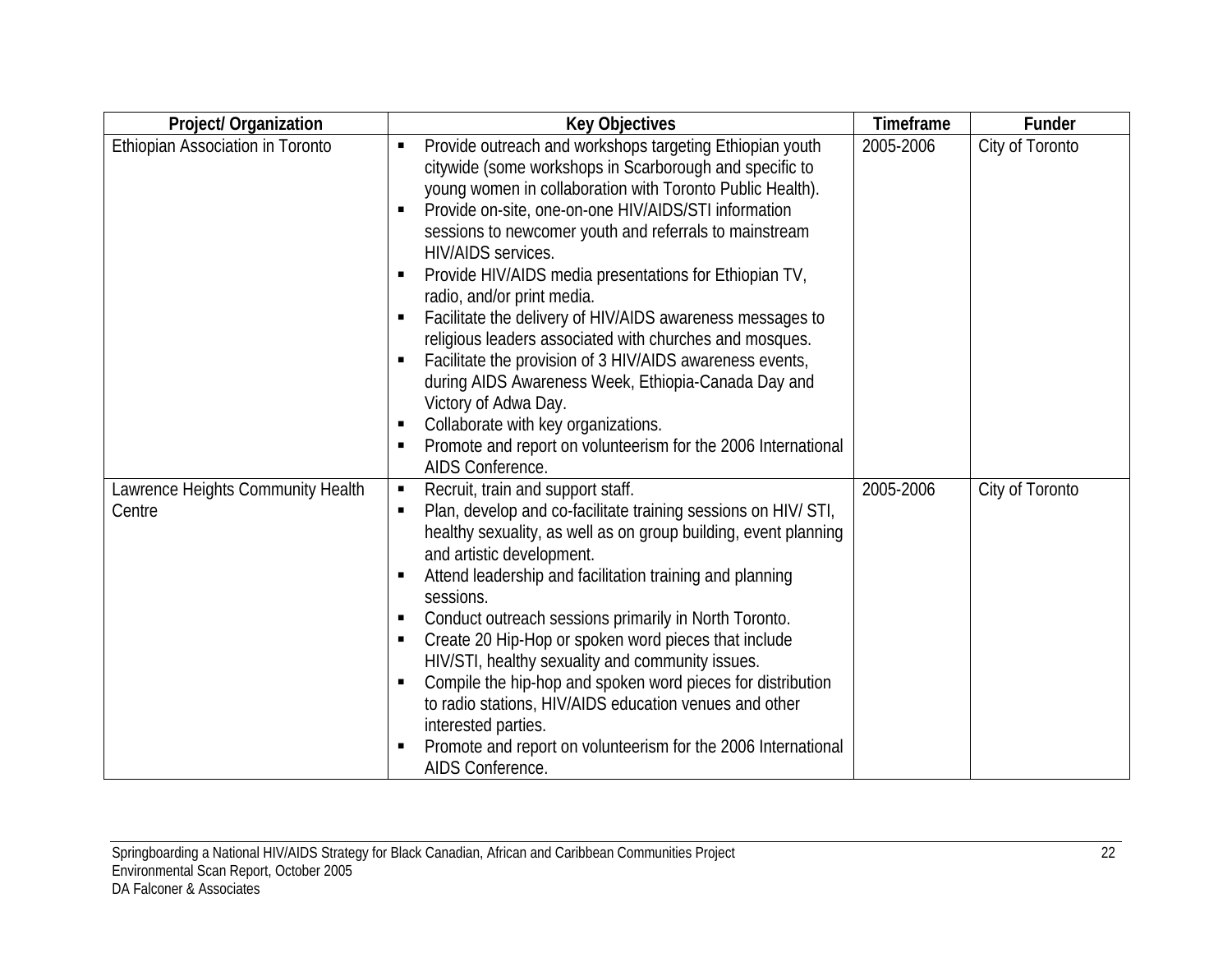| Project/ Organization                       | <b>Key Objectives</b>                                                                                                                                                                                                                                                                                                                                                                                                                                                                                                                                                                                                                                                                                                                                                                                                                   | Timeframe | Funder          |
|---------------------------------------------|-----------------------------------------------------------------------------------------------------------------------------------------------------------------------------------------------------------------------------------------------------------------------------------------------------------------------------------------------------------------------------------------------------------------------------------------------------------------------------------------------------------------------------------------------------------------------------------------------------------------------------------------------------------------------------------------------------------------------------------------------------------------------------------------------------------------------------------------|-----------|-----------------|
| Le Centre Jeunes Francophones de<br>Toronto | Recruit, train and support new volunteers to conduct<br>outreach, distribute youth focused HIV/AIDS/STI prevention<br>pamphlets and condoms, and assist in the development of<br>new HIV/AIDS/STI materials.<br>Recruit train and support staff to assist with facilitating<br>П<br>workshops/train-the-trainer sessions and project evaluations.<br>Provide train-the-trainer sessions for youth leaders.<br>П<br>Conduct culturally sensitive HIV/AIDS workshops in<br>Е<br>Francophone schools and in the community.<br>Provide cultural HIV sensitivity training workshops to staff,<br>п<br>board members and volunteers of agencies working with<br>French-speaking clients.<br>Collaborate with key organizations.<br>п<br>Promote and report on volunteerism for the 2006 International<br>П<br>AIDS Conference.                | 2005-2006 | City of Toronto |
| Rexdale Community Health Centre             | Develop culturally appropriate outreach activities in North and<br>П<br>Central Etobicoke that target 13-25 year old females of<br>African, Caribbean and South Asian descent.<br>Promote the sexual health clinics with this population.<br>П<br>Develop and implement a cultural and gender specific<br>П<br>approach to sexual health promotion and STI prevention.<br>Facilitate workshops/discussions to females between the<br>П<br>ages of 13 – 25 that focus on strategies to help young women<br>make responsible, healthy decisions about their sexual<br>behaviour.<br>Recruit, train and support youth volunteers to assist with<br>п<br>project activities and re-consider the peer component of this<br>project for the future.<br>Promote and report on volunteerism for the 2006 International<br>П<br>AIDS Conference. | 2005-2006 | City of Toronto |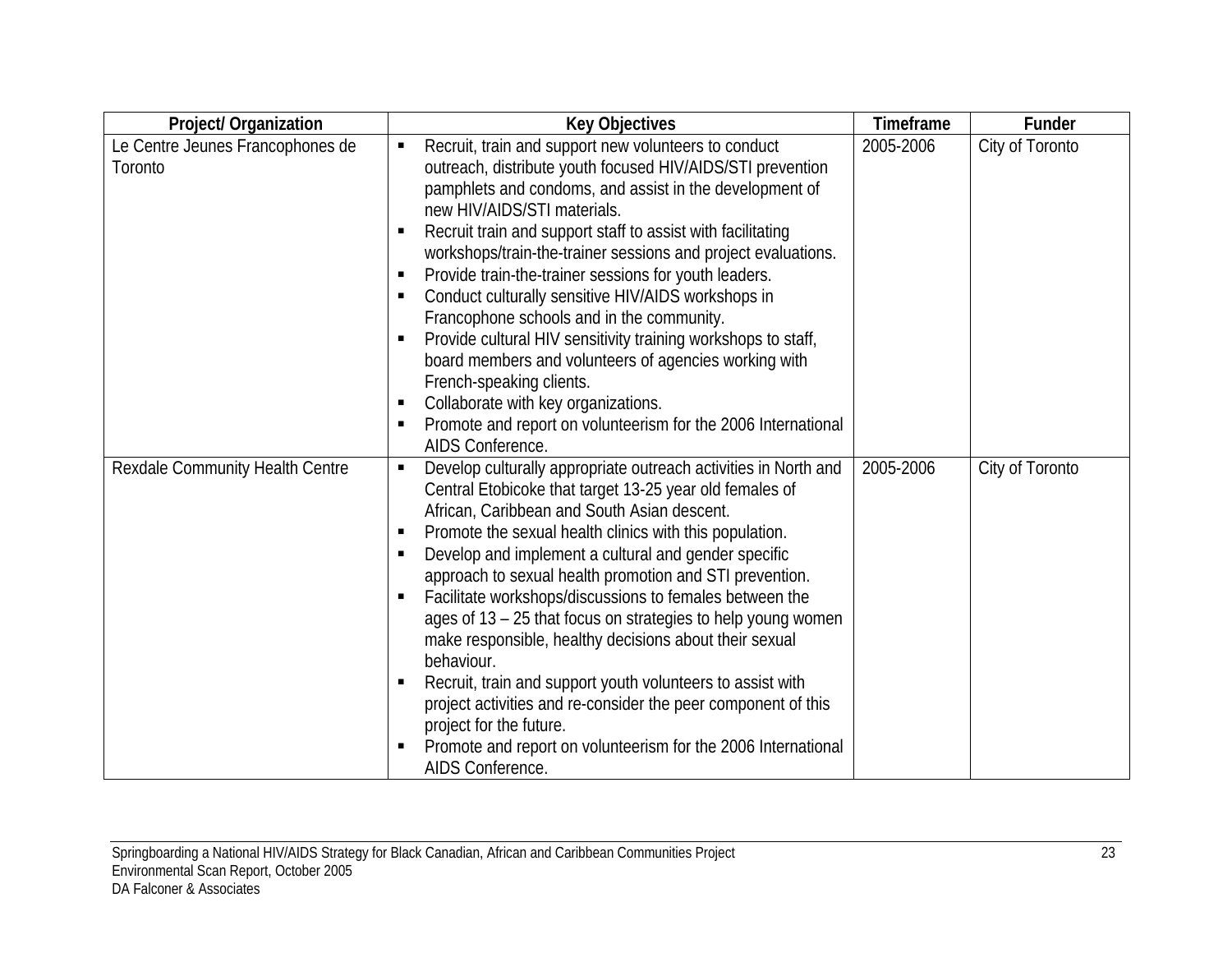| Project/ Organization                                                                                                                                                                      | <b>Key Objectives</b>                                                                                                                                                                                                                                                                                                                                                                             | Timeframe | <b>Funder</b>                                                            |
|--------------------------------------------------------------------------------------------------------------------------------------------------------------------------------------------|---------------------------------------------------------------------------------------------------------------------------------------------------------------------------------------------------------------------------------------------------------------------------------------------------------------------------------------------------------------------------------------------------|-----------|--------------------------------------------------------------------------|
| Women's Health in Women's Hands<br>Community Health Centre and African<br>and Caribbean Council on HIV/AIDS in<br>Ontario                                                                  | Develop HIV prevention guidelines and a manual for service<br>providers working with African and Caribbean communities.<br>Provide a series of two-day train the trainer sessions related<br>to HIV/AIDS issues within African and Caribbean<br>communities.<br>Organize a forum that brings HIV/AIDS researchers, service<br>providers and funding agencies together.                            | 2004-2006 | <b>PHAC National</b><br><b>HIV/AIDS Capacity</b><br><b>Building Fund</b> |
| Réseau de Chercheures Africaines                                                                                                                                                           | Examine the impact of the refugee status claims process on<br>$\blacksquare$<br>the ability of refugee claimants to access appropriate<br>HIV/AIDS services in Canada.                                                                                                                                                                                                                            | 2004-2006 | <b>PHAC National</b><br><b>HIV/AIDS Capacity</b><br><b>Building Fund</b> |
|                                                                                                                                                                                            | <b>ALBERTA</b>                                                                                                                                                                                                                                                                                                                                                                                    |           |                                                                          |
| Project/ Organization                                                                                                                                                                      | <b>Key Objectives</b>                                                                                                                                                                                                                                                                                                                                                                             | Timeframe | <b>Funder</b>                                                            |
| Blending Cultural Strategies with Harm<br>Reduction Techniques in the Fight Against<br>HIV/AIDS in the African Edmonton and<br>Camrose Communities/ African Canadian<br>Society of Alberta | Develop strategies to promote HIV prevention and<br>harm reduction to African immigrant youth.                                                                                                                                                                                                                                                                                                    | 2005-2006 | <b>Alberta Community</b><br><b>HIV Fund</b>                              |
| Capacity Building for HIV Prevention with<br>New Canadians/ Alberta Society for the<br>Promotion of Sexual Health                                                                          | Develop the capacity of a southern Alberta community<br>and its HIV/AIDS organizations, networks and<br>individuals, to provide HIV prevention and support<br>programming across cultural barriers. Cross-cultural<br>competency training workshops will be designed in<br>consultation with the local community, and will support<br>programming to new immigrants living in the Brooks<br>area. | 2005-2006 | Alberta Community<br><b>HIV Fund</b>                                     |
| "The Blame"/ La Foundation Madeleine<br>Sanam Foundation                                                                                                                                   | Increase the participation, knowledge, and capacities of<br>$\blacksquare$<br>community members regarding the prevention of<br>HIV/AIDS within the African-Canadian population in<br>Alberta.                                                                                                                                                                                                     | 2005-2006 | <b>Alberta Community</b><br><b>HIV Fund</b>                              |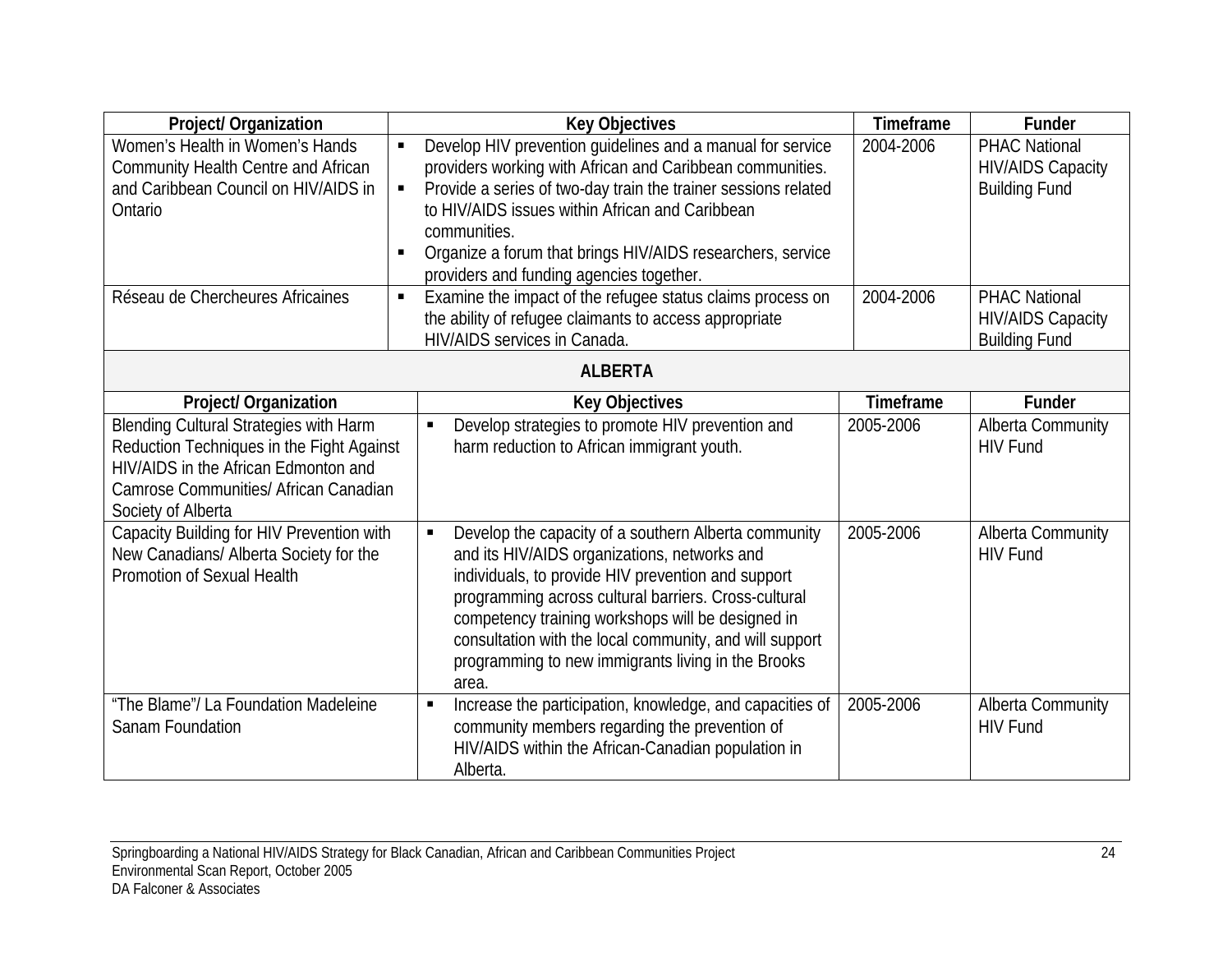| <b>BRITISH COLUMBIA</b>                             |                                                                                                                                                                                                                                                                                                                                                                                                                                                                                                                                                  |           |                                                                     |  |  |
|-----------------------------------------------------|--------------------------------------------------------------------------------------------------------------------------------------------------------------------------------------------------------------------------------------------------------------------------------------------------------------------------------------------------------------------------------------------------------------------------------------------------------------------------------------------------------------------------------------------------|-----------|---------------------------------------------------------------------|--|--|
| Project/ Organization                               | <b>Key Objectives</b>                                                                                                                                                                                                                                                                                                                                                                                                                                                                                                                            | Timeframe | <b>Funder</b>                                                       |  |  |
| The Family Home Visiting Project/ AIDS<br>Vancouver | Provide intensive support to AIDS Vancouver's most<br>isolated families living with HIV/AIDS, majority of who<br>are newcomers from HIV endemic countries,<br>particularly African countries.<br>Assist each family member in accessing the supports<br>they need to increase their sense of stability, and<br>ideally increase social connections.<br>Support HIV positive family members (usually at least<br>one parent) in increasing their capacity to address their<br>own health needs and stabilize their mental and<br>physical health. | 2004-2005 | GlaxoSmithKline-<br>ShirebioChem<br>Community<br>Innovation Program |  |  |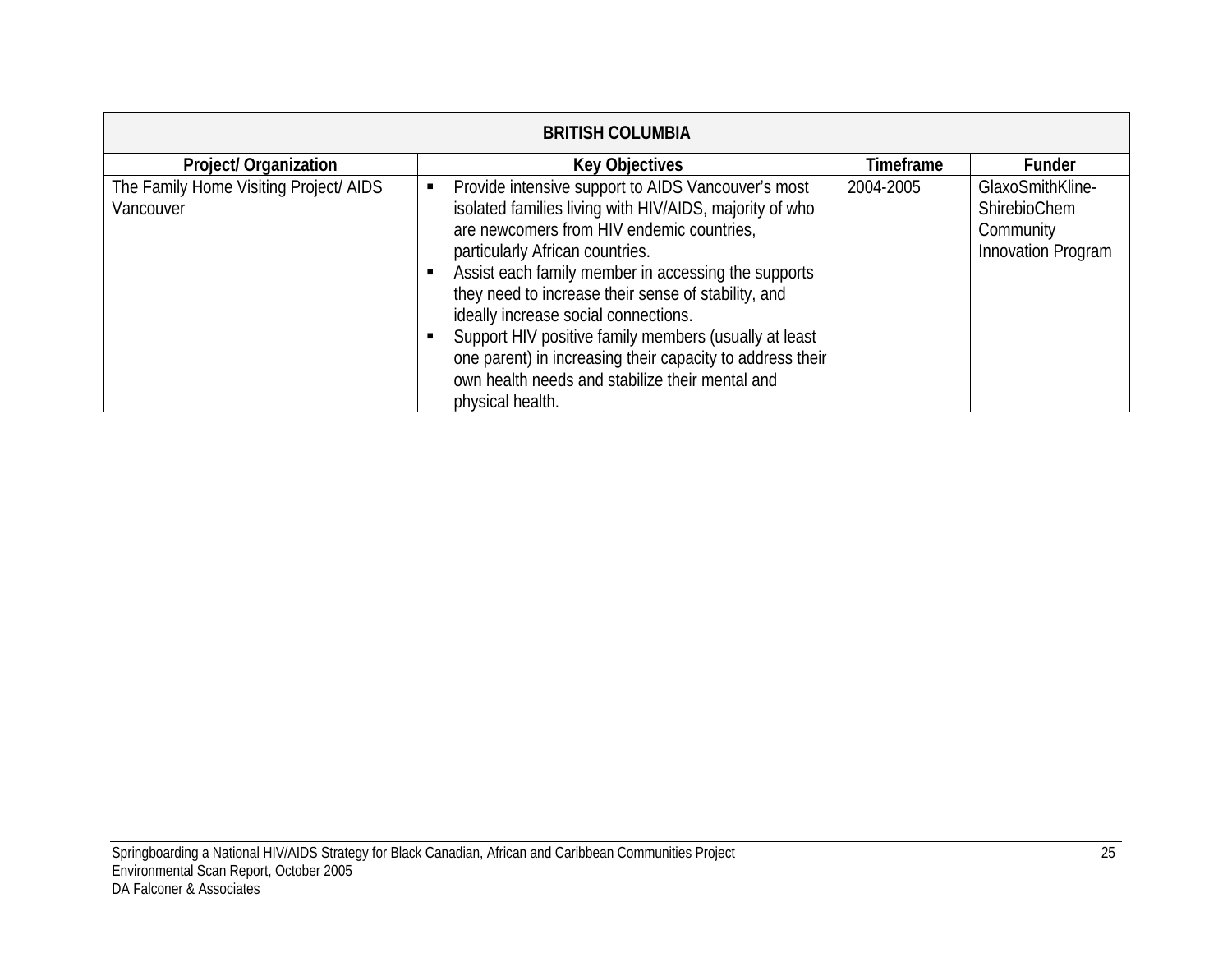# *3.5 Reports Addressing HIV/AIDS in Black Communities*

Captured in this section is an annotated listing of various reports produced with findings and/or recommendations specific to HIV/AIDS and the Black communities. The language used is of the reports. Almost all of the reports noted were produced between 2001-2005, except one. The 1993 *Community AIDS Education for the African Nova Scotian Community: Needs Assessment Report* has been included because of its relevance as a landmark HIV/AIDS report specific to African Nova Scotians. In general, reports referenced elsewhere in this Environmental Scan Report have not been included here.

**1. Title:** The Silent Voices of the HIV/AIDS Epidemic: African and Caribbean Women in Toronto Final Report

**Author:** Esther Tharao, Notisha Massaquoi and Senait Teclom, Women's Health in Women's Hands Community Health Centre

**Date Produced:** Scheduled to be released in 2005

**Focus:**

- Examine economic, social, political, cultural and religious factors to determine their role in either limiting or enabling women to protect themselves from HIV infection or cope with the disease once infected.
- Explore the experiences of service providers working with African and Caribbean women to provide an in-depth understanding of the barriers, challenges and gaps in services and for them to propose ways in which services can be improved to better meet the HIV/AIDS needs of African and Caribbean women.

- Knowledge and awareness about HIV/AIDS varied with the most knowledgeable women being those who were personally involved in the field of HIV/AIDS as professionals/ volunteers, those who knew their HIV positive status or had a family member or friend who was positive and/or the extent of the epidemic in their country of origin at the time of migration. Many African and Caribbean women view the epidemic as happening on the peripheries of the community.
- Some of the factors influencing the spread of the disease and access to information and services ranged from: individual and partner's behavioural risk factors such as: sex without condoms; gay, bisexual and/or men who have sex with men but identify as heterosexual; myths and misconceptions about HIV/AIDS such as associating the disease with gay men, drug users or sex trade work/lack of accurate information; exchanging sex for money; drug use; risky conditions under which sex takes place; not getting tested for HIV/not wanting to know one's status; not disclosing HIV status to sexual partner/denial of infection; and methods used to maintain hygiene.
- Respondents also identified broader factors ranging from economic, socio-cultural, gender, religion, homophobia and systemic racism, and highlighted how they intersect with HIV/AIDS to increase risk of infection or limit the ability of HIV positive women to cope with HIV/AIDS.
- Most of the HIV/AIDS prevention, support, treatment and care services available are delivered primarily within "mainstream" agencies/institutions with most having originally been developed to meet the needs of the groups that emerged into the epidemic first, primarily men who have sex with men. In addition, most of the services were targeted primarily to people living with HIV/AIDS with limited services targeting those at risk of infection to raise awareness and prevent transmission.
- Women are unwilling to access services in settings where they might be recognized or where there was a likelihood of meeting someone from their communities, a factor many women assumed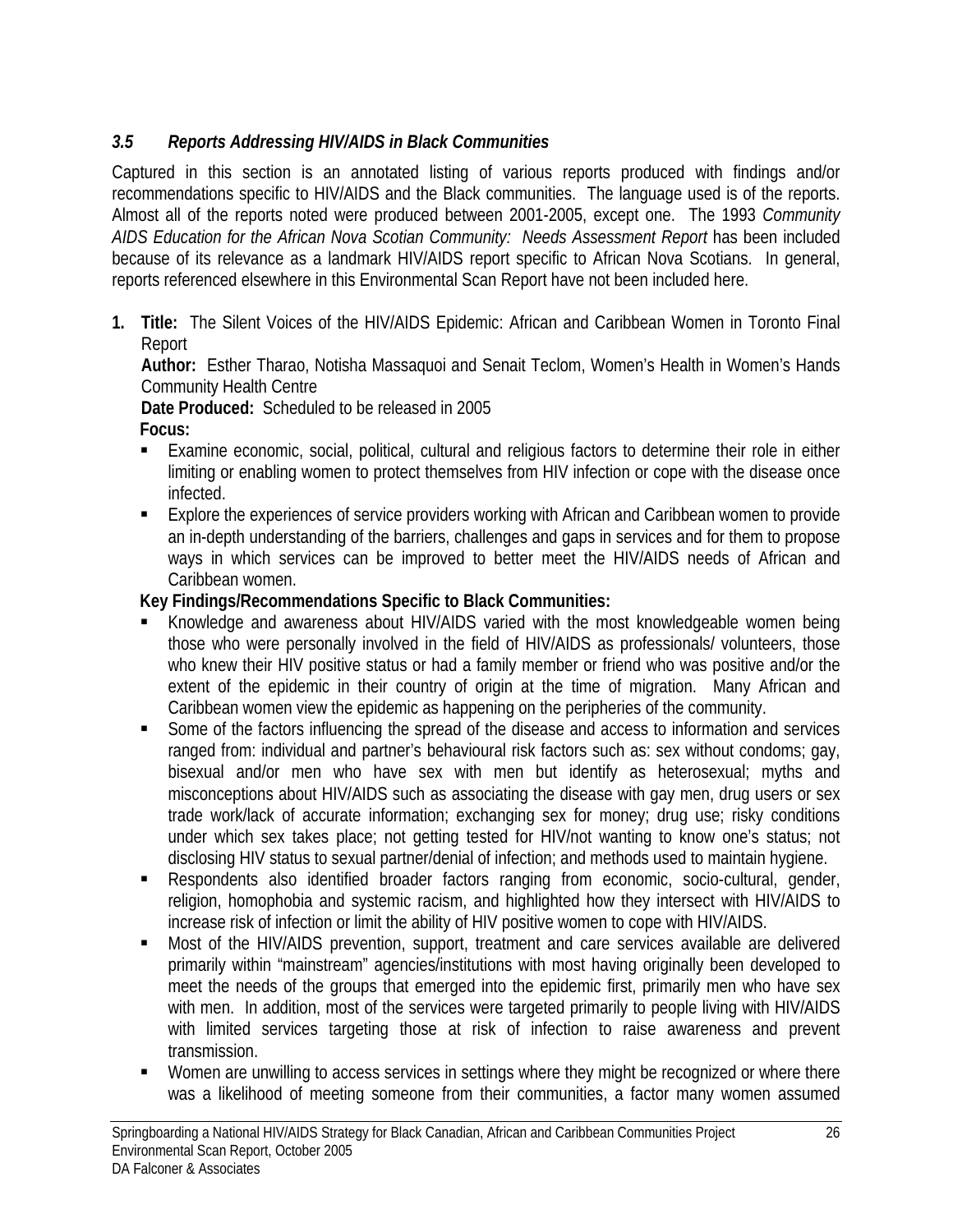would compromise their confidentiality and lead to others in their communities knowing about their HIV status.

- The level of knowledge, awareness and utilization of HIV/AIDS services amongst African and Caribbean women is limited. Struggling to not only deal with the impacts of an HIV positive diagnosis, with limited information about the disease and available services, with no family or community support impacts on the coping ability of African and Caribbean women living with HIV/AIDS. They deal with HIV/AIDS in silence and secrecy to ensure maximum confidentiality.
- **Barriers and access related issues ranged from individually to organizationally based barriers.**
- **Effective HIV/AIDS programs and services must deal with more than just risk taking activities of** individuals and must address underlying factors that support the climate in which risk taking behaviours are condoned and maintained.
- **Agencies and providers working with African and Caribbean women must understand and address** the context in which people live with community values, beliefs, and norms that shape individual(s) and communities' behaviours forming the basis on which to build effective programs. Infected and affected African and Caribbean women and their communities must be involved in service delivery of programs target to them within an empowering and community development framework that is based on trust and mutual respect.
- **2. Title:** African and Caribbean HIV Prevention Guidelines 1st Edition

**Author:** LLana James, African and Caribbean Council on HIV/AIDS in Ontario and Women's Health in Women's Hands Community Health Centre

**Date Produced:** Scheduled to be released in 2006

**Focus:** To develop HIV prevention guidelines for service providers working with African and Caribbean communities. The objectives of the African and Caribbean HIV Prevention Guidelines are to:

- **Increase the knowledge of services providers in Canada to enable them to work more** effectively with African and Caribbean communities in relation to HIV/AIDS.
- **Increase cultural competency of service providers who provide HIV-related and non HIV**related services to African and Caribbean communities in Canada.

**Key Findings/Recommendations Specific to Black Communities:** The African and Caribbean HIV Prevention Guidelines are currently under development and are scheduled for release in 2006. They will be available in French and English, in print, and accessible via the internet through the Canadian HIV/AIDS Information Centre, Women's Health in Women's Hands Community Health Centre, and the African and Caribbean Council on HIV/AIDS in Ontario.

**3. Title:** Planning for an Integrated Response to HIV/AIDS in Ottawa: Progress Report on the Development of a Five-Year Service-Delivery Plan for HIV/AIDS-Related Services (2005-06 to 2009- 10)

## **Author:** Ottawa-Carleton Council on AIDS

## **Date Produced:** 2005

**Focus:** Develop a five-year service delivery plan for HIV/AIDS-related services in Ottawa.

- **EXECT** Local epidemiology data identifies immigrants and refugees from countries where HIV is endemic as a population at risk.
- From key informant interviews: All HIV-related programs targeted towards ethnocultural communities must assure their clients of the confidential nature of their services and must be delivered in a culturally competent manner. Written information on the HIV-related services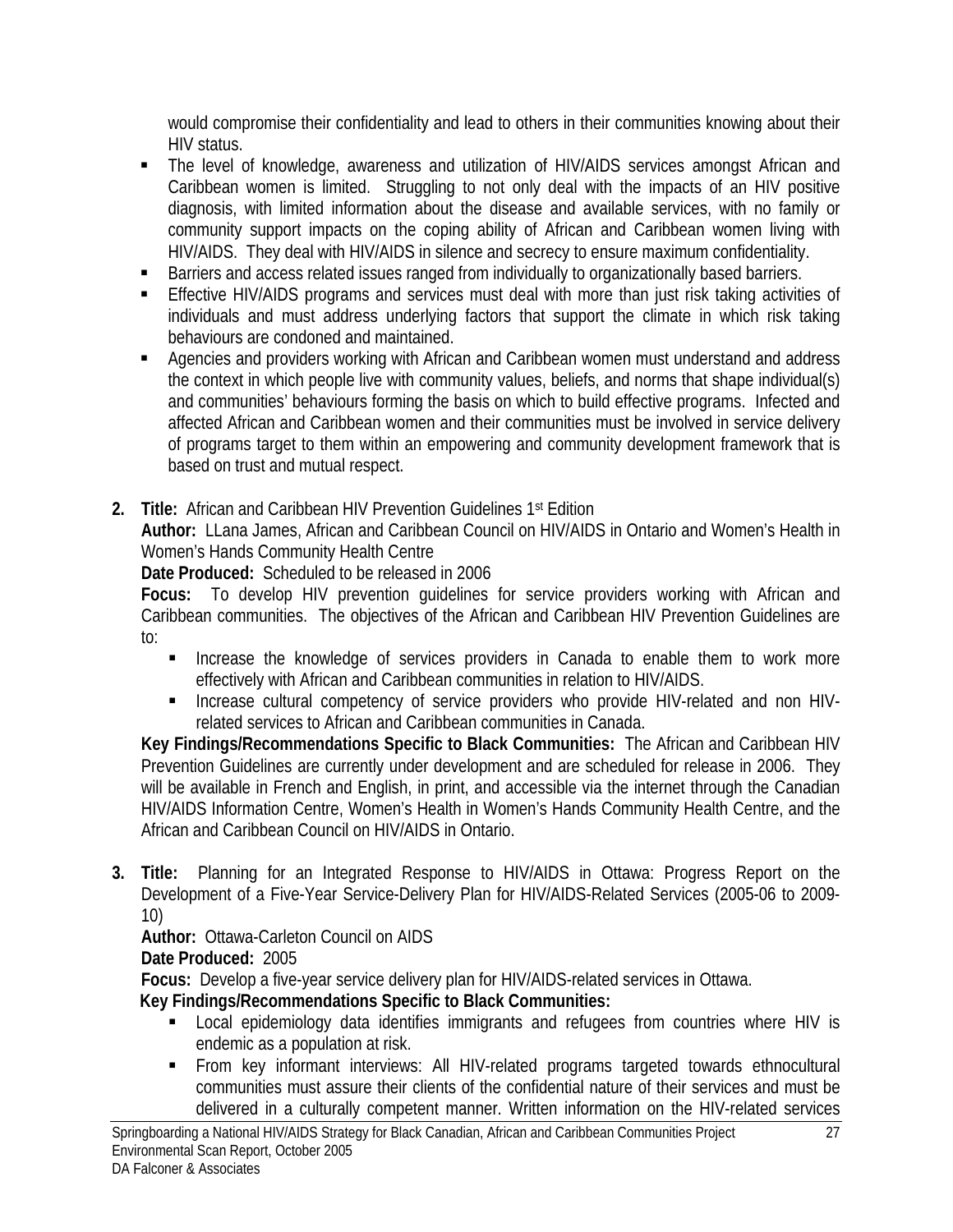offered in Ottawa should be distributed by settlement organizations when immigrants and refugees first arrive in Ottawa. As outreach to this population must be done in a manner that ensures confidentiality, one suggested method was to "shroud" the issue by linking prevention efforts with other activities and information, such as providing information on HIV/AIDS within an activity aimed at general health issues.

- Epidemiology data on Ottawa: Whereas there were no identified cases of HIV among people from countries where HIV is endemic in 1985, these cases rose to 26% of the number of people living with HIV in 2003. Ottawa has the second highest number of HIV-positive people from population group.
- The incidence among people from countries where HIV is endemic decreased by 14% over the four-year period (1999-2002). However, there were also wide fluctuations within the exposure category as rates varied from 70 in 1999 to 60 in 2000 to 30 in 2001 and finally back to 60 in 2002.
- The epidemic among the population from countries where HIV is endemic appears to be unstable. The prevalence decreased from 550 in 1999 to 530 in 2000, and then increased to 570 in 2001, but decreased once again to 500 in 2002. These fluctuations point to the unstable nature of the epidemic within this population group.
- Priority on program development in prevention will be given to the development of prevention for people from countries where HIV is endemic. The Committee recognizes the urgency of this issue and supports the expansion of the Ethnocultural HIV/AIDS Prevention Program housed at Somerset West Community Health Centre.
- **Priority on resource allocation in prevention will be given to the Ethnocultural HIV/AIDS** Prevention Program to fund one full-time person and associated program costs.
- Staff of mainstream organizations, whose clients include at-risk populations or PHAs, need education on issues of healthy sexuality, homophobia, racism, addictions and HIV/AIDS. They need to be educated about the issues of HIV/AIDS, such as prevalence, discrimination within the community towards PHAs and the need for confidentiality, among immigrants and refugees from countries where HIV is endemic.
- **4. Title:** Assessing the HIV Prevention Needs of Diverse Communities of Women **Author:** Anita Keeping, Planned Parenthood Metro Clinic (Halifax) **Date Produced:** March 2004

**Focus:** Examine HIV prevention within the experience of women who have been socially excluded due to racism, socio-economic prejudice and bias against the sex trade profession, particularly African Nova Scotian women, lower income single women, and women in the sex trade.

- External forces impact upon the ability of women to protect themselves against HIV.
	- o The women may not feel comfortable addressing the issue of unfaithfulness within their relationship.
	- o The women indicated that they would be even less likely to address the possibility of their partner being involved in same-sex sexual acts outside of their relationship.
	- o The negotiation of condom use becomes more difficult the longer the women are in a relationship.
	- o The church can have a powerful influence upon the ability of women to talk about risky sexual behaviours and safer sex issues.
	- o African Nova Scotian women in outlying communities may find it difficult to access sexual health services and HIV testing.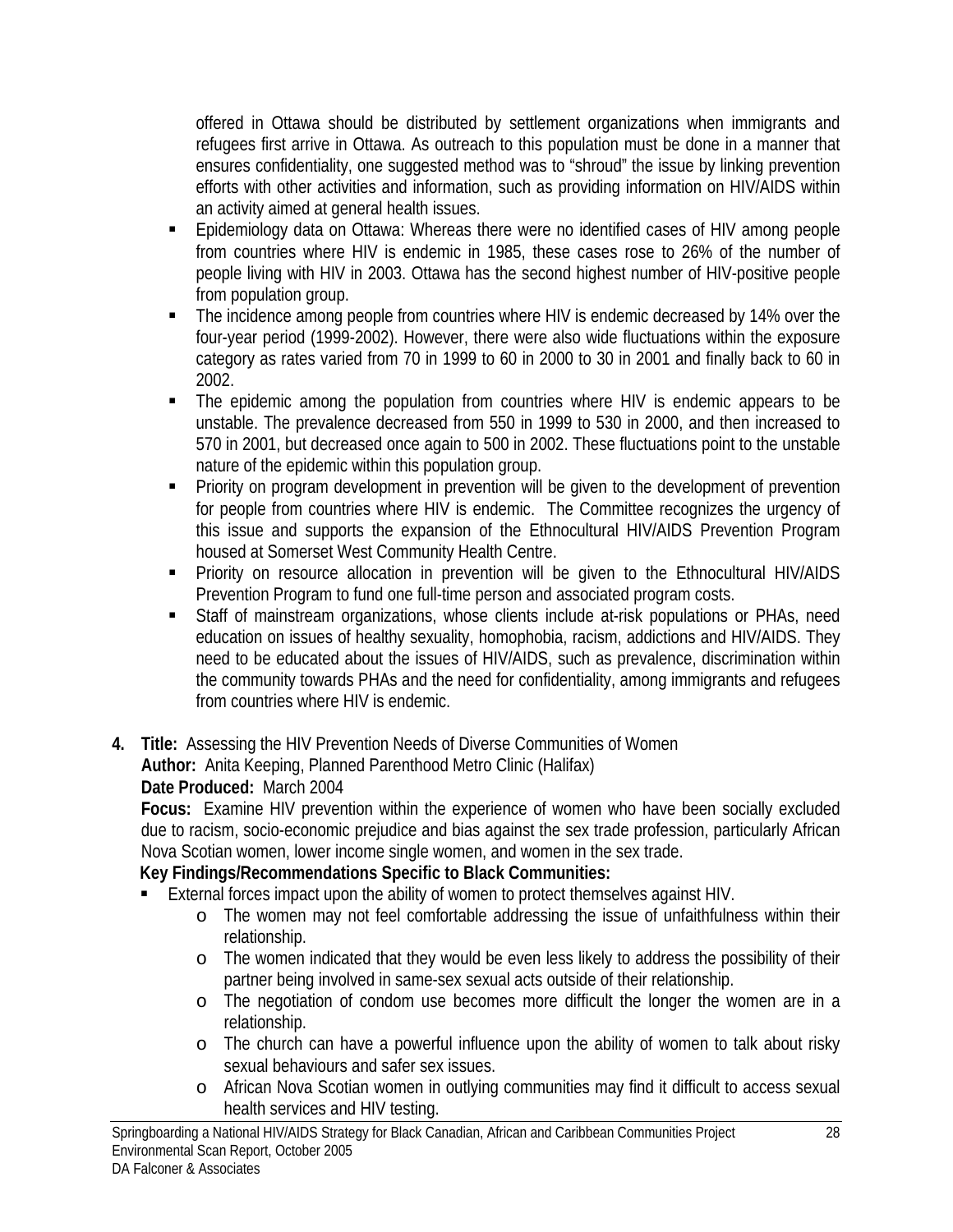- o A perceived lack of African Nova Scotian models in HIV prevention messages may make these messages less relevant for African Nova Scotian women.
- Women's perceptions of their risk for HIV infection may not match the reality of their risk for HIV infection.
	- o HIV is still often not seen as a disease that affects women.
	- o HIV is frequently seen as a disease that afflicts only gay men.
	- o Married women may believe that they do not have to be concerned about protecting themselves against HIV.
	- o There is sometimes a lack of recognition of HIV in the African Nova Scotian community.
	- o Youth in the community feel invulnerable to HIV and do not recognize some sexual activities (such as oral sex) as potentially putting themselves at risk for sexually transmitted infections.
	- o Some women may not believe that the men in their community would engage in same-sex sexual activities.
	- o There is a not uncommon belief that HIV can be transmitted through casual contact.
- The emotional context that surrounds HIV may affect women's decisions to seek out HIV prevention services or to engage in safer sex practices.
	- o The fear of being rejected by their partner may make women reluctant to insist upon safer sex practices.
	- o The embarrassment of talking about condoms can be a barrier to condom negotiation.
	- o The embarrassment created by church teachings around sexuality may make it difficult for women to discuss sexual issues.
	- o Some women fear that if they were diagnosed as having HIV, they would be shunned by their community.
	- o The fear of being the target of gossip may prevent women from seeking HIV testing and other prevention services.
	- o The fear of knowing their serostatus may lead some women to avoid getting tested for HIV.
	- o Some women feel that racism has led to their safer sex needs being neglected by the scientific community and the government.
	- o A history of oppression has sometimes led to the inability of African Nova Scotian women to discuss their needs.
- When developing HIV prevention education programs and services, health professionals and community agencies must look beyond the simple mechanics of "safer sex" and include content that addresses the contextual issues of women's lives.
	- o These issues can be categorized using the determinants of health framework as a guide: income and social status; social support networks; employment/working conditions; social environment; personal health practices and coping skills; health services; culture (not limited to ethnicity); and gender.

**Comments:** Information gathered during the assessment will be used to help shape the development of Planned Parenthood Metro Clinic's HIV prevention services.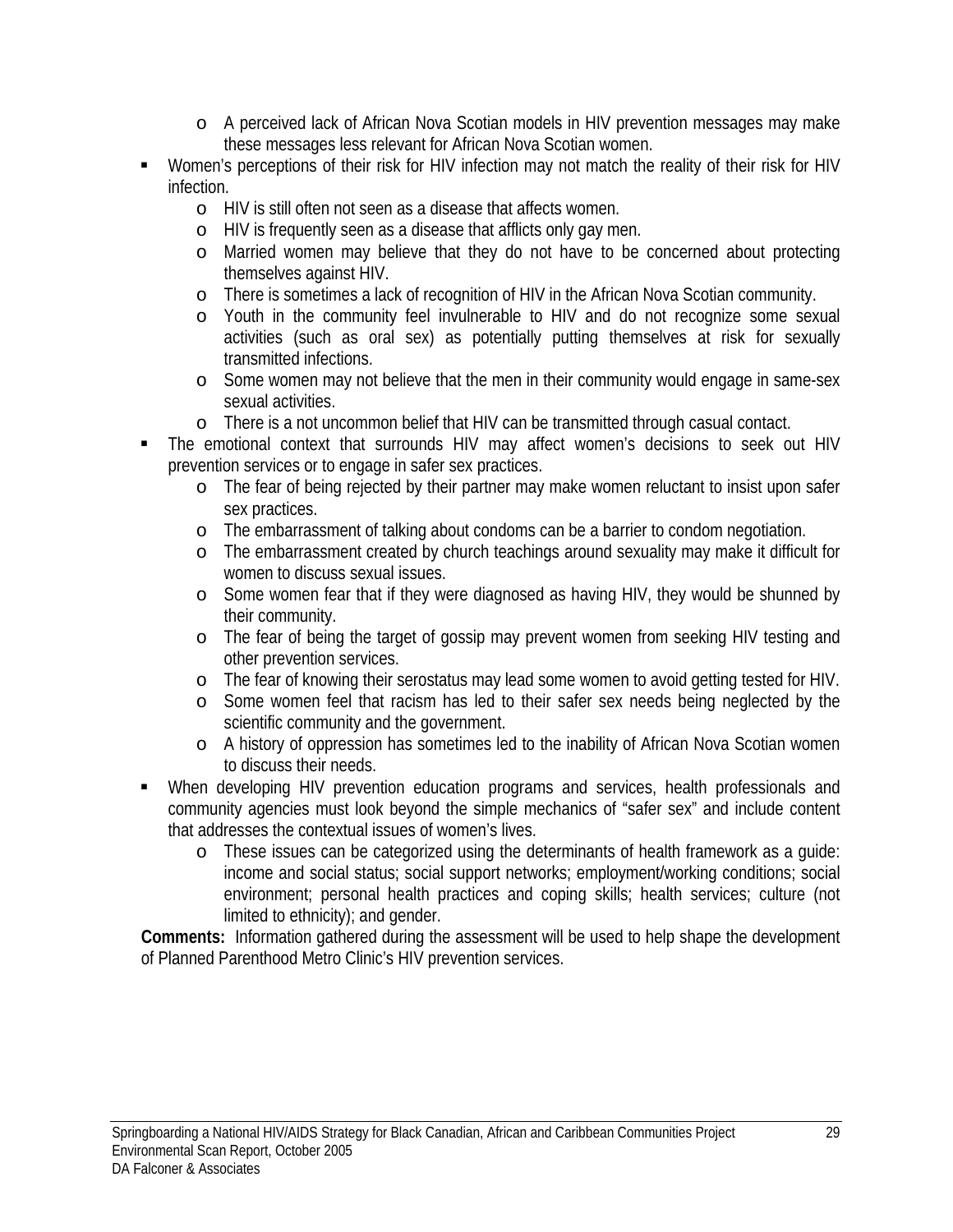- **5. Title:** Strategic Plan: Healthy Sexuality and Risk Reduction Program Outreach Team **Author:** Public Health and Long-Term Care, City of Ottawa,
	- **Date Produced:** March 2003

**Focus:** Identify strategic priorities for 2003-2006

**Key Findings/Recommendations Specific to Black Communities:** 

- *Priority Goals and Strategies D Reduce the Rate of HIV Transmission among Immigrants and Refugees by Increasing Use of Effective Prevention Methods:* There are 22,000 immigrants and refugees in Ottawa from regions of the world where HIV is endemic (Caribbean and sub-Saharan Africa). Currently, it is estimated that there are 530 HIV positive immigrants and refugees in Ottawa; and that among the population, 60 new cases are contracted annually. Access to information about effective prevention and to diagnostic and treatment services is impeded by the need for privacy and confidentiality. Factors such as faith, gender, and ethno-cultural subcommunity within the larger communities at risk are all important in working towards health. The team will be priorizing outreach to these immigrant and refugee communities. Strategies include:
	- o *Background Research:* with local immigrant and refugee communities from Caribbean and sub-Saharan Africa on: beliefs, practices and values related to HIV prevention; communication channels; pathways to access to services; implications for messages, increasing in access.
	- o *Service Access Strategy:* to work with organizations currently reaching key populations to increase access to HIV prevention and treatment and support for men, women and families.
	- o *Education Strategy:* to provide health education to key communities in collaboration with other providers appropriate to men, women and families.
	- o *Community Development Pilot Health Project:* to work with up to two communities to engage natural community groups in advancing the health of community members.
- **6. Title:** Health Promotion and Population Outreach in the Black and Caribbean Canadian Community **Author:** The Canadian Centre on Minority Affairs Inc., Health Canada, Health Care Network **Date Produced:** 2003

**Focus:** Provide a preliminary view of health care issues and needs in the Black and Caribbean community in Canada.

- The study identified societal risk factors such as racism, adjusting to a new society and unrealized expectations as the main sources of stress in the community.
- Stress is recognized as a major factor in mental health and other illnesses and diseases. Systemic discrimination within health care institutions and the lack of culturally sensitive services for the community were also identified as impediments to access by members of the Black and Caribbean community. In addition, the resources of mainstream voluntary organizations have not been made available to the community.
- The most recent census data indicate economic disadvantage within the Black and Caribbean community. The health care effects of economic disadvantage are compounded by systemic discrimination in health care institutions and health care services that fail to recognize the community's unique cultural and physical characteristics. In addition, the focus on language within multicultural health care tends to exclude the needs of the Black and Caribbean community from consideration.
- The literature review highlighted the lack of quantitative and qualitative studies related to the health of the Black and Caribbean community in Canada.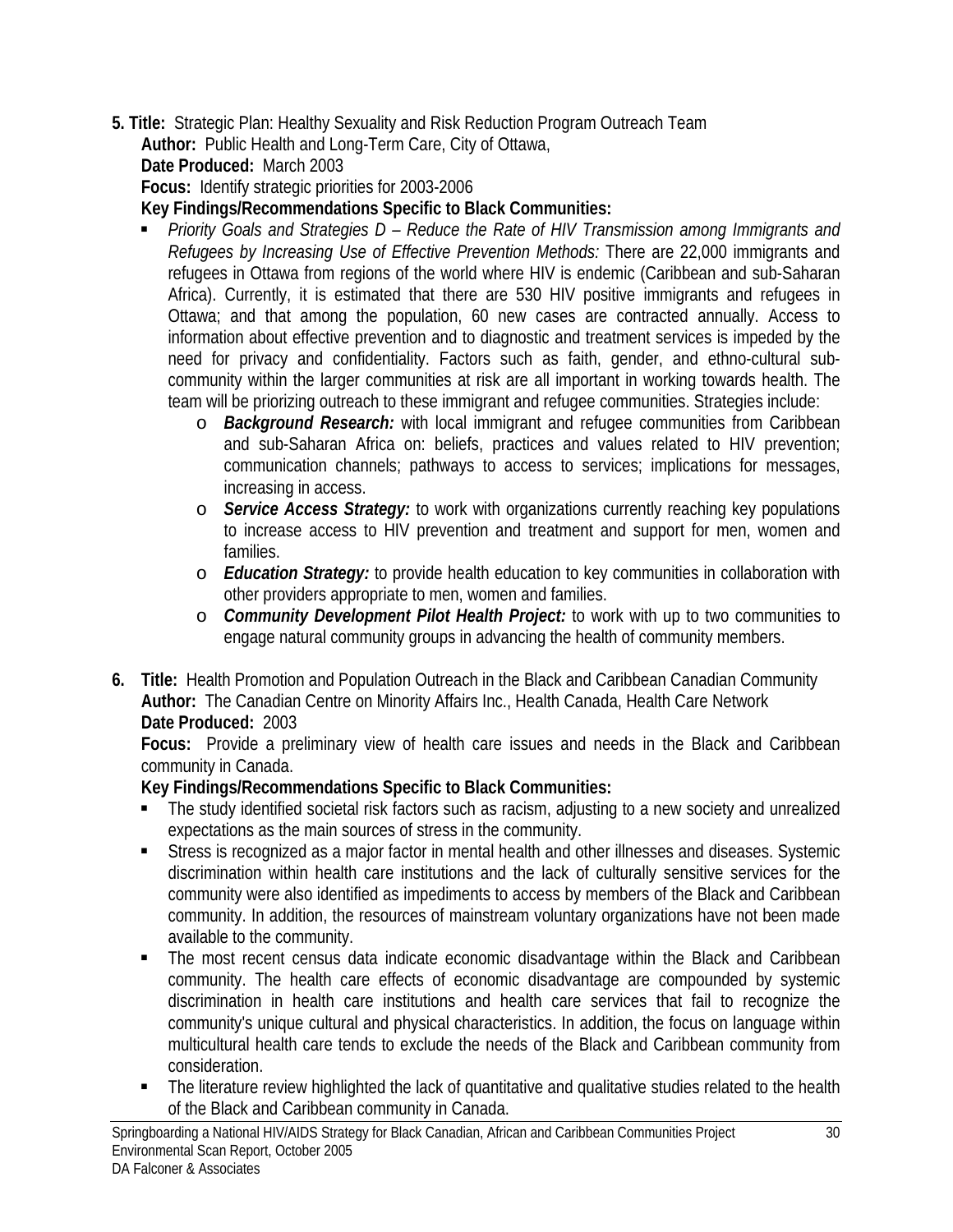- Black and Caribbean organizations have been established to respond to the community's need for health information and services. However, most are under-resourced. This hampers their ability to provide effective and well-coordinated services.
- Key informants in the Black and Caribbean community suggested that the following actions should be taken to address health issues:
	- o Qualitative and quantitative research on the demographics of the population and socioenvironmental prerequisites, health conditions within the community and program and service needs.
	- o Establishment of collaborative networks and creation of a skills inventory and database of research information specific to the community.
	- o Provision of information on culture, beliefs and values to health professionals about the Black and Caribbean population they serve.
	- o Increasing representation of Black people in the health sector.
	- o Conducting culturally appropriate outreach to educate and raise awareness about prevention and treatment of health conditions.
	- o Inclusion of community members in the policy decision making process.
	- o Building capacity through community empowerment and institutional supports.
- Recommendations for action on HIV/AIDS were as follows:
	- o Inclusion of the Caribbean and African population in the National AIDS Strategy as the Aboriginal population was prioritized in the last strategy.
	- o Development of guidelines for HIV testing, condom use and partner notification that are appropriate for the African and Caribbean community.
	- o Additional studies to define the psychological, social and behavioural determinants of HIV transmission regarding infections occurring in Canada.
- **7. Title:** Strategy to Address Issues Related to HIV Faced by People in Ontario from Countries Where HIV is Endemic

**Author:** African and Caribbean Council on HIV/AIDS in Ontario/ HIV Endemic Task Force **Date Produced:** December 2003

- **Focus:**
- Reduce the incidence of HIV among African and Caribbean people in Ontario and improve the quality of life for those infected and affected by HIV/AIDS by:
	- o Coordinating the work of agencies, institutions and policy makers working with and for African and Caribbean people regarding prevention, education, health promotion, care and support;
	- o Facilitating community development in response to HIV/AIDS challenges; and

o Identifying research needs, priorities and opportunities.

**Key Findings/Recommendations Specific to Black Communities:** 

- The Strategy is intended to be a framework or "roadmap" to coordinate and guide action.
- The Strategy outlines some key Directions and Suggested Activities that will contribute to achieving the goal and objectives of the Strategy.

**Comments:** The HIV Endemic Task Force (HETF) completed its work with the development of the Strategy. The African and Caribbean Council on HIV/AIDS in Ontario (ACCHO) evolved from the HETF and it has responsibility for the implementation, evaluation and renewal of the Strategy.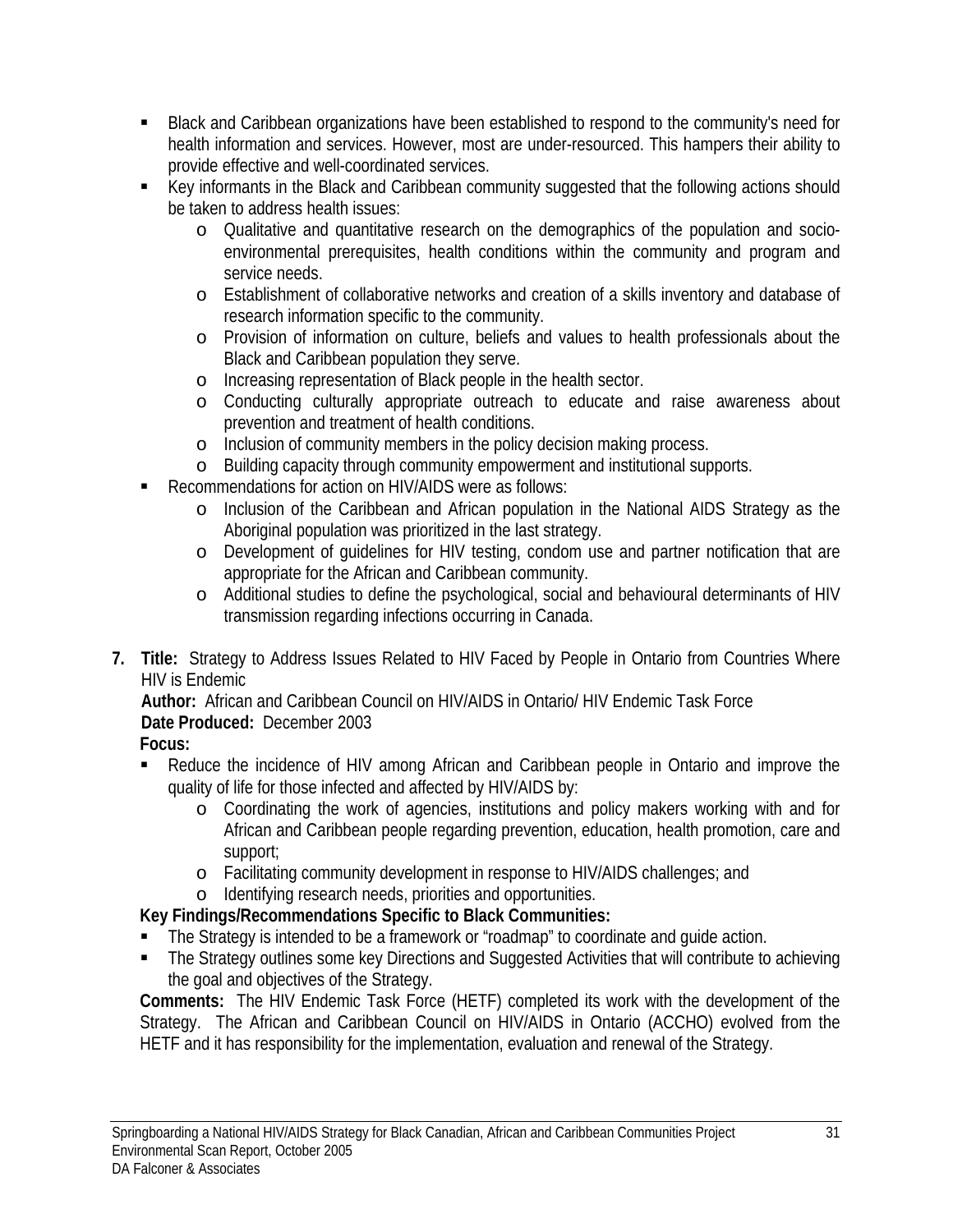**8. Title:** HIV Endemic Task Force Report on Phase Two of Community Consultation

**Author:** Amita Handa and Astier Negash

**Date Produced:** December 2002

**Focus:** Obtain input from people living with HIV/AIDS and service providers for the purposes of identifying priority issues confronting people living with HIV/AIDS of African and Caribbean descent. **Key Findings/Recommendations Specific to Black Communities:** 

- Key issues identified by people living with HIV/AIDS (PHAs) and service providers as affecting PHAs were:
	- o Stigma;
	- o Racism;
	- o Immigration;
	- o Treatment;
	- o Housing;
	- o Funding;
	- o Financial assistance;
	- o Education and training of health care professionals;
	- o Employment;
	- o Religion.
- **Service providers were seeing an increasing number of people from regions where HIV is endemic** that are in need of HIV related services.
- Stigma was identified as a significant issue that contributed to isolation, depression, substance use, secrecy of HIV status, hesitation or denial of access to HIV related services, and community gossip and ostracism.
- Racism and cultural discrimination were identified as factors contributing to stigma. Homophobia within the community was identified as magnifying issues of stigma, confidentiality and access to services for lesbians, gay men, bisexuals and transgendered people.
- Religion was identified as both a means of coping and a source of comfort.
- A need was identified for more funding for HIV/AIDS related services for people of African and Caribbean descent, including prevention education.
- Aside from medical concerns and attending to the needs of terminal illness, PHAs of African and Caribbean descent find themselves in a vicious cycle of marginalization. Either due to immigration status or illness (or both), those who are HIV positive have limited opportunities for consistent employment. This greatly affects their access to financial independence.
- As a highly disenfranchised population, PHAs are in critical need of advocacy support on a number of issues: immigration, access to HIV information and drug treatment, access to adequate and appropriate housing, and access to financial assistance.
- Some PHAs may be dealing with post traumatic stress syndrome related to experiences of war, religious and political persecution. It is therefore important to recognize the link between HIV and mental health issues and services.
- **•** Participants stressed the importance of involving people from their own communities in educational strategies and dissemeninations.
- Some PHAs do not feel comfortable with the health care system in general either due to scepticism and suspicion of western-based health care structures or because of a reliance on alternative medicines and therapies. It is important to recognize the place of alternative based therapies as well as the role of spirituality and religion in the process of healing.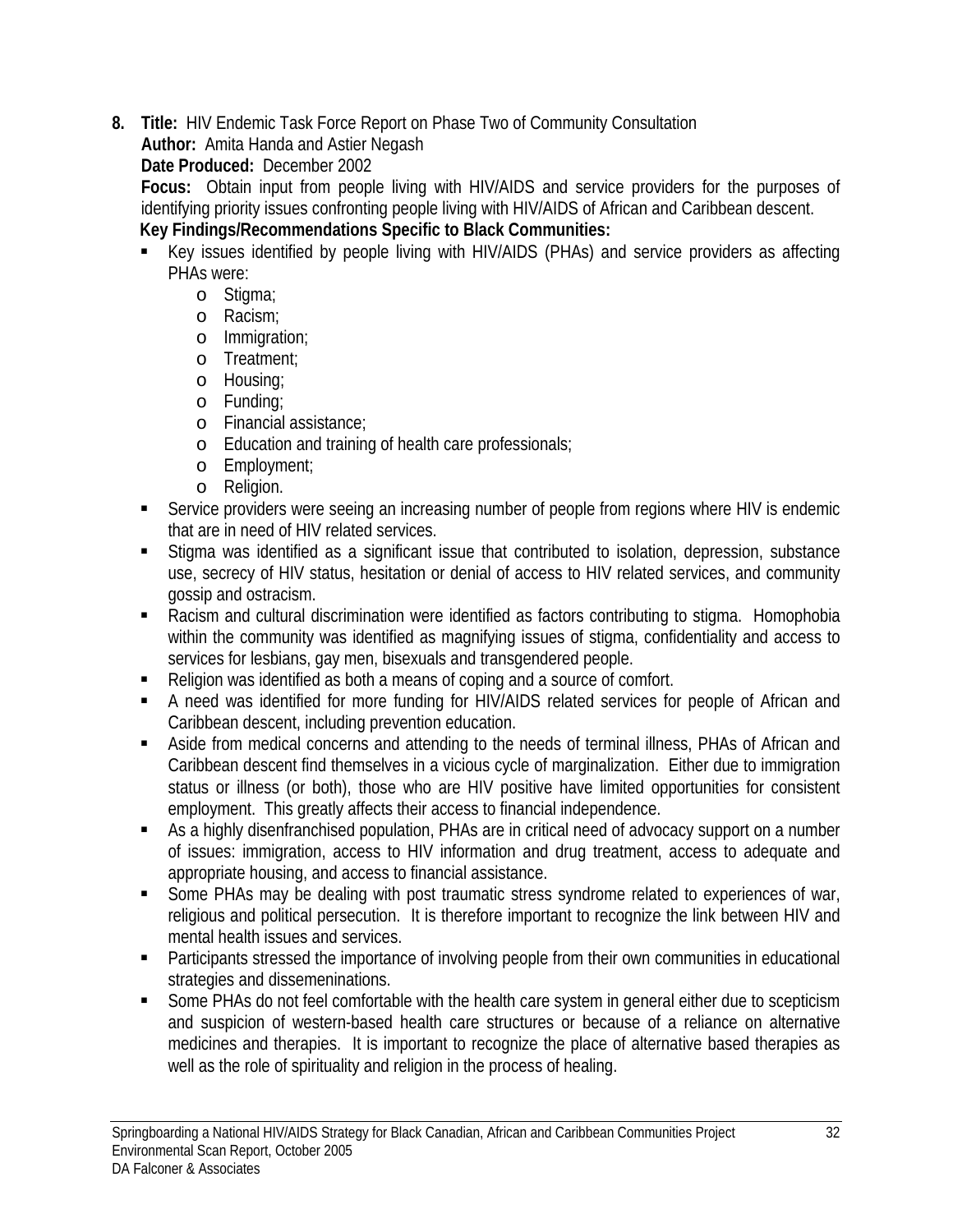**9. Title:** HIV/AIDS and African and Caribbean Communities in Canada **Author:** Interagency Coalition on AIDS and Development **Date Produced:** June 2002

**Focus:** A fact sheet on HIV/AIDS and African and Caribbean Communities in Canada **Key Findings/Recommendations Specific to Black Communities:** 

- The presumption that HIV is transmitted primarily through sexual intercourse has contributed to the stigma, denial and discrimination experienced by people living with HIV from sub-Saharan African and Caribbean communities. It has been revealed that other key routes of HIV transmission exist, including via 'road side' chemists and traditional healers who use non-sterilized needles and knives to administer medication to a significant proportion of the population. Service providers and agencies involved in HIV/AIDS are now advised to discuss the role of sharp objects in transmission of HIV/AIDS. These issues should be emphasized during counselling and education sessions.
- Power relations between women and men and between health care providers and clients are informed by social and cultural norms. Biological and social factors must be analyzed in tandem to understand how women and men approach health and illness.
- **Effective HIV/AIDS programs must consider the traditions of African and Caribbean communities.**
- Some of the challenges experienced when attempting to access HIV/AIDS services include: homelessness; poverty; transient; lack of employment; isolation; lack of services for women and children; language and cultural barriers; discrimination; location of services; power imbalances between clients and service providers; lack of access to information, misinformation about services, misinformation about HIV/AIDS; denial, fear of disclosure to partners, children and close relations; stigma, especially with respect to presumptions about sexual transmission; and immigration status of the affected and infected.
- When providing services to people living in Canada who are from communities and countries with high HIV prevalence, capacity building within ethnocultural communities is key to developing effective, relevant, appropriate and sustainable services.
- Health care providers working with HIV/AIDS in communities with high prevalence need to be informed of immigration policies and procedures. Unstable or unclear immigration status affects employment eligibility and severely limits income generation; the inability to pay for necessary health care naturally affects the well-being of new residents.
- Outreach strategies for health promotion and wellness in communities with high HIV/AIDS prevalence are more effective when they address concerns related specifically to those communities. Vulnerability issues – race, class, sexuality, fear, isolation, stigma and denial – must also be addressed.
- One of the critical issues that must be addressed within the context of prevention education is the high prevalence of mother to child transmission within sub-Saharan African and Caribbean communities. Prevention messages should therefore emphasize the need for prenatal HIV testing.
- **10. Title:** "For Us, By Us, About Us:" An Opportunity for African and Caribbean Communities to Address the Issue of HIV/AIDS Related Stigma and Denial Community Forum Complete Report **Author:** HIV Endemic Task Force **Date Produced:** November 2001 **Focus:**
	- Begin to voice issues related to HIV/AIDS stigma and denial within communities of people of African and Caribbean descent, and begin to develop ways to address these issues.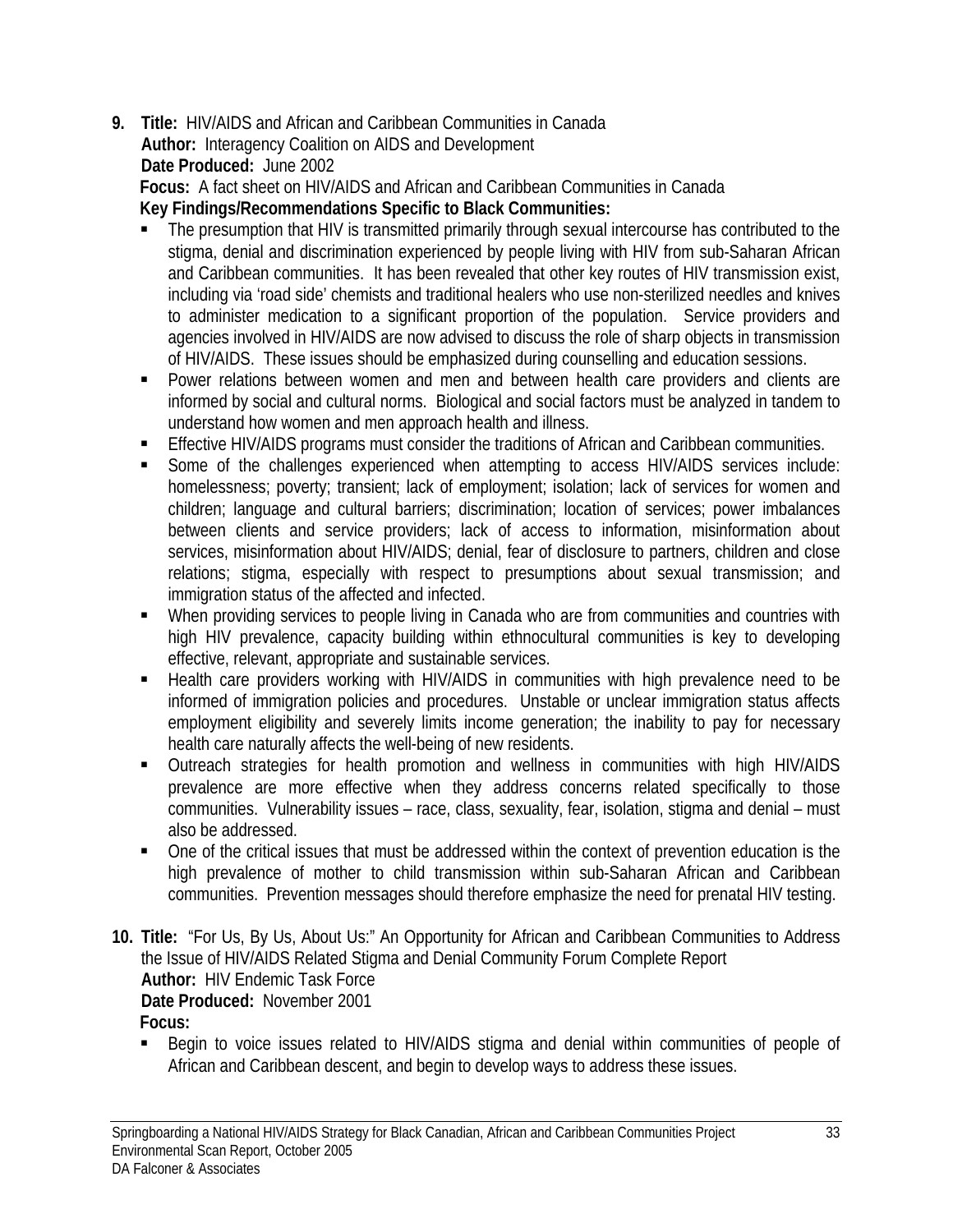- Provide an opportunity to dialogue with each other on how we can move forward in addressing HIV/AIDS in our communities of people of African and Caribbean descent – how we can begin to help ourselves
- Try to focus on what is realistic, and to look at strategies and implementation.

**Key Findings/Recommendations Specific to Black Communities:** 

- There are a lot of mixed feelings within the African and Caribbean communities and outside the communities about the need for and the problems with gathering race-specific data.
- **People are not learning about HIV/AIDS; it is difficult to mobilize the community.**
- There is a lack of pressure by the community on funding agencies for services, research/cures, etc.
- Religious leaders are not providing leadership.
- Psycho-social issues homophobia/sexuality shame and stigma silences the gay community.
- Disclosure is not occurring; people are not accessing testing and treatment which increases disease progression and infection rates.
- Fear of disclosure has resulted in separation of families and violence towards women, forcing women to go to shelters – displacement of families – poverty.
- Best ways to deal with HIV/AIDS stigma and denial in African and Caribbean communities in Toronto/Canada:
	- o Address lack of funding from government;
	- o Collaboration/partnerships/networks;
	- o Increase African/Caribbean representation in service provision;
	- o More education and awareness to be integrated in the school curriculum;
	- o Promote opportunities for the communities to talk about homosexuality and hear and learn about the impact on all of us of our attitudes about homosexuality.

**11. Title:** Black Women's Health: A Synthesis of Health Research Relevant to Black Nova Scotians **Author:** Josephine Enang, Maritime Centre of Excellence for Women's Health

**Date Produced:** September 2001

**Focus:** Prepare a report on the current state of knowledge about the health of Nova Scotians of African descent in order to identify ways of enhancing the health and well-being of Black women and their families.

- Very few Canadian studies explore health issues in the context of race, gender and ethnicity. This makes it difficult to identify measures of health and well-being within a specific population such as Black people. Based on available literature and research, it is clear that certain health conditions affect Black women disproportionately. These conditions include diabetes mellitus, cardiovascular diseases (e.g., hypertension and stroke), cancer, HIV/AIDS, lupus, sickle cell disorder, and sarcoidosis.
- In Canada, there is an increasing number of cases of HIV/AIDS among Black women.
- There is a silence in the Black community around HIV, human papillomavirus and Hepatitis B that needs to be addressed urgently.
- Federal and provincial health authorities must be made aware of the need for policy changes related to collecting and assessing race related statistics on HIV/AIDS, violence abuse towards women, and addictions as they impact on the health of African Nova Scotians.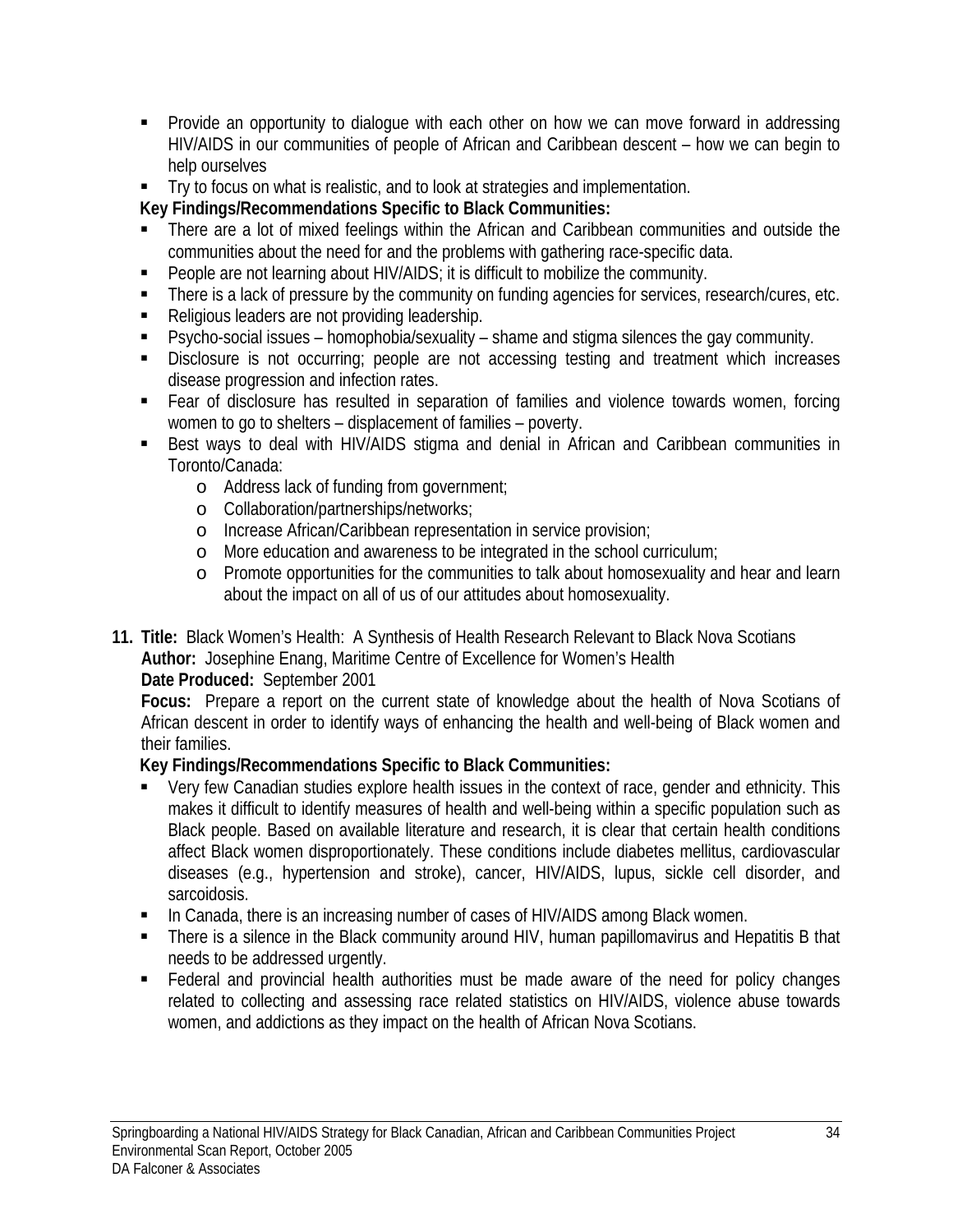**12. Title:** Black Women and HIV/AIDS: Contextualizing their Realities, their Silence and Proposing **Solutions** 

# **Author:** Esther Tharao and Notisha Massaquoi

## **Date Produced:** Summer/Fall 2001

**Focus:** Illuminate the realities of African and Caribbean women in relation to HIV/AIDS, highlight the cultural context into which epidemiological data should be fitted and propose some viable solutions to deal with the issues.

- Labels, cultural meanings, and interpretations about the disease formed since its emergence continue to influence both the discourse on HIV/AIDS and the access to programs and services geared to its control for those most vulnerable to or at risk of infection.
- **Despite the fact that Black communities in general, and Black women in particular, represent a** significant element of the HIV epidemic, researchers and policy makers have largely ignored them. The absence of Black women in the HIV arena in terms of accessing prevention, treatment, support, and care initiatives is especially evident. They usually appear only in terms of staggering numbers of those infected either in epidemiological updates or in reference to prenatal HIV transmission and prevention. The statistics indicate an urgent need for further research in this population to contextualize results obtained by statistical modelling and to better understand the psychosocial, cultural and structural determinants of HIV risk.
- That HIV/AIDS continues to pose a considerable threat for African and Caribbean women including married women, young women, and girls is not a result of individual risk taking or lives filled with sexual adventures. Their vulnerability is not only biological like all other women but also unique and deeply rooted in socio-cultural and structural factors that intersect with gender, race, class, and political and economic conditions.
- Black communities tend to utilize healthcare services less and receive critical diagnoses and treatment significantly later than other populations due in large part to the cultural, linguistic, racial, gender and class barriers embedded within the system.
- Economic marginalization presented itself as one of the most powerful social barriers to HIV prevention for African and Caribbean women.
- HIV/AIDS and the risk of infection for Black women is not solely an individual behavioural problem and the extent to which poverty and employment risk factors need to be considered in proposed interventions and programs cannot be underestimated.
- **There is growing evidence that the experience of racial discrimination can have a pervasive and** devastating impact on the health and well being of communities of colour. Racism in Canada has caused distinct barriers to accessing healthcare services.
- Racist experiences with healthcare providers and the healthcare system was one of the primary reasons why Black women reported reluctance to access healthcare services, including HIV/AIDS education, prevention, testing, treatment, support and care.
- **Ensuring access for all to primary prevention on HIV/AIDS information and services in formats and** languages that people can understand, and are comfortable with, is a fundamental requirement if HIV/AIDS is to be prevented. There are very few prevention programs and educational resources targeted specifically to Black women.
- Lack of knowledge and understanding amongst service providers about cultural practices that increase the risk of HIV transmission further reduces the effectiveness of programs. Religious and health-related beliefs, values and norms further compound the issue.
- There is an under-representation of Black women and Black communities in general in the utilization and access to HIV testing information and testing services. The fear of testing HIV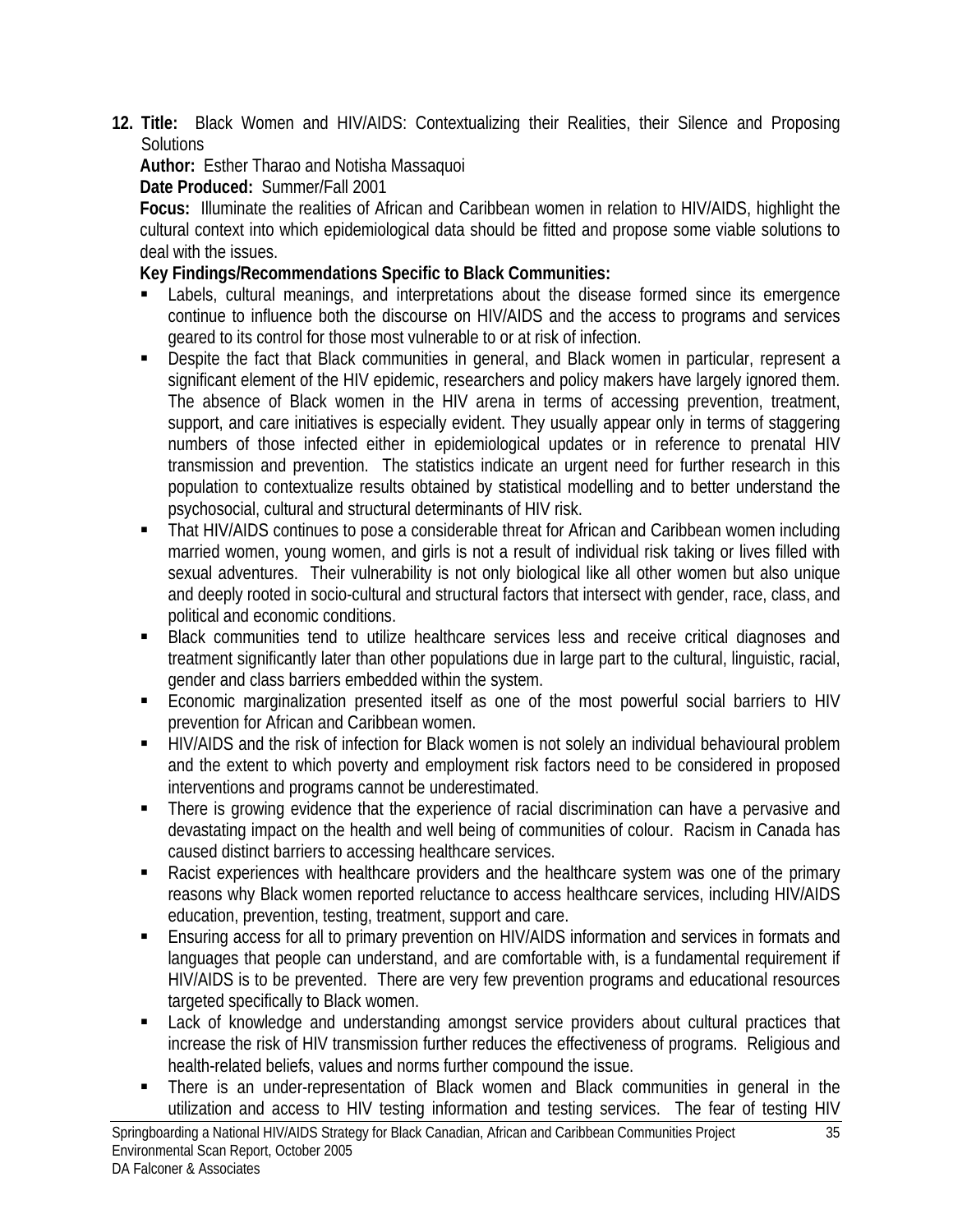positive and its implication are a reality many Black women do not want to entertain. The shame, stigma, and discrimination associated with the disease makes women look at an HIV diagnosis as something they would be better off not knowing.

- **Individual strategies should be complemented with strategies targeted to whole communities in** order to modify cultural values, beliefs, norms and practices that increase risk for Black women to HIV infection.
- Socio-cultural and economic factors such as poverty, unemployment, gender-based violence such as sexual abuse and rape, harmful cultural beliefs, values, norms and practices further compounded by racism and other types of discrimination that further increase risk of HIV infection must be addressed in programs targeted to Black women.
- The lack of involvement of Black women in the development, implementation, delivery, and evaluation of HIV/AIDS programs and services targeted to them is an issue that demands immediate attention. Black women's involvement in decision-making roles in organizations providing services to them is paramount if their silence is to be broken and their distance from the issue dealt with effectively.
- **Most Black women in Canada find out about their HIV status late in the stages of infection; those** who are likely to be infected have not been diagnosed hence only limited numbers can benefit from available services and treatment therapies.
- **More multidisciplinary research is needed into Black women's health so that an intersectional** gender and race perspective may be incorporated into health policies and programs.
- **13. Title:** AIDS: Knowledge, Attitude and Risk-taking Behaviour of Adult Ethiopians in North America **Author:** Haile Fenta, People to People Aid Organization (Canada) **Date Produced:** August 2001

**Focus:** Increase understanding of the knowledge, attitude and HIV risk-taking behaviour of Ethiopian immigrants in North America.

## **Key Findings/Recommendations Specific to Black Communities:**

- Among the study participants, 49.4% were from Canada and the age and gender distribution of participants in the sample was similar to the general Ethiopian population in Toronto.
- Most Ethiopians residing in North America are knowledgeable about HIV/AIDS.
- A substantial proportion of respondents had wrong perceptions about HIV transmission, e.g. HIV/AIDS can be spread through casual contact or being coughed or sneezed on by a person with AIDS.
- A significant proportion of Ethiopians have no confidence in the current method of anti-retroviral therapy.
- The prevalence of condom use is relatively low, particularly among individuals with multiple sexual partners, regardless of whether they are married or unmarried.
- A significantly higher proportion of men than women had multiple sexual partners and individuals with multiple sexual partners tended to knowledgeable about HIV/AIDS.
- Age was not found statistically associated with high-risk sexual behaviour.

**Comments:** Author described study as the first epidemiological survey of knowledge, attitude and HIV-risk taking behaviour of Ethiopian immigrants in North America.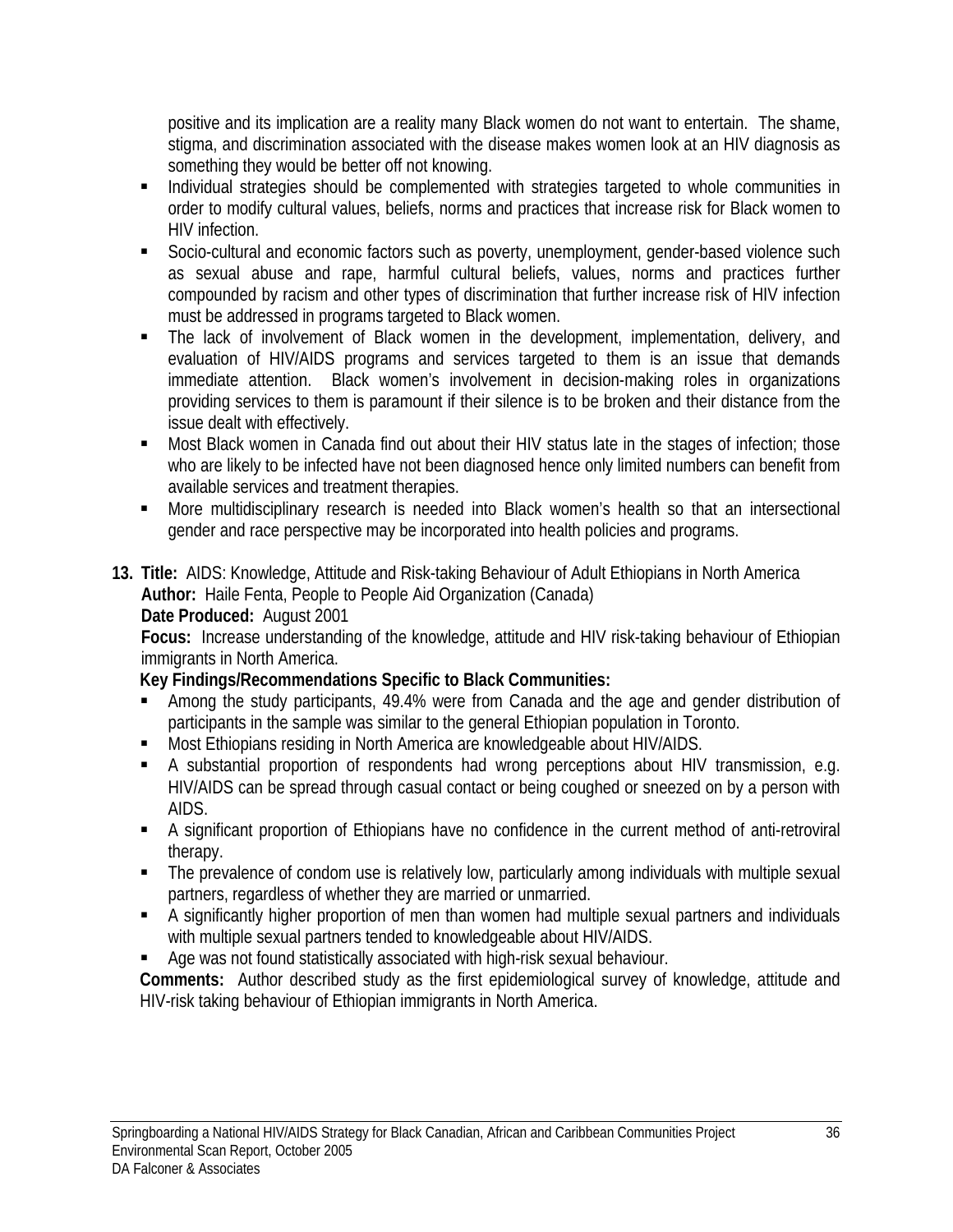**14. Title:** Research Skills Building/Enhancement and Research Protocol Development Project **Author:** Women's Health in Women's Hands Community Health Centre **Date Produced:** March 2001

**Focus:** Skills development to foster or strengthen research skills amongst the staff, volunteers, board members and community partners of Women's Health in Women's Hands who later formed a research team to investigate the experiences of Black women and women of colour (African, Caribbean, South Asian and Latin American women) with the Ontario Prenatal HIV Testing Program, their understanding of informed consent in relation to HIV testing amongst Black women and women of colour, and the reasons for "opting in or out" of being tested for HIV during pregnancy.

- Most women did not receive the necessary information or counselling to permit informed decisions; most had limited information on HIV transmission, testing and treatment.
- **Women tested based on their doctor's recommendations or insistence; for the sake of the baby;** because they were told something could be done (but not what); to save the baby; or to prove that not all African women were infected with HIV.
- Reasons for not testing ranged from: failure to be informed or to be offered testing; conviction of provider or the women that there was no risk; women having been tested previously; fear about the implications of testing on immigration; fear of stigmatization and isolation; and lack of health coverage.
- **Practices, experiences, perceptions and challenges of/for service providers included:** 
	- o Varying counselling practices due to lack of counselling guidelines and protocols to ensure uniformity and consistency of information provided to women during counselling even within the same agency;
	- o Beliefs, biases and stereotypes held by service providers about who is infected and who is not or who is at risk and who is not;
	- o Fear by providers that women might think they are being discriminated against or feel targeted if and when offered the test;
	- o Women presenting for care very late in their pregnancy;
	- o Lack of health coverage for some women making it difficult to provide adequate care.
- Key recommendations:
	- o Better strategies for disseminating HIV information for pregnant Black women and women of colour need to be developed.
	- o There is a need to ensure access to prenatal care for "undocumented" women during pregnancy.
	- o During program development, implementation and delivery, service providers need to understand that broader factors such as poverty, lack of employment, and/or underemployment limit where and whether women seek prenatal care.
	- o For HIV counselling to be effective, language, cultural barriers and religious beliefs need to be taken into consideration.
	- o Strategies to deal with the intersection of racism and HIV/AIDS need to be developed to effectively deal with HIV, particularly for African and Caribbean women.
	- o Education strategies to dispel myths, biases and stereotypes about who is infected or affected by HIV/AIDS amongst service providers must be developed.
	- o Service providers should involve women in decision making as a part of their routine care.
- Service providers need to recognize the location of power in a provider-patient relationship and that negotiating this power dynamic is almost impossible for most women, especially Black women and women of colour who are socialized to believe that medical professionals cannot be challenged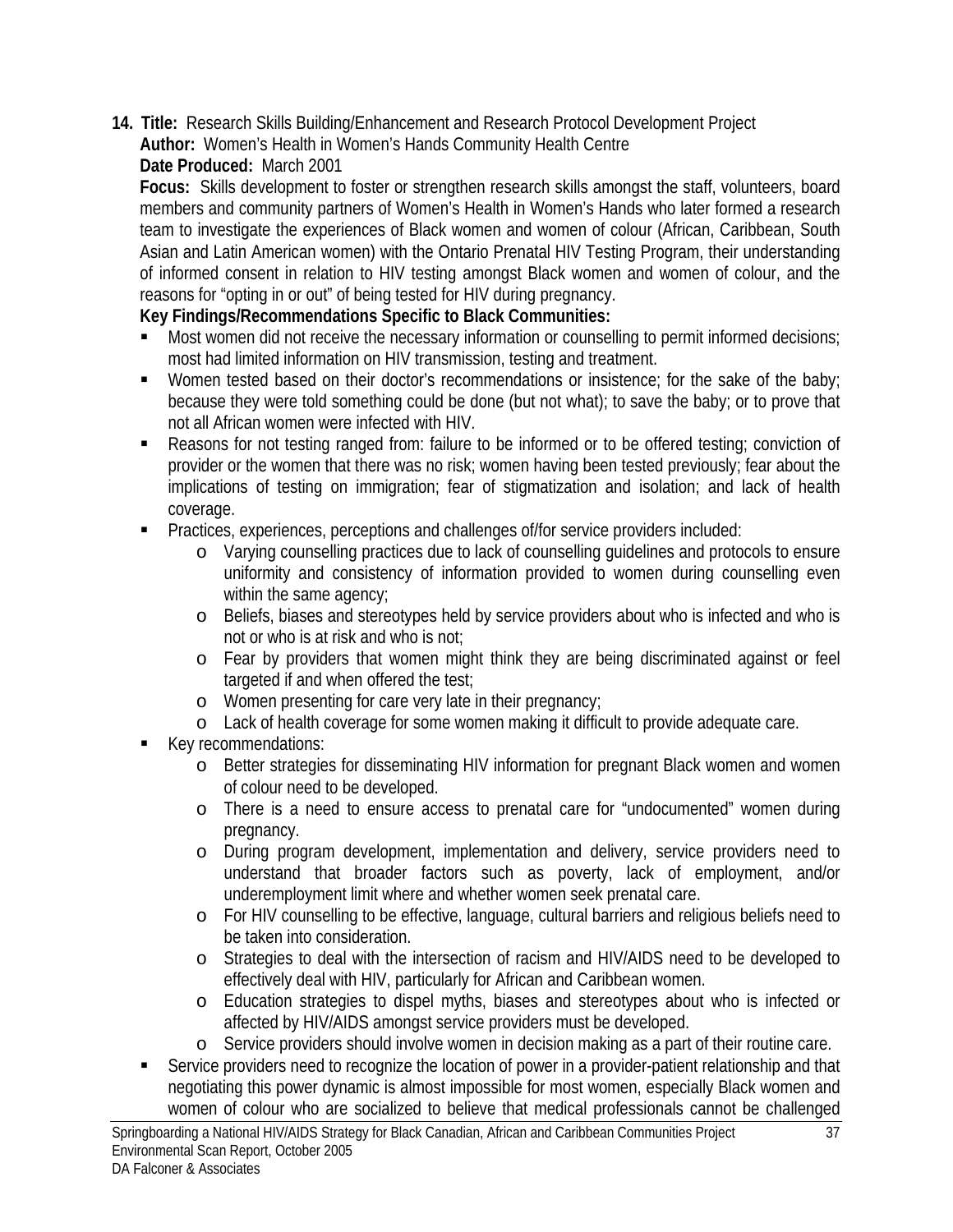and that they objectively provide information without any bias. Service providers must facilitate and support women in their efforts to negotiate their role within an imbalanced power relationship.

**15. Title:** Community AIDS Education for the African Nova Scotian Community: Needs Assessment Report

**Author:** Kimberley Bernard, Nova Scotia Persons with AIDS Coalition Black Outreach Project **Date Produced:** August 1993

**Focus:** Ascertain the views of African Nova Scotian individuals and specific communities with respect to HIV/AIDS.

## **Key Findings/Recommendations Specific to Black Communities:**

- Majority of African Nova Scotians are distressingly uninformed about the origins, characteristics and serious consequences of AIDS.
- Many African Nova Scotians hold unrealistic beliefs about their chances of becoming infected with HIV – probability of becoming infected by HIV is low regardless of personal behaviour.
- Significant proportion of African Nova Scotian population hold views and beliefs (about HIV/AIDS) that have been couched in racism and homophobia, i.e. AIDS started in Africa, gays and lesbians are largely responsible for the spread of HIV/AIDS, and HIV/AIDS is something that happens to people who are 'sexually promiscuous.'
- Racism has created significant barriers to the development and delivery of programs and services related to HIV/AIDS awareness in the African Nova Scotian community:
	- o Historical conditions of social, cultural, economic and political marginalization are evident by the near total exclusion of African Nova Scotians from all HIV/AIDS awareness campaigns and initiatives.
	- o Geographical isolation of many African Nova Scotian communities coupled with the covert social segregation of the African Nova Scotian community has manifested itself in the form of exclusion, mistrust, a lack of access to information and services, and racially insensitive services.
- Public health institutions at all levels (Federal, Provincial and Municipal) are not adequately addressing the needs of the African Nova Scotian community.
- Key recommendations:
	- o Government funding should be made available so that a province-wide consultation can be held to discuss the findings of the needs assessment in an effort to develop a provincewide strategy on HIV/AIDS in the African Nova Scotian community.
	- o Further study and exploration should be undertaken to determine the support needs of African Nova Scotian persons who have contracted HIV/AIDS.
	- o Funding should be made available to African Nova Scotian anti-racism groups to develop a comprehensive anti-racism awareness campaign targeted at all public health and AIDS service organizations, and that racism in general, and the specific ways that racism affects HIV/AIDS work, be on the agenda of all local, provincial and national AIDS service organizations, e.g. Atlantic AIDS Network, Canadian AIDS Society, etc.

**Comments:** The report is the only targeted HIV/AIDS education needs assessment ever completed with African Nova Scotians across Nova Scotia. While produced over 10 years ago, it continues to be referenced as some findings and recommendations are just as relevant in 2005.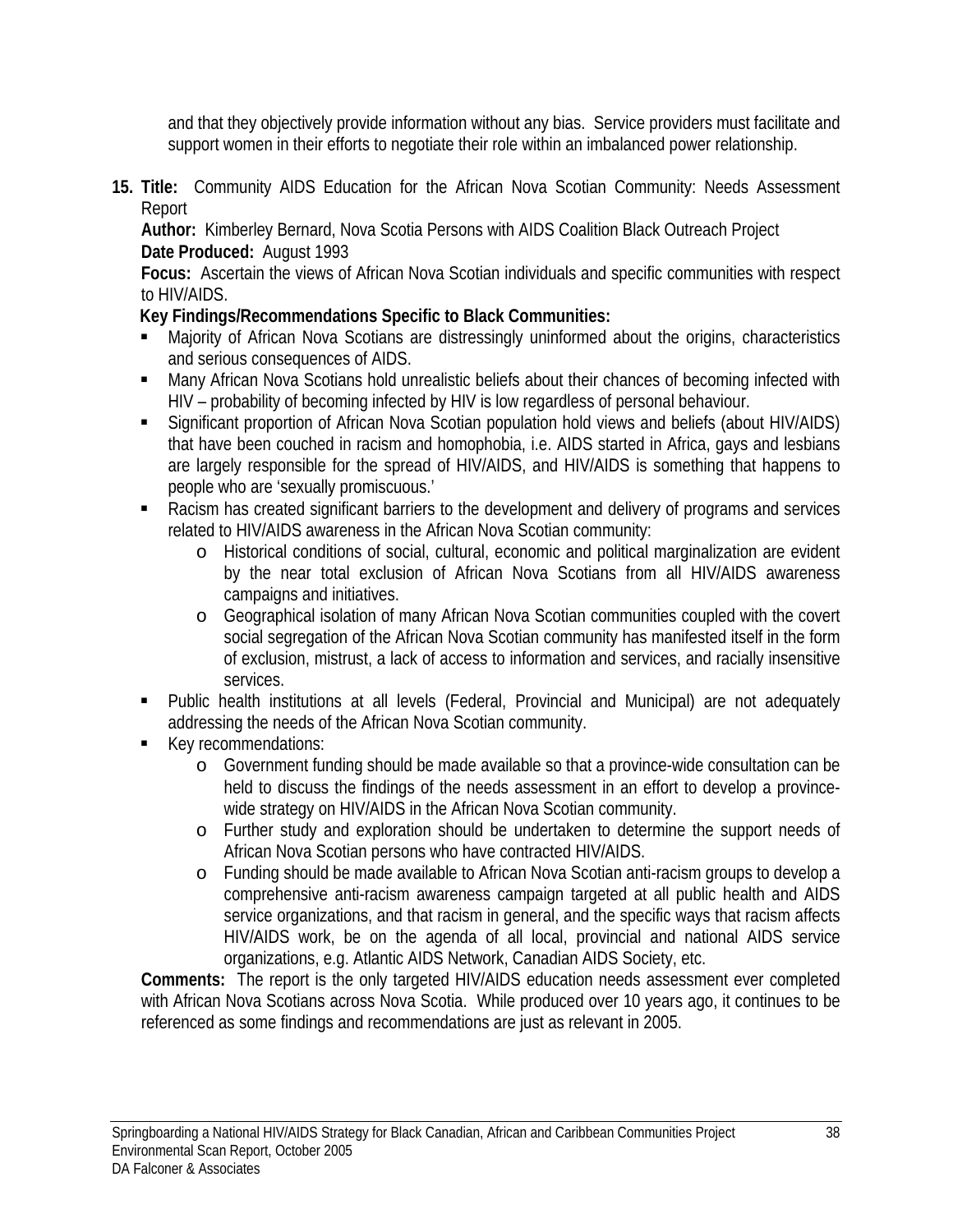## *3.6 Current Research Addressing HIV/AIDS in Black Communities*

As some of the reports have stated, there is limited research that has been undertaken specific to HIV/AIDS and Black communities in Canada. Some of the research that has occurred is documented in the reports referenced throughout this Environmental Scan Report. This section provides an annotated listing of current research underway, particular to HIV/AIDS and Black communities.

**1. Researchers:** Peter Newman (co-PI)/ University of Toronto; Charmaine Williams (co-PI)/ University of Toronto; Izumi Sakamoto/ University of Toronto; Notisha Massaquoi/ Women's Health in Women's Hands Community Health Centre

**Project Title:** Promoting equity in access to post-trial HIV vaccines for Black women in Canada: An exploration of perceived risks, barriers and adoption intentions

**Description:** A Toronto-based research team is studying ways to prevent Black women from being left out of an important, upcoming HIV prevention strategy: HIV vaccines. Each year, increasing numbers of Black Canadian women are infected with HIV, but they are commonly left out of research that could help decrease their vulnerability to infection and disease. This research study is a deliberate attempt to change the tendency for Black women to be one of the last groups to benefit from health care innovations. An important HIV prevention innovation, HIV vaccines, may be available to the public within the next decade. Because Canadian Black women are usually exposed to HIV through heterosexual contact, they can benefit tremendously from vaccines that will allow them to control their exposure to risk. This study will lay the groundwork for these women to benefit early from this innovation by investigating attitudes, service delivery issues, and key elements that will affect their use of and access to HIV vaccines. The study will involve collaboration between researchers, service providers and community members to gather relevant information, and use that information to increase the community's ability to decrease the vulnerability of these women. Better understanding of these issues will help to protect Black women, and will also equip the health care system to decrease the toll that HIV/AIDS takes on individuals, families and our communities.

**Funder:** Canadian Institutes for Health Research

**2. Researchers:** Gordon Arbess/ St. Michael's Hospital; Edith Wambayi/ Health and Life Promotion Research Consultancy

**Project Title:** HIV/AIDS care at St. Michael's Hospital: Experiences of HIV positive African and Caribbean women

**Description:** This study will investigate the support provided for HIV positive women of African and Caribbean descent accessing services at St. Michael's Hospital, Toronto in order to identify gaps in service provision and to suggest strategies for improvement.

**Funder:** Ontario HIV Treatment Network

**Comments:** Funding provided for project development.

**3. Researchers:** Liviana Calzavara (PI)/ University of Toronto; Esther Tharao (co-PI)/ Women's Health in Women's Hands Community Health Centre; Ann Burchell/ University of Toronto; Robert Remis/ University of Toronto; Ted Myers/ University of Toronto; Carol Swantee/ HIV Laboratory, Laboratory Services Branch, Ontario Ministry of Health and Long Term Care; Catherine Chalin/ University of Toronto

**Project Title:** Understanding HIV/AIDS issues in East African communities in Toronto: A survey of health-related behaviours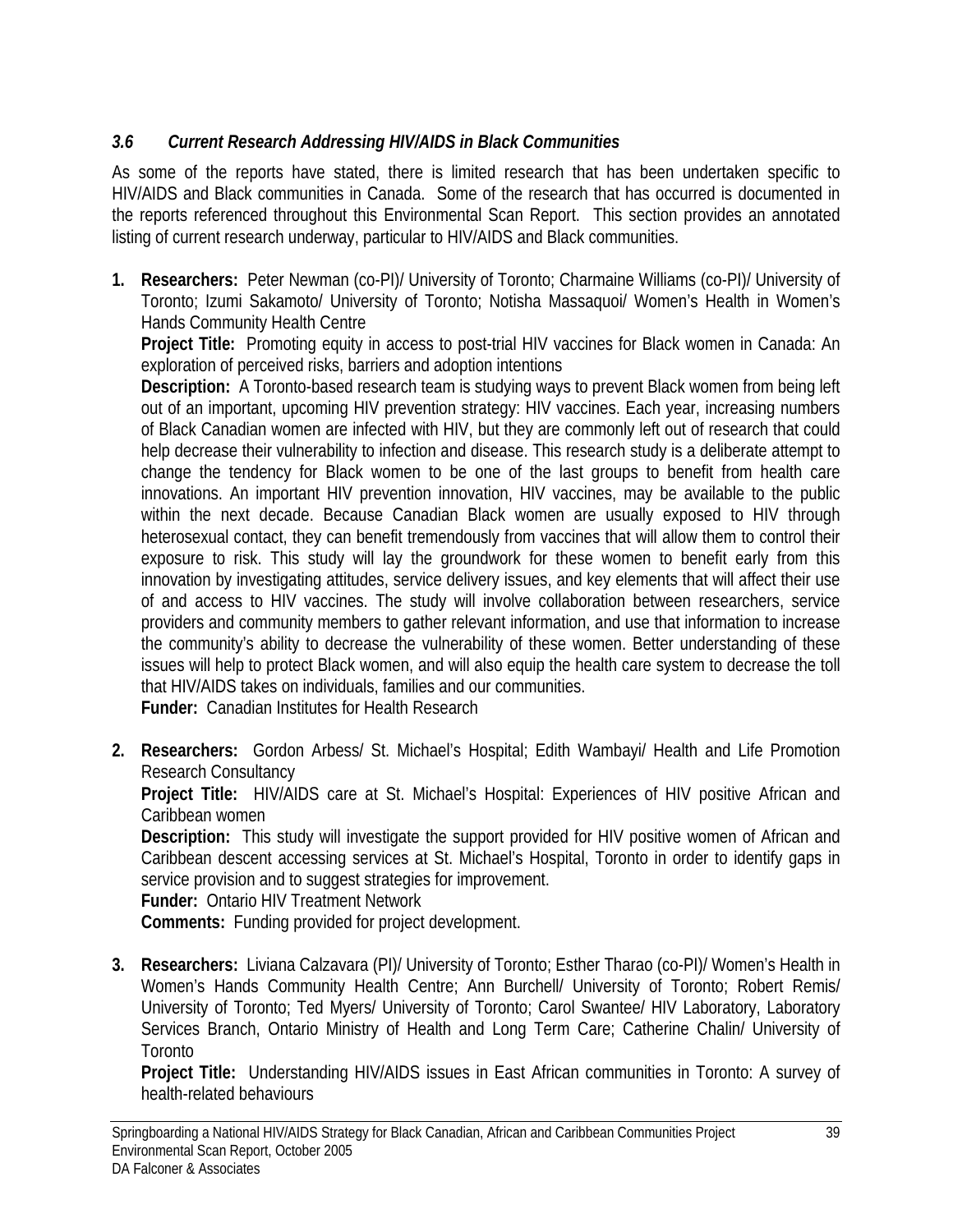**Description:** This study was designed to address the lack of information on health related issues, particularly those related to HIV/AIDS, in African immigrant communities in Ontario. The overall goal of this study is to conduct the first systematic study of health and HIV related behaviours, attitudes, knowledge and prevalence in Toronto's five largest East African communities. The objectives are: (1) to measure attitudes towards, and use of, health care services and health screening; (2) to assess knowledge and sources of information for HIV/AIDS; (3) to describe risk factors and behaviours related to HIV; (4) to measure the prevalence of health-related problems, including HIV infection; (5) to understand the relationship between community beliefs and individual attitudes, knowledge, risk behaviours and HIV infection, and other health problems; and (6) to understand the relationship between community beliefs and individual attitudes, knowledge, risk behaviour, and use of services. **Funder:** Ontario HIV Treatment Network

**4. Researchers:** Liviana Calzavara (PI)/ University of Toronto; Ted Myers (co-PI)/ University of Toronto; Esther Tharao/ Women's Health in Women's Hands Community Health Centre; Winston Husbands/ AIDS Committee of Toronto; Frehiwot Tesfaye/ St. Thomas University; Robert Remis/ University of Toronto; Dennis Haubrich/ Ryerson University; Edith Wambayi/ Health and Life Promotion Research Consultancy and the Hassle Free Clinic, Toronto; Frank McGee/ AIDS Bureau, Ontario Ministry of Health and Long Term Care; Darien Taylor/ AIDS Bureau, Ontario Ministry of Health and Long Term Care; Sylvia Adebajo/ University of Toronto; Dennis Willms/ McMaster University and Community-Linked Evaluation AIDS Resource Unit; Anna Pacham/ Toronto Public Health; Clemon George/ St. Michael's Hospital

**Project Title:** HIV/AIDS Stigma, Denial, Fear and Discrimination: Experiences and responses of people from African and Caribbean communities living in Toronto

**Description:** Overall objective of the study is to understand the role of denial, fear, stigma and discrimination associated with HIV/AIDS among people from Sub-Saharan African and Caribbean communities in Toronto, including both those infected with HIV and those at risk for HIV. It examines denial, fear and stigma along a micro to macro continuum, with emphasis on understanding both individual and community or collective perspectives on HIV/AIDS.

**Funder:** Ontario HIV Treatment Network

**5. Researchers:** Alan Li/ Regent Park Community Health Centre, Committee for Accessible AIDS Treatment; Kenneth Fung/ University of Toronto; Noulmook Sutdhibhasilp/ Asian Community AIDS **Services** 

**Project Title:** Improving access to mental health services for immigrant and refugee PHAs

**Description:** Mental health services constitute a critical component of the overall treatment and management of HIV and AIDS. Immigrants and refugees living with HIV/AIDS experience complex barriers in accessing mental health services that take into consideration their HIV/AIDS condition. This project has three components in Phase 1: (1) research on immigrants and refugees living with HIV/AIDS perspectives; (2) research on service provision: current practices and organizational needs; and (3) research on key elements of best practices. The project is a part of a larger community action research initiative which aims to improve access to mental health services by immigrants and refugees living with HIV/AIDS, and to facilitate intersectoral collaboration to achieve best practices and influence policy change.

**Funder:** Ontario HIV Treatment Network and Wellesley Central Health Corporation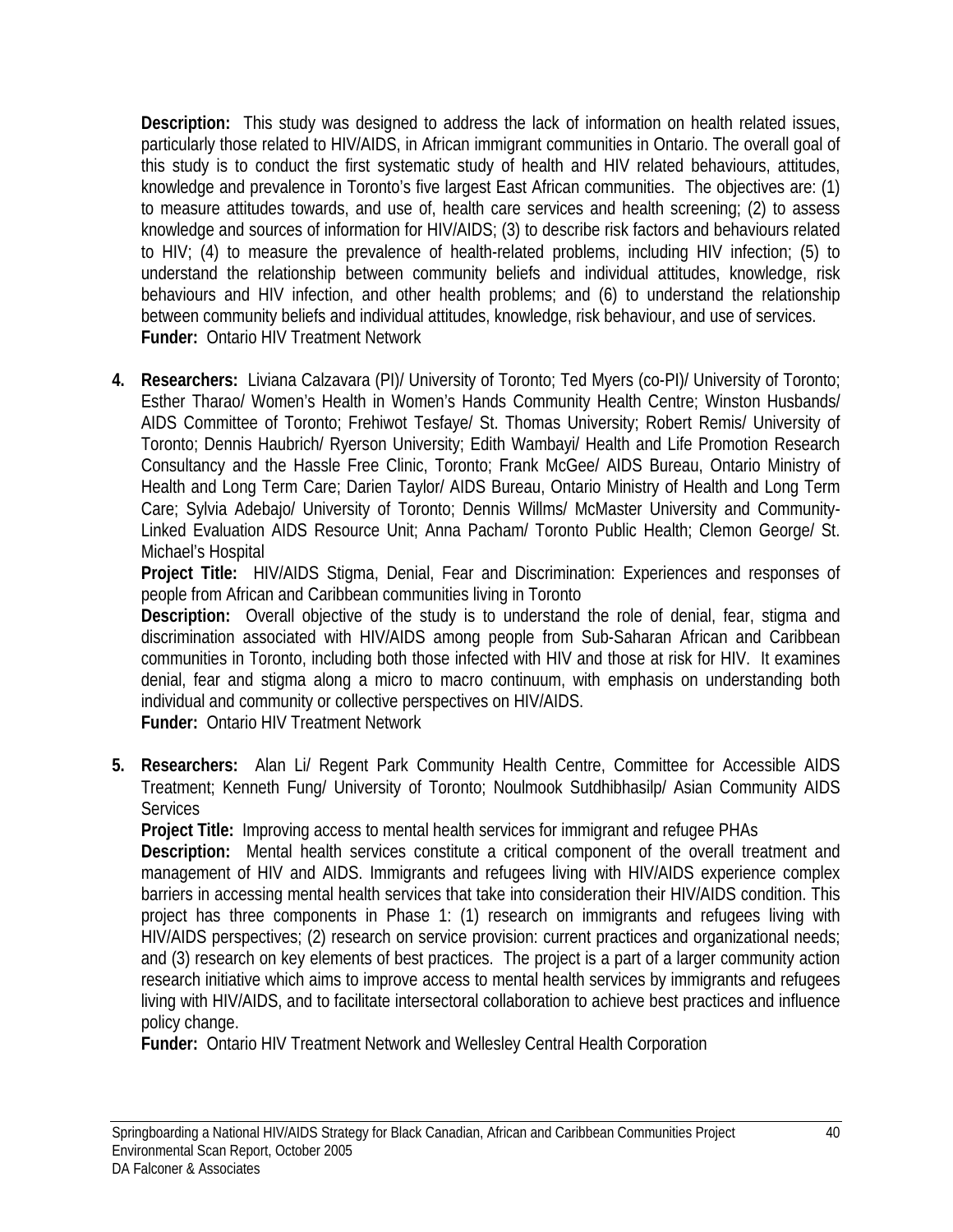**6. Researchers:** Beverley Antle/ Hospital for Sick Children

**Project Title:** Worry, Guilt and Loss: Exploring the needs and concerns of HIV-positive parents from endemic countries

**Description:** Culturally diverse families often face many barriers to accessing HIV/AIDS services in Ontario because of the stereotypes and stigmatization about HIV/AIDS that can exist within their families, their ethnic community and their new country. Leaving one's homeland, settling in a new country, learning a new language and customs, facing racism and finding out one or more family members is HIV-positive is an overwhelming experience. This project aims to explore: (1) what role the beliefs and customs of their home country/community play in their daily routines, family life and parenting practices in Canada; (2) how these parents have handled disclosure of HIV status, particularly with respect to their children; and (3) how service providers might more effectively meet the needs of these parents and their children.

**Funder:** Ontario HIV Treatment Network

**7. Researchers:** Francisca Omorodion/ University of Windsor; Kenny Gbadebo/ Youth Connection Association, Windsor

**Project Title:** Towards improving the sexual and reproductive behaviour of African youths in Windsor Essex County

**Description:** Minority populations are disproportionately affected by HIV/AIDS. HIV prevalence rates are higher among immigrants than in the general population in various western countries. In Canada, and Ontario in particular, blacks from AIDS endemic regions such as Africa are increasingly overrepresented and are next to MSM in new cases of HIV infection. More specifically, youths are known to be a vulnerable group. The objectives of this study are: (1) to assess the knowledge, perceptions and attitudes of African youths toward sexually transmitted infections including HIV/AIDS; and (2) to explore the factors influencing their health seeking behaviour.

**Funder:** AIDS Bureau, Ontario Ministry of Health and Long Term Care

**8. Researchers:** Carol Amaratunga (PI), Neil Andersson, Amir Attaran, Lynne Elizabeth Leonard, Kevin Pottie, Peter Tugwell/ University of Ottawa; Denise Spitzer/ University of Alberta **Project Title:** Global Ottawa AIDS Link (GOAL): Facilitating a learning community for innovative practice in HIV/AIDS prevention education in local ethnocultural and ethnoracial communities **Description:** Health Canada reports that the rates of HIV/AIDS among immigrants and refugees from endemic countries are among the highest in Canada, and are increasing rapidly. Yet in Ottawa, as in many communities across Canada, many people from specific cultural and racial communities do not seek treatment or support for HIV/AIDS because local programs are not sensitive to their values, beliefs, and customs. Prevention programs for these groups often fail for the same reasons, often a combined result of powerful socio-cultural taboos and systemic racism. In Ottawa, a research partnership of community members, service providers and academics called GOAL (Global Ottawa AIDS Link) has been created to build the capacity of the local community to respond to the needs of ethnoracial and ethnocultural communities with respect to HIV/AIDS prevention and intervention. The group proposes to examine how race, culture and gender influence population health in relation to HIV/AIDS, and how communities develop and share knowledge around these issues. First, however, the GOAL group proposes to conduct extensive community consultation to develop a more specific research plan and mechanisms for community participation. **Funder:** Canadian Institutes for Health Research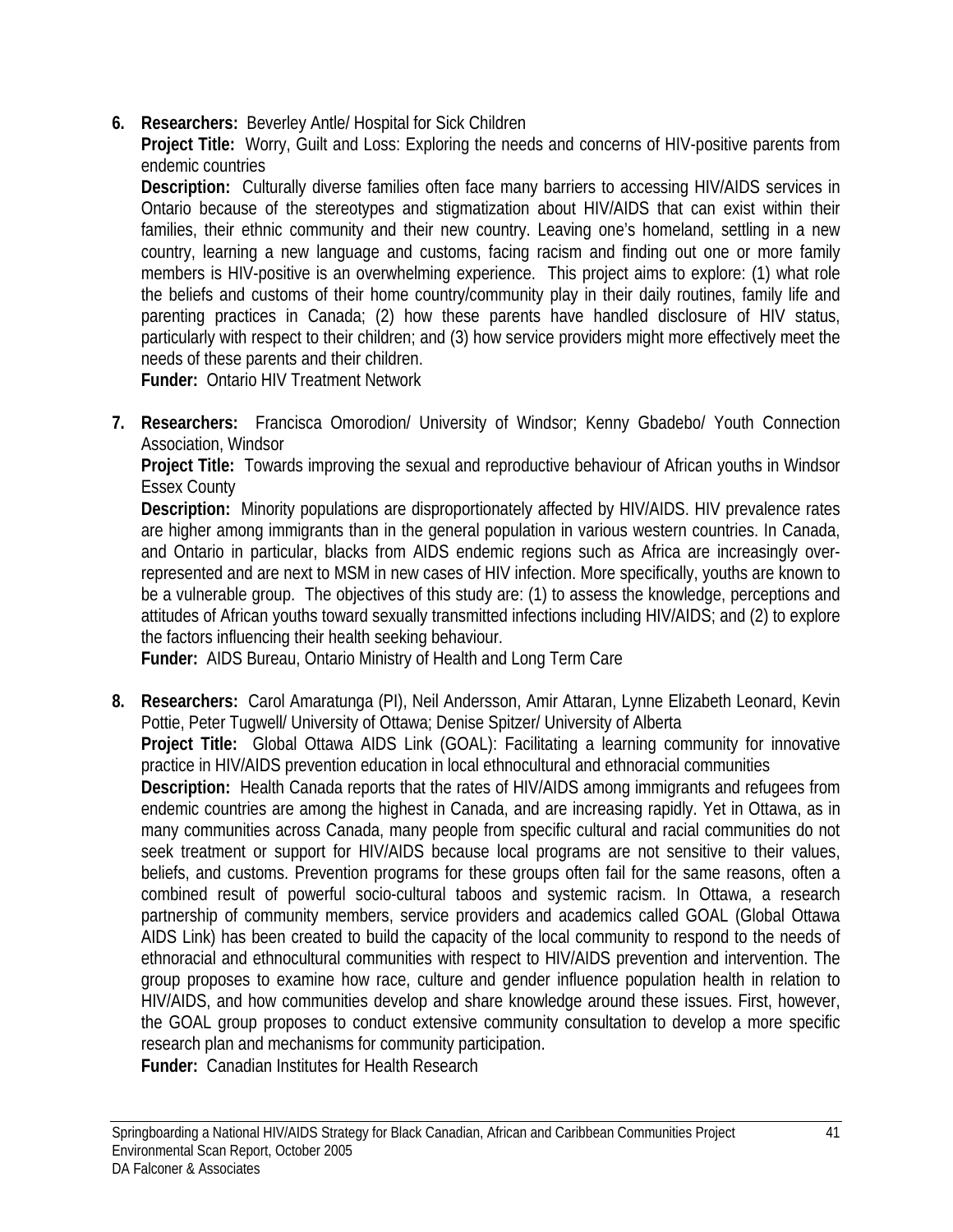**9. Researchers:** Edith Wambayi/ Health and Life Promotion Research Consultancy

**Project Title:** Effecting policy change in the fight against HIV/AIDS among African communities living in Toronto

**Description:** The project will address crucial issues of social exclusion and inform policies on social change that will impact on the long term health of the African communities in Toronto. The goal of the project is to hold a consultative meeting with stakeholders who affect change in policies and address issues that impede African communities from accessing information on, and care for HIV/AIDS in Toronto in order to reduce social exclusion and ultimately the spread of HIV/AIDS in these communities.

**Funder:** Wellesley Central Health Corporation

**Comments:** Funding provided for project development.

**10. Researchers:** Clemon George/ St. Michael's Hospital; Sean Rourke/ St. Michael's Hospital and Ontario HIV Treatment Network

**Project Title:** Getting to know the community: Who are the Black men who have sex with other men? **Description:** Canadian studies of sexual behaviour and determinants of HIV infection among homosexual men have included Black men who have sex with men, but the results and service implications are in determinant for two main reasons: (1) researchers have found it difficult to recruit large enough numbers of Black MSM for studies that are designed for mainstream gay populations; and (2) recruitment is normally done from gay environments that may not be frequented by non-gayidentified Black men. This leaves us with an incomplete understanding of the risk behaviours and sexual relationships of Black MSM. Further, HIV prevention activities that are designed for gay, Caucasian men and target Black MSM may not be particularly well informed. The study seeks to: (1) describe the risk behaviour of Black MSM and variables associated with these behaviours; (2) understand how lived experiences and everyday decision-making are associated with (un)protected sex; and (3) understand how Black MSM interpret and assess the role of AIDS service organizations in their networks or communities.

**Funder:** Ontario HIV Treatment Network (Post Doctoral Fellowship)

**11. Researchers:** Anita Gagnon, Geoffrey Dougherty, Anne M. George, Jacqueline Oxman-Martinez, Jean-François Saucier, Elizabeth Stanger, Donna Stewart, Ellen Wahoush/ McGill University **Project Title:** Development of migration and reproductive health studies

**Description:** In Canada, as in other countries, successful resettlement of newcomers varies based on bio-psycho-social, migration and resettlement factors. Most vulnerable are: women who have left their countries by force (e.g., war, rape or abuse histories), are separated from their families, have limited knowledge of the official languages, are visible minorities, and are in precarious immigration categories (e.g., asylum-seekers, participants in the "live-in caregiver" program, or "mail-order brides"). The relationship of migration to reproductive health has been relatively neglected. Effective and acceptable family planning and post-abortion care, STI/HIV prevention, and optimal pregnancy and childbirth, and postpartum outcomes are vital to the health of these women and society at large. Studies meant to examine the extent to which characteristics of migration-related vulnerability affect reproductive health and health care, as well as the relative effect of these characteristics when compared to Canadian-born women, have begun. Two pan-Canadian (Montréal, Toronto, and Vancouver) studies are underway. In one, a broad range of reproductive health determinants and outcomes have been identified, questionnaires to measure them located or developed, and extensive translation procedures into 12 different languages begun. In the other, the health and social care needs of mothers and infants at one week postpartum and whether these needs are being addressed in the context of short postpartum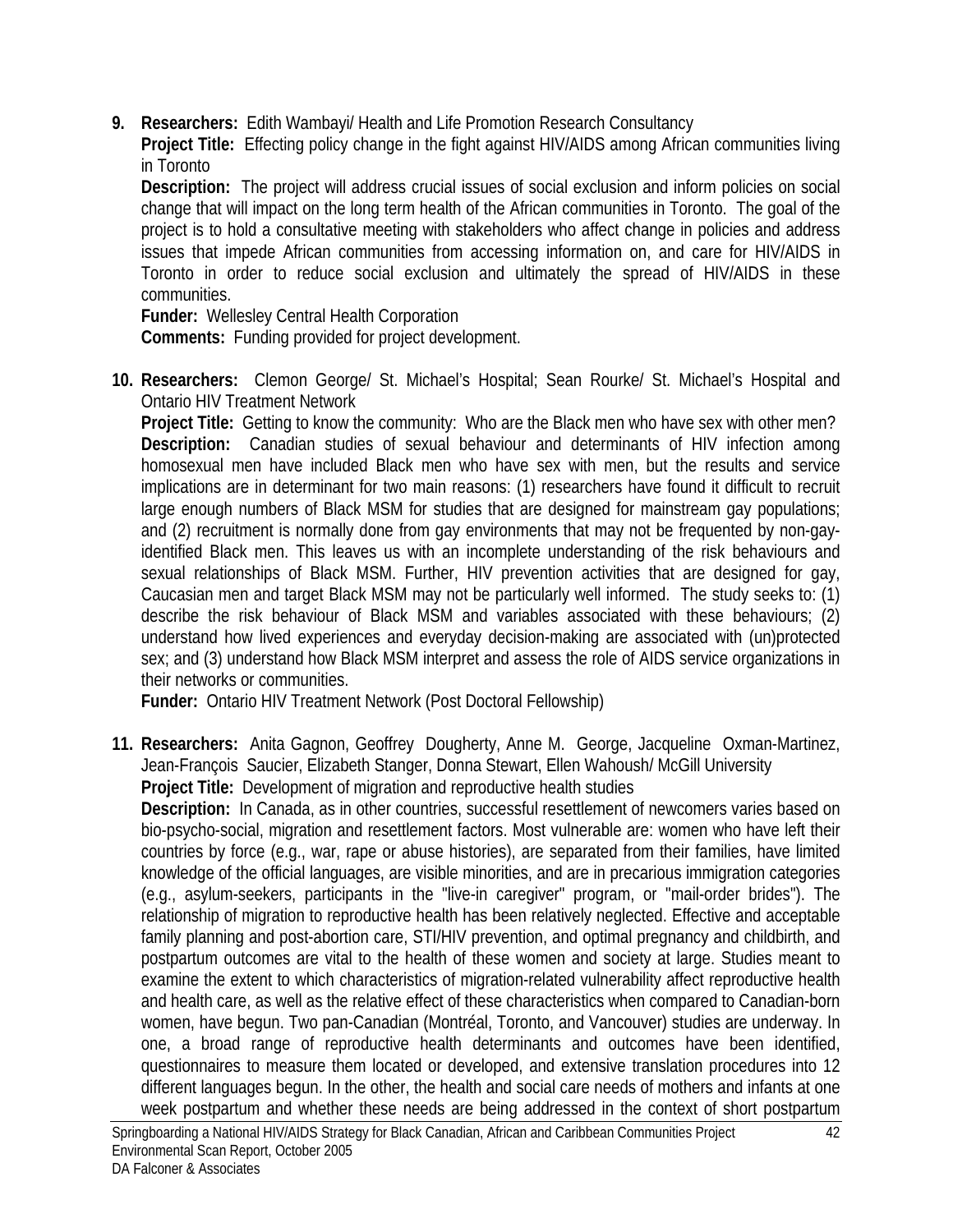stays is being assessed. Both studies are being informed by national and community (based in each city) advisory groups composed of policy-makers, service providers (licensed professionals and nongovernmental organizations), and researchers to ensure study relevance to policy development and knowledge transfer. Follow-up studies needed include: Pregnancy and Childbirth in Newcomers, and Needs of Newcomer Families One Year After Birth.

**Funder:** Canadian Institutes for Health Research

**12. Researchers**: Joan Eakin, Richard Glazier, Stephen Hwang, Alejandro(Alex) Jadad, Prabhat K.S. Jha, Andreas Laupacis, Wendy Levinson, Donald Redelmeier, Harvey Skinner, Donald A. Wasylenki (Co-PI), Dorcas Eleanor Beaton, Kim Bercovitz, Daniel Cass, Raisa Deber, James Dunn, Paula Goering, Gillian Hawker, Kamran Khan, James Lavery, Paul Links, Douglas G. Manuel, Patricia Mckeever, James Orbinski, Anita Palepu, Lawrence(Larry) F. Paszat, Blake Poland, Sean B. Rourke, Jeffrey M. Turnbull, Kue Young/ St. Michael's Hospital

**Project Title:** An integrated training program in health and social science research to improve the health of marginalized populations

**Description:** As we enter the 21st century, there are major challenges to improving the health of those Canadians who are disadvantaged and underprivileged: those with HIV/AIDS, aboriginal peoples, new immigrants, those with mental illness, substance abuse or low socioeconomic status, amongst others. The goal of this CIHR program is to train a new generation of health researchers who will undertake a true transdisciplinary approach, using a variety of methods to understand and impact on the health issues of marginalized populations. We seek to train young investigators with the values and skills to build their own research programs designed to ultimately improve the health of marginalized Canadians.

**Funder:** Canadian Institutes for Health Research

- **13. Researchers:** 
	- Study 1: Dale Guenter/Mc Master University; Robert Remis/ University of Toronto; Frank McGee/ AIDS Bureau, Ontario Ministry of Health and Long Term Care
	- Study 2: Lynne Leonard/ University of Ottawa; Lindy Samson/ Children's Hospital of Eastern Ontario; Frank McGee/ AIDS Bureau, Ontario Ministry of Health and Long Term Care
	- Study 3: Lynne Leonard/ University of Ottawa; Lindy Samson/ Children's Hospital of Eastern Ontario; Frank McGee/ AIDS Bureau, Ontario Ministry of Health and Long Term Care
	- Study 4: Esther Tharao/ Women's Health in Women's Hands Community Health Centre; Stan Read/ Hospital for Sick Children; Frank McGee/ AIDS Bureau, Ontario Ministry of Health and Long Term Care
	- Study 5: Robert Remis/ University of Toronto; Lynne Leonard/ University of Ottawa; Frank McGee/ AIDS Bureau, Ontario Ministry of Health and Long Term Care

**Project Title:** Optimizing Prenatal HIV Testing in Ontario

**Description:** Under one project, five studies which aim to optimize Ontario's Prenatal HIV Testing Programme by increasing uptake of HIV testing among pregnant women and improving the quality of prenatal HIV testing and counselling.

- Study 1: Providers Study health care providers not consistently ordering test for their prenatal patients.
- Study 2: Infants Study women who became pregnant subsequent to the implementation of Ontario's Prenatal HIV Testing Programme and whose infants have been diagnosed with perinatally acquired HIV infection.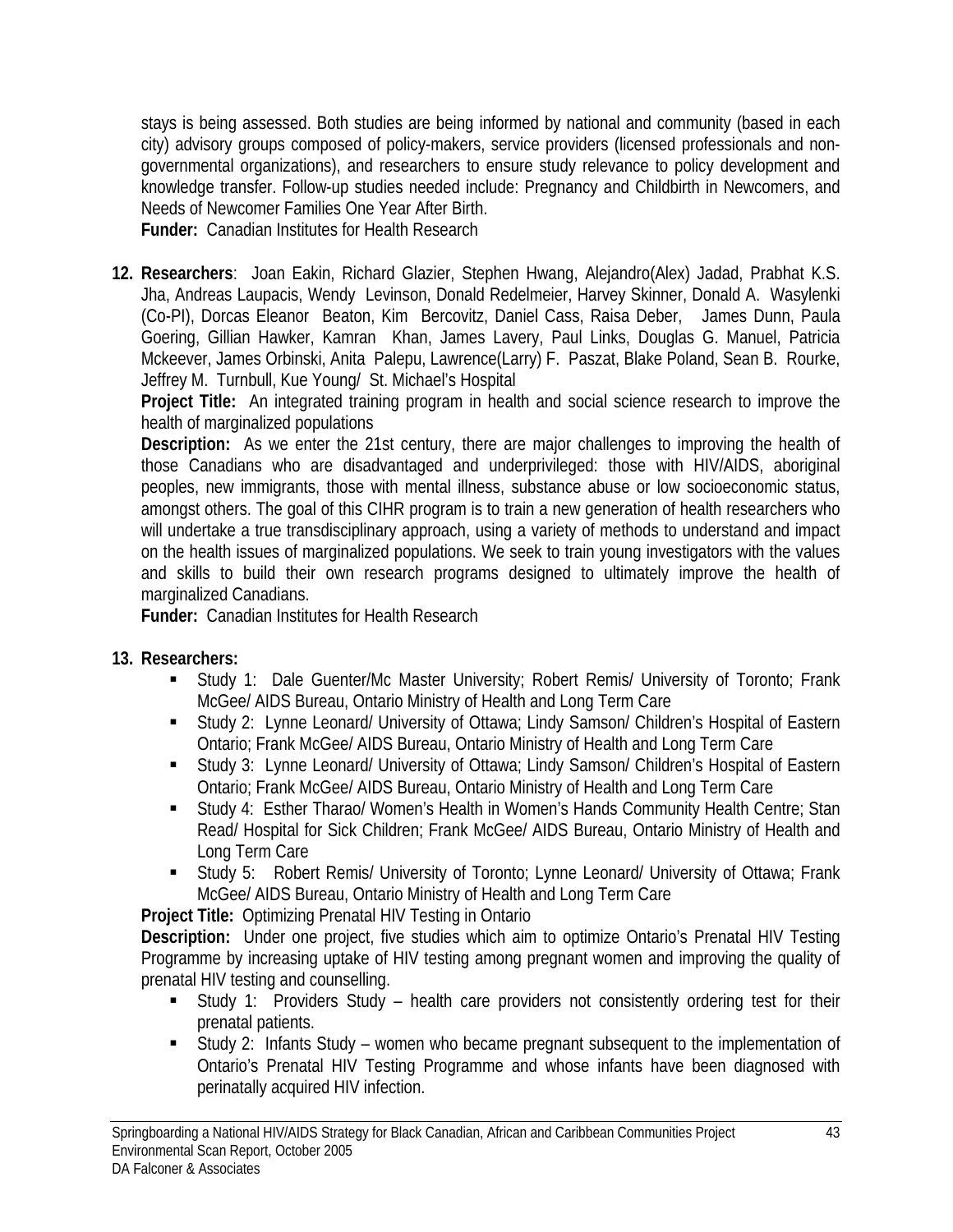- Study 3: Women and Prenatal HIV Testing Study women who learnt of their HIV status in the prenatal context under Ontario's Prenatal HIV Testing Programme.
- Study 4: African and Caribbean Women and Prenatal HIV Testing Study African and Caribbean women who have had a pregnancy since 1999.
- Study 5: Case Control Study compare the characteristics of the previously undiagnosed pregnant women who did undergo prenatal HIV testing and were newly identified HIV positive through the programme, with those previously undiagnosed pregnant women who did not undergo prenatal HIV testing though the programme and subsequently gave birth to a child subsequently diagnosed HIV-positive.

**Funder:** AIDS Bureau, Ontario Ministry of Health and Long Term Care

**14. Researchers:** Norbert Gilmore (PI), David Thompson/ McGill University

**Project Title:** Qualitative and bioethical research concerning refugees referred as patients to the McGill University Health Centre following HIV diagnosis

**Description:** A descriptive, exploratory study of approximately 100 HIV positive African refugee claimants cared for at the Immunodeficiency Service of the Royal Victoria Hospital. The study will: (1) provide demographic analysis of HIV positive African refugee claimants receiving health care services at the Immunodeficiency Service of the Royal Victoria Hospital; (2) provide an analysis of the HIV treatments and the outcome of those treatments on the African refugee claimants; and (3) describe the self-reported health and psychological needs of the African refugee claimants and some of the ethical issues they raise.

**Funder:** Health Canada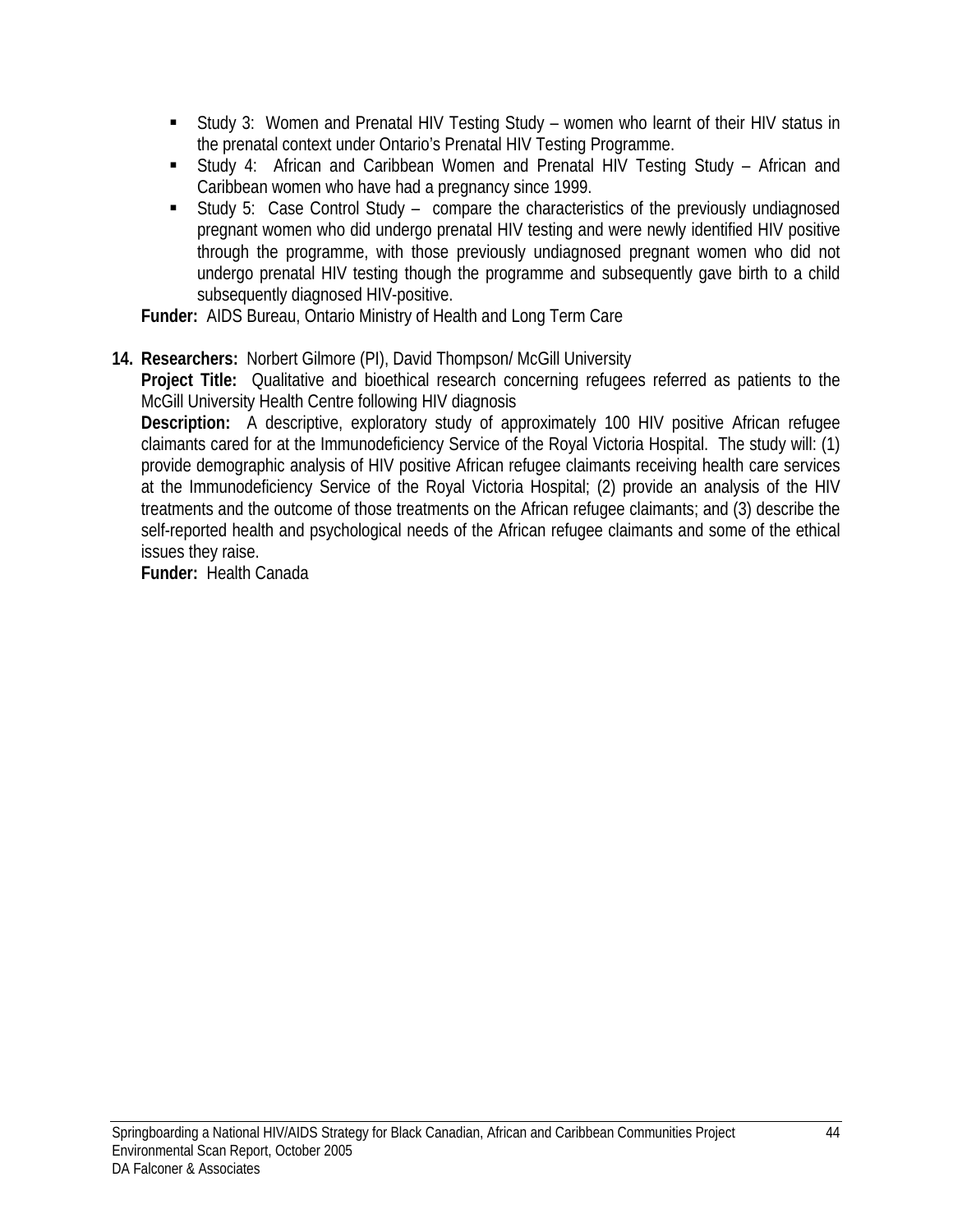## *3.7 Government Response to HIV/AIDS in Black Communities*

Over the past few years, there has been an increasing recognition by some governments that the disproportionate number of Black people testing HIV positive needs to be addressed with focussed attention and resources. This acknowledgement comes from years of community mobilization and advocacy. It has been at the community level that organizations first experienced the increased numbers of Black people requiring HIV/AIDS programs and services.

*The Federal Initiative to Address HIV/AIDS in Canada*, 19 which was released in 2005, acknowledges this shift and need. It states:

- Need for federal government to develop discrete approaches to addressing the epidemic for people living with HIV/AIDS, gay men, injection drug users, Aboriginal people, prison inmates, youth and women at risk for HIV infection, and people from countries where HIV is endemic.
- New programs will be developed along the prevention-care continuum with and for people living with HIV/AIDS, gay men, injection drug users, Aboriginal people, federal inmates, youth and women at risk for HIV infection, and people coming from countries where HIV is endemic.
- **Increased attention will be focussed on research that provides evidence for population-specific** approaches.
- A sentinel surveillance program will be implemented for vulnerable populations, inclusive of coinfections and sexually transmitted infections, as appropriate.
- Specific campaigns will be developed by and for gay men, injection drug users, Aboriginal people, and people from countries where HIV is endemic.20

The soon to be released *Leading Together: An HIV/AIDS Action Plan for All Canada* also acknowledges the need for focused action to respond to the disproportionate number of Black people testing HIV positive. In the draft document, within its Desired Outcomes and Recommended Action, there is explicit mention of people from countries where HIV is endemic.21

As with the federal government, some provincial governments have explicitly identified targeted initiatives for the Black communities within their HIV/AIDS strategic plans (see Table 7 for the strategic plans with such initiatives). The explicit mention of Black communities in the strategic plan of provinces, like Ontario, builds on the long history (since the 1980s) of government support for the community-based response to HIV/AIDS and particularly initiatives targeting Black communities.

At the municipal level, some cities, such as the City of Toronto, also have a long history of supporting the community-based response to HIV/AIDS as that city has provided targeted funding for HIV/AIDS programming since the 1980s. Currently, cities, such as Ottawa and Montréal, provide funding for HIV/AIDS initiatives targeting the Black communities.

 $\overline{a}$ <sup>19</sup> *The Federal Initiative to Address HIV/AIDS in Canada* describes the federal role in the Canadian response to HIV/AIDS and it commits to increasing ongoing federal HIV/AIDS funding from \$42.2 million in 2003-2004 to \$84.4 million by 2008-2009. 20 Government of Canada, *The Federal Initiative to Address HIV/AIDS in Canada,* 2004.

<sup>21</sup> Public Health Agency of Canada, *Leading Together: An HIV/AIDS Action Plan for All Canada 2004-2008, http://www.phacaspc.gc.ca/aids-sida/hiv\_aids/federal\_initiative/direction/leading\_sept2003.html#iii.* 

Springboarding a National HIV/AIDS Strategy for Black Canadian, African and Caribbean Communities Project 45 Environmental Scan Report, October 2005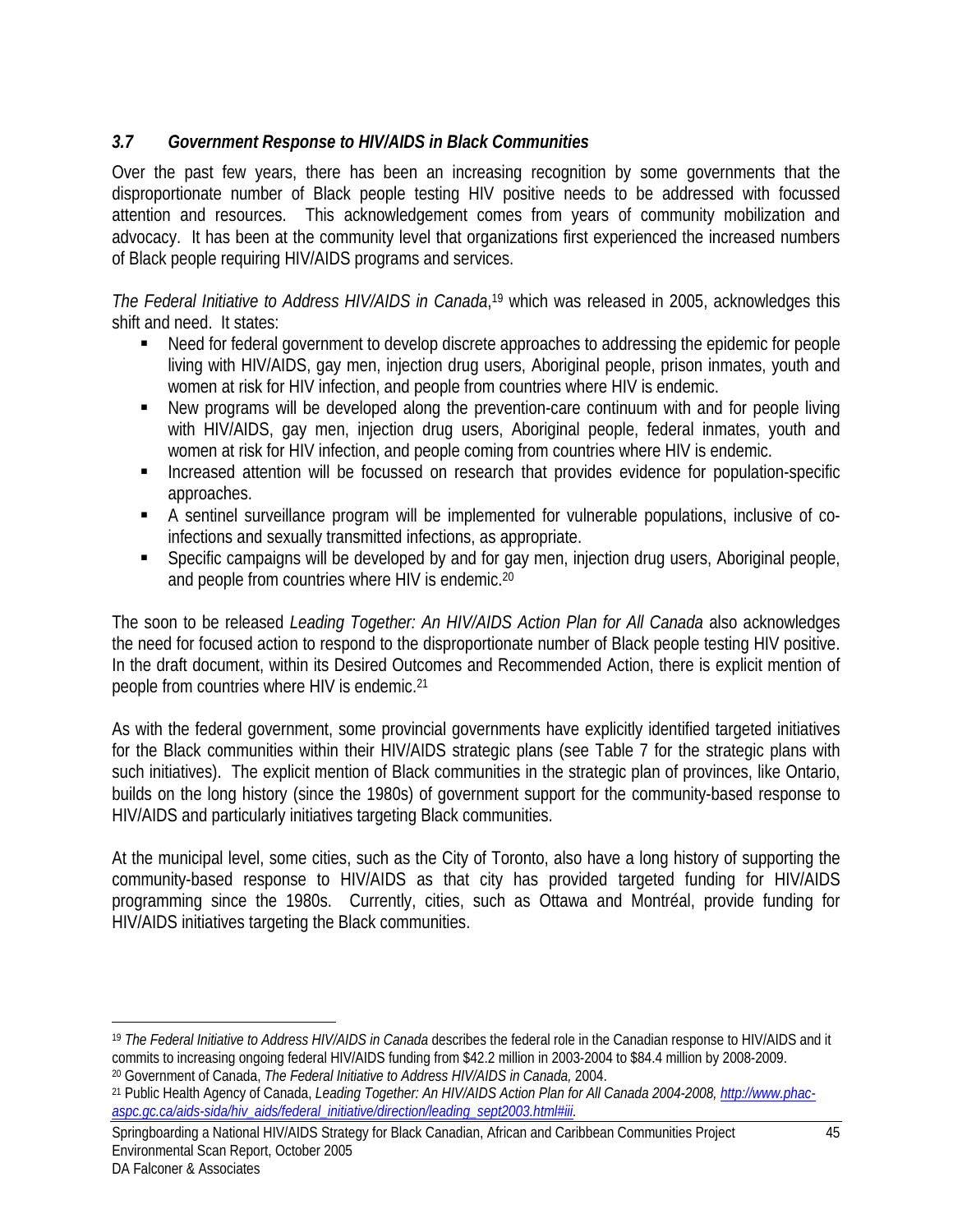| Province/Territory           | <b>HIV/AIDS Strategic</b> | <b>Date Produced</b> | <b>Targeted Initiatives for</b> | <b>Comments</b>                                                                                                                                                                                                                                                          |
|------------------------------|---------------------------|----------------------|---------------------------------|--------------------------------------------------------------------------------------------------------------------------------------------------------------------------------------------------------------------------------------------------------------------------|
|                              | Plan                      |                      | <b>Black Communities</b>        |                                                                                                                                                                                                                                                                          |
| <b>British Columbia</b>      | Yes                       | 2003                 | <b>No</b>                       |                                                                                                                                                                                                                                                                          |
| Yukon                        | N <sub>o</sub>            | N/A                  | N/A                             |                                                                                                                                                                                                                                                                          |
| <b>Northwest Territories</b> | <b>No</b>                 | N/A                  | N/A                             | STI Strategy includes HIV                                                                                                                                                                                                                                                |
| Nunavut                      | <b>No</b>                 | N/A                  | N/A                             |                                                                                                                                                                                                                                                                          |
| Alberta                      | <b>No</b>                 | N/A                  | N/A                             | Previous Strategy sunsetted in<br>2004 and new Strategy (Alberta<br><b>Blood-Borne Pathogen and</b><br>Sexually Transmitted Infections<br>Strategy 2005-2011) is under<br>development                                                                                    |
| Saskatchewan                 | Yes                       | 2002                 | <b>No</b>                       |                                                                                                                                                                                                                                                                          |
| Manitoba                     | Yes                       | 1996                 | <b>No</b>                       | Two complementary strategies<br>have been produced (Provincial<br><b>Sexually Transmitted Diseases</b><br><b>Control Strategy and As Long</b><br>As the Water Flows: An<br>Aboriginal Strategy on<br>HIV/AIDS) and are<br>implemented alongside the<br>existing Strategy |

**Table 7: Status of Targeted Initiatives for Black Communities in Provincial/Territorial Strategic Plans**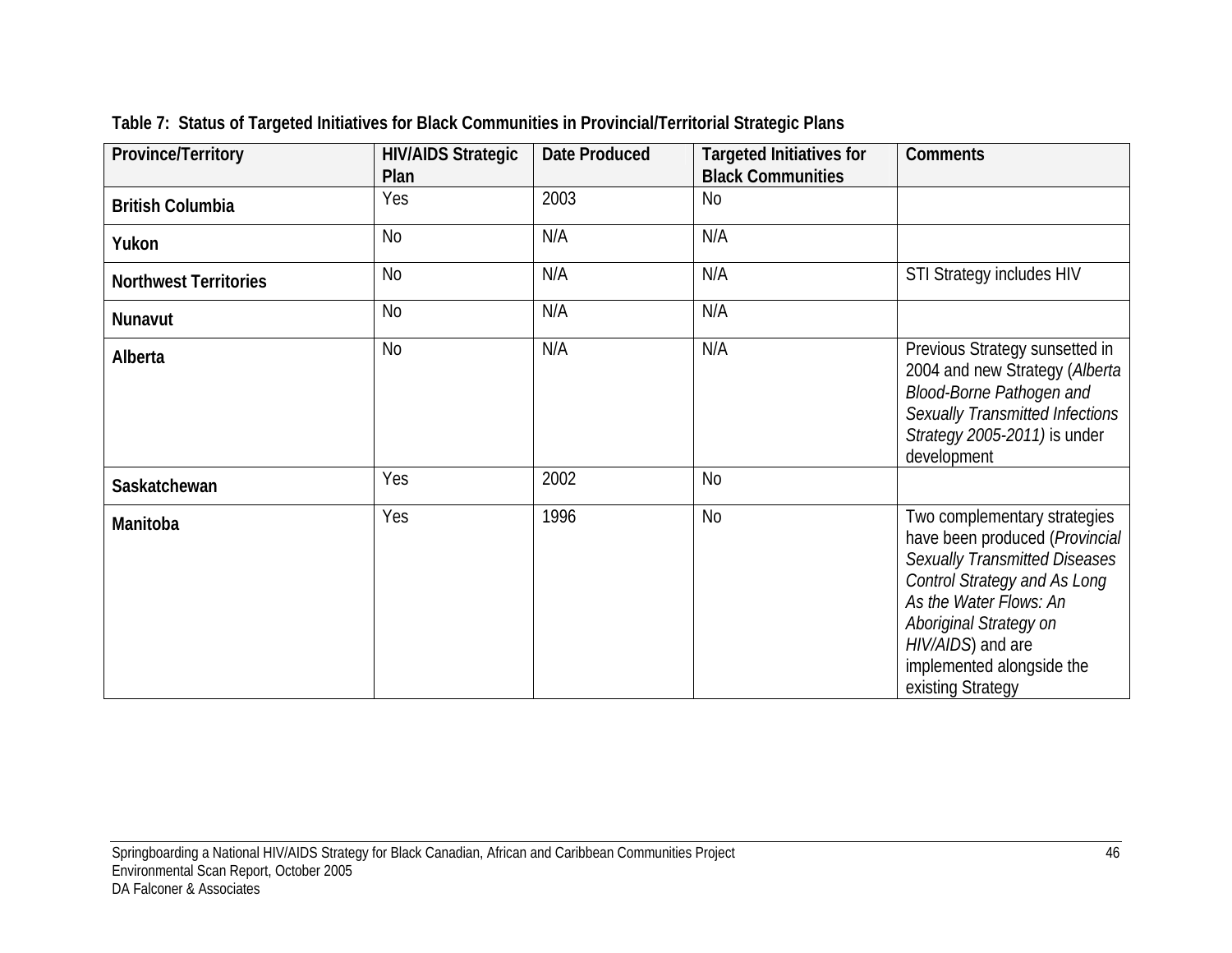| Province/Territory          | <b>HIV/AIDS Strategic</b> | <b>Date Produced</b> | <b>Targeted Initiatives for</b> | <b>Comments</b>                                                                                                                                                                                                                                                             |
|-----------------------------|---------------------------|----------------------|---------------------------------|-----------------------------------------------------------------------------------------------------------------------------------------------------------------------------------------------------------------------------------------------------------------------------|
|                             | Plan                      |                      | <b>Black Communities</b>        |                                                                                                                                                                                                                                                                             |
| Ontario                     | Yes                       | 2002                 | Yes                             | African and Caribbean Council<br>on HIV/AIDS in Ontario<br>(ACCHO) Strategy to Address<br>Issues Related to HIV Faced by<br>People in Ontario from<br>Countries Where HIV is<br>Endemic is complementary to<br>and is included as an appendix<br>of the provincial strategy |
| Québec                      | Yes                       | 2004                 | Yes                             |                                                                                                                                                                                                                                                                             |
| <b>New Brunswick</b>        | <b>No</b>                 | N/A                  | N/A                             |                                                                                                                                                                                                                                                                             |
| Nova Scotia                 | Yes                       | 2003                 | Yes                             |                                                                                                                                                                                                                                                                             |
| <b>Prince Edward Island</b> | Yes                       | Late 1990s           | <b>No</b>                       |                                                                                                                                                                                                                                                                             |
| Newfoundland and Labrador   | N <sub>0</sub>            | N/A                  | N/A                             | Draft Newfoundland and<br>Labrador AIDS Strategy and<br>Plan of Action is in final stages<br>of development                                                                                                                                                                 |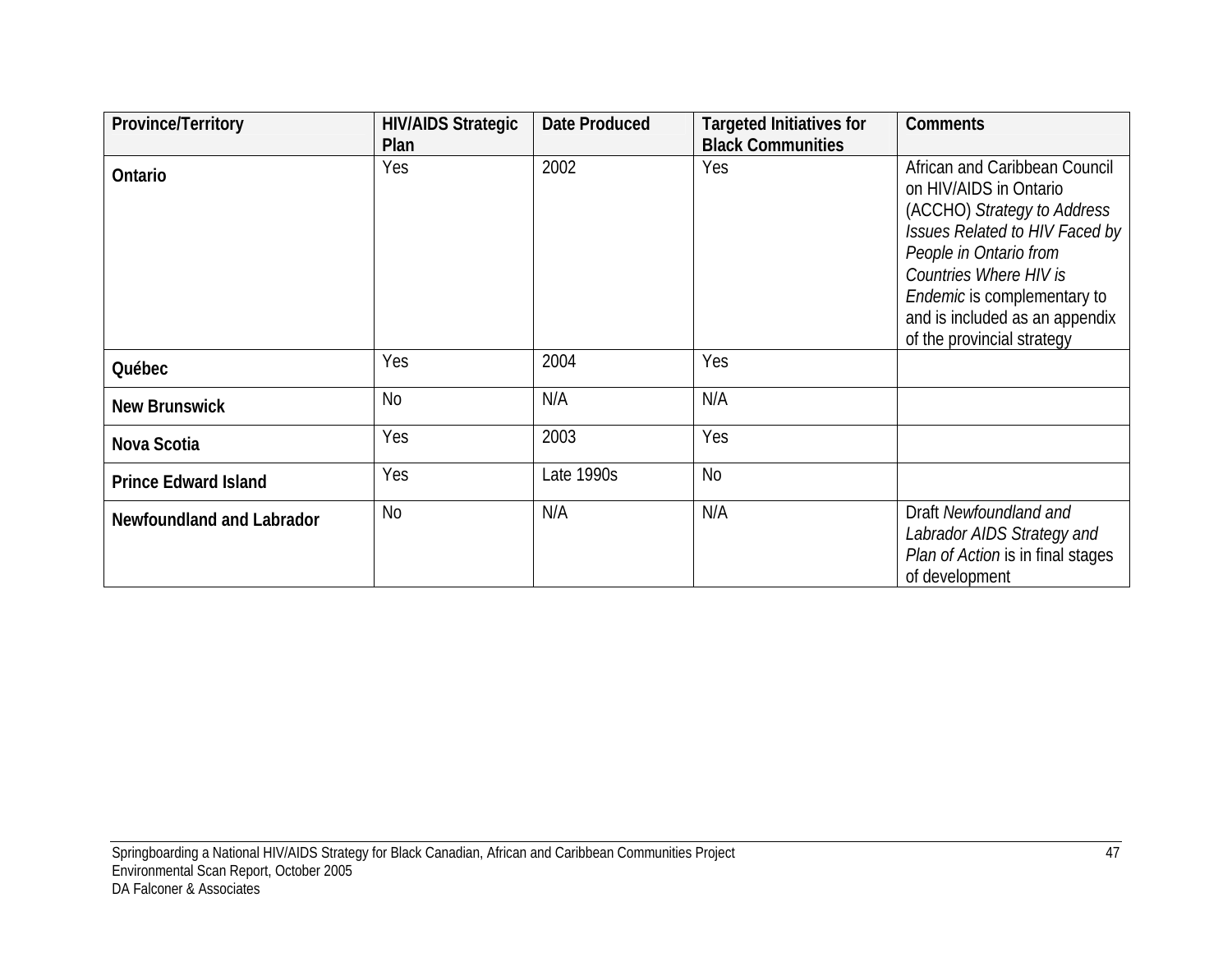# **4.0 ANALYSIS**

From the environmental scan, the following interconnected key themes emerged:

#### **1. Addressing the increased number of positive HIV tests and AIDS diagnoses for the Black communities will require focused action.**

There are numerous and complex factors that put Black people at risk for HIV infection and inform their reality of living with HIV/AIDS. Among the factors are the experiences and impact of racism combined with other forms of discrimination, such as those based on gender, sexual orientation and socio-economic status, as these affect access to information, resources and services, as well as limit one's ability to have or make choices. As a result, any intervention aimed at reducing the risk of HIV infection or addressing the needs of Black people living with HIV/AIDS must acknowledge and account for these factors if it is to be responsive and have impact.

Initiatives – programs, services, policies – must also be tailored given the diversity of the Black communities across Canada. The reality for third and fourth generation Black people in Halifax are different from those of African and Caribbean immigrants in Toronto or Calgary; just as the reality for two HIV positive Black people in the same city may differ based on their different stages in the immigration process.

The issue of immigration warrants some attention for various reasons, including how it informs stigma and discrimination, and how it links to the need to address relating legal, ethical and human rights issues. People living with HIV/AIDS who are at different stages in the immigration process prior to getting landed immigrant status often do not seek treatment or support until they are very ill and in crisis. At this time, the care they require needs to be specialized yet they are often unable to afford such care due to lack of health insurance coverage. Research has shown that three-quarters of people living with HIV/AIDS who are immigrants and refugees will eventually get status and coverage given proper and timely legal support.<sup>22</sup> It is of critical importance to note that despite the perception of immigrants and refugees coming to Canada with HIV, the evidence has shown otherwise as a substantial proportion of HIV infection occurs after residence in Canada has been established.23

The increased number of positive HIV tests in the Black communities has a particular character in that these diagnoses tend to be at a later stage in HIV infection. This means that Black people are not testing early which limits their opportunities for care, treatment and support, and it gives rise to the increased AIDS diagnoses. An identified contributing factor to the late testing for HIV in the Black communities has been the fear of what will happen to the information and the stigma and discrimination that may result. A response that is needed is the encouragement of testing early coupled with being able to test anonymously, however anonymous HIV testing facilities are limited across Canada.

Springboarding a National HIV/AIDS Strategy for Black Canadian, African and Caribbean Communities Project 48 Environmental Scan Report, October 2005

<sup>1</sup> <sup>22</sup> The Committee for Accessible AIDS Treatment HIV/AIDS & Immigration Forum Notes, May 10, 2004.

<sup>23</sup> Robert S. Remis and Maraki Fikre Merid, *The Epidemiology of HIV Infection Among Persons From HIV-Endemic Countries in Ontario: Update To December 2002 Summary of Findings,* Prepared for the African and Caribbean Council on HIV/AIDS in Ontario, September 2004.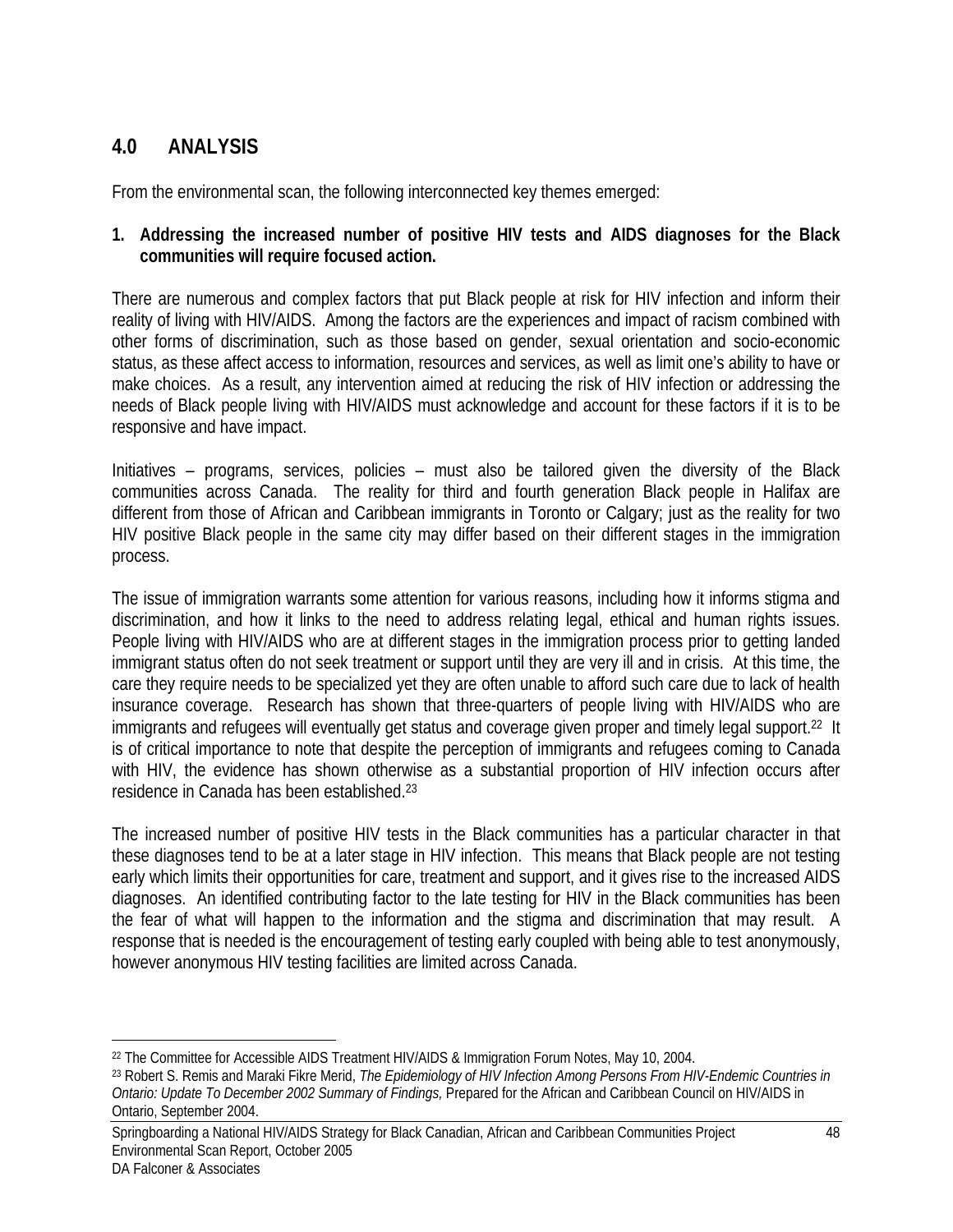The varying availability of anonymous HIV testing facilities across the country is indicative of the differences that exist in government policy responses to HIV/AIDS across the country. While the majority of the provinces and territories, as well as the federal government, have an HIV/AIDS strategic plan, there are still some without. As a result, the investment of resources to address HIV/AIDS through the allocation of targeted funding is as varying as the policy responses. While efforts are currently underway to enhance the policy response around HIV/AIDS at the provincial, territorial and federal levels, there is a need to ensure that the responses include the necessary resources for effective program implementation. There is also a need to ensure that the responses address the disproportionate number of positive HIV tests and AIDS diagnoses for the Black communities.

As a transnational population, the Black communities in Canada are intricately linked to Black communities globally. As a result, addressing HIV/AIDS in the Black communities in Canada needs to incorporate this reality through the sharing of experiences and lessons learned. It also means utilizing and building on the materials and tools developed to respond to the specificity and diversity within the Black communities.

#### **2. There is a need to build the capacity of Black Canadian, African and Caribbean communities, as well as a range of service providers, to better respond to HIV/AIDS.**

The core of the response to HIV/AIDS in the Black communities lies within the communities themselves. The knowledge, experience and skills are there but are often untapped or underutilized. Over the years, a few specific organizations have been established to address HIV/AIDS in the Black communities. These organizations are under-resourced, particularly given the demands placed on them. They nevertheless persevere to respond to the demands as best as they can while also making the links with the global pandemic. Strengthening these organizations must be priority in the national response to HIV/AIDS in the Black communities.

Organizational capacity building must also be extended to "mainstream" organizations that provide programs and deliver services to address HIV/AIDS in the Black communities and to other organizations that focus on the Black communities but may not address HIV/AIDS. This will require training, tools and support. Significantly, it will also require partnerships and community engagement to be effective and to produce results.

In addition to building the capacity of organizations, there is a need to also build the capacity of individuals to play an active and meaningful role in the response to HIV/AIDS in the Black communities. Black people living with HIV/AIDS, as well as those affected and vulnerable, need to be involved in all aspects, from design to evaluation, of the projects, programs and services targeted to them. This involvement must be nurtured, affirmed and supported.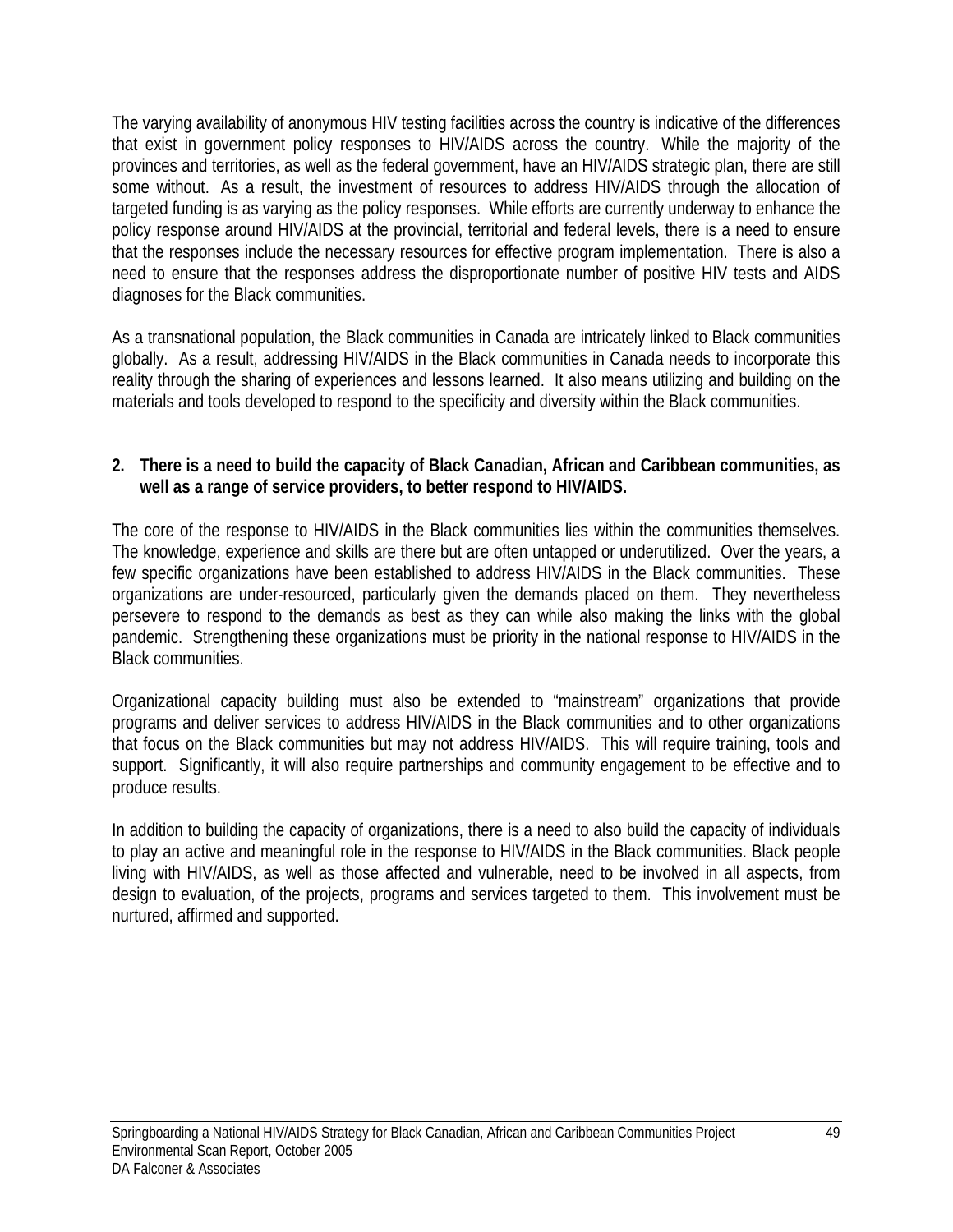#### **3. Various types of research is necessary to better understand the issues related to HIV/AIDS and Black communities, as well as to inform policies, programs and services.**

Limited research has been undertaken on HIV/AIDS and the Black communities. What is required includes social, behavioural, epidemiological and psychological studies. A framework for enhancing the research capacity could include:

- Knowledge development developing understandings and tools;
- Knowledge delivery building skills and integrating understandings, tools and skills into practice; and
- Knowledge exchange stimulating interactions, building relationships and working together.

A significant challenge in the research agenda for addressing HIV/AIDS in the Black communities is getting better surveillance data around "ethnicity" in Canada. The issues around producing better surveillance data are numerous as they range from how best to engage community members when they come in for testing, to how best to name "ethnicity" markers, to how to enhance collaboration and cooperation between the provinces, territories and federal government.

#### **4. There is a need for coordination to maximize impact.**

As documented in this Environmental Scan Report, there are numerous projects, initiatives and research activities underway specific to HIV/AIDS and the Black communities in Canada. In some cases, individuals and organizations may know of each other but in general, this is not the reality. Most of the work being done is occurring in isolation, with limited or no link to other work being done in other cities or provinces.

To have a link, however, requires attention and resources. Specific effort is needed to share information, bring people together and take joint action. In order to have the most impact in addressing HIV/AIDS in the Black communities, the links must be made, the information must be shared, the people must be brought together and the joint action must be taken.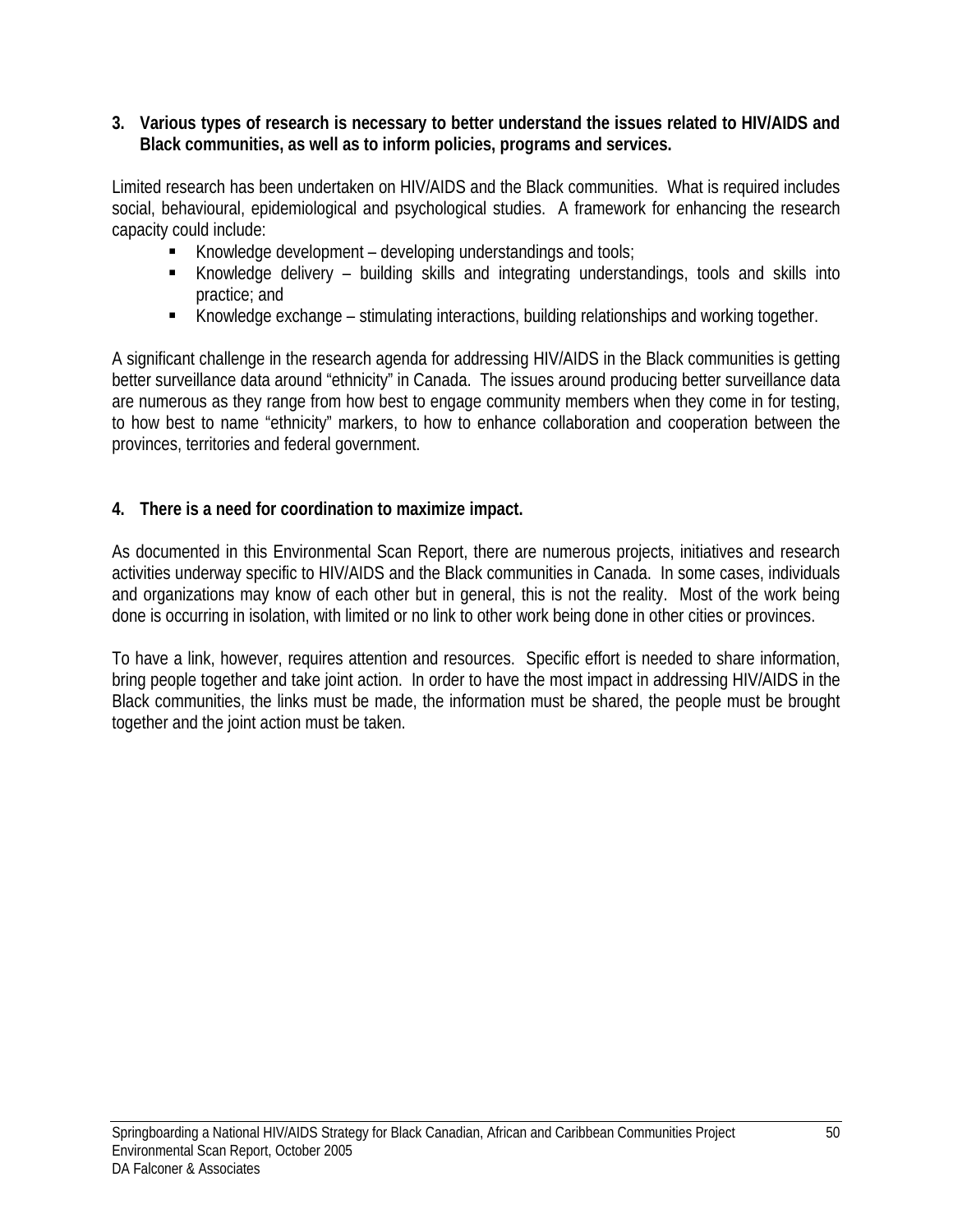# **5.0 RECOMMENDATIONS**

Based on the findings of the environmental scan and a review of *Strengthening Ties-Strengthening Communities: An Aboriginal Strategy on HIV/AIDS in Canada (2003)*, 24 it is recommended that the framework for consultation in the next phase of the Springboarding a National HIV/AIDS Strategy for Black Canadian, African and Caribbean Communities project contain the following key components, with consideration of the transnational nature of the Black communities:

- 5. Continuum of Prevention, Care, Treatment and Support;
- 6. Community Development and Capacity Building;
- 7. Research;
- 8. Coordination and Administration.

These components should be rooted in defined principles, such as access, accountability, collaboration and partnerships, community engagement, and equity.

It is also recommended that the components of the framework demonstrate alignment with *Leading Together: An HIV/AIDS Action Plan for All Canada* which is expected to be released in Fall 2005. As *Leading Together* "will set out a plan for strengthening and expanding HIV/AIDS policy, programming and research in Canada," and "it is a call to action for all Canadians and all sectors of society to become aligned in the HIV/AIDS response,"25 it will be important for any national HIV/AIDS strategy for Black Canadian, African and Caribbean communities to be a part of this picture.

Springboarding a National HIV/AIDS Strategy for Black Canadian, African and Caribbean Communities Project 51 Environmental Scan Report, October 2005

 $\overline{a}$ 

<sup>24</sup> The Aboriginal Strategy contains nine key strategic areas: coordination and technical support; community development, capacity building and training; prevention and education; sustainability, partnerships and collaboration; legal, ethical and human rights issues; engaging Aboriginal groups with specific needs; supporting broad-based harm reduction approaches; holistic care, treatment and support; and research and evaluation.

<sup>25</sup> Government of Canada, *The Federal Initiative to Address HIV/AIDS in Canada,* 2004: 5.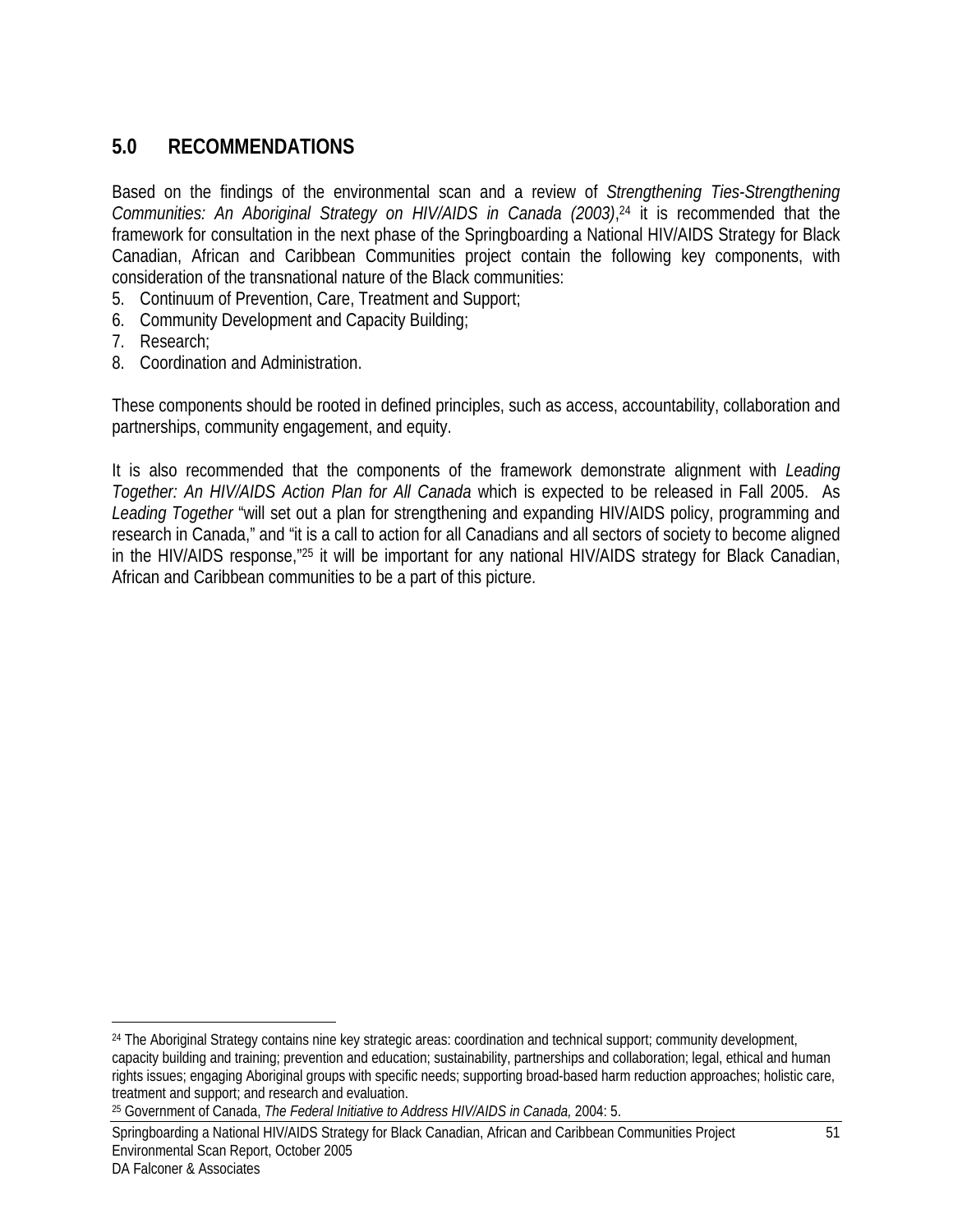# **6.0 NEXT STEPS AND CONCLUSION**

As the completion of this environmental scan was only one component of the Springboarding a National HIV/AIDS Strategy for Black Canadian, African and Caribbean Communities project, the next step is for the National Steering Committee to confirm the framework for the consultation which will take place at the 5<sup>th</sup> Canadian HIV/AIDS Skills Building Symposium in Montréal in October 2005.

Following the consultation and completion of this project, dedicated effort will need to be made to ensure the timely development of a National HIV/AIDS Strategy for Black Canadian, African and Caribbean Communities. It is clear from the findings of the environmental scan that such action is needed. Given the path that has been cleared by the Aboriginal communities, it will be important to learn from their experiences while honouring their accomplishments. By so doing, Black Canadian, African and Caribbean communities will be creating new paths to reduced HIV transmissions and enhanced quality of life for Black people living with HIV/AIDS.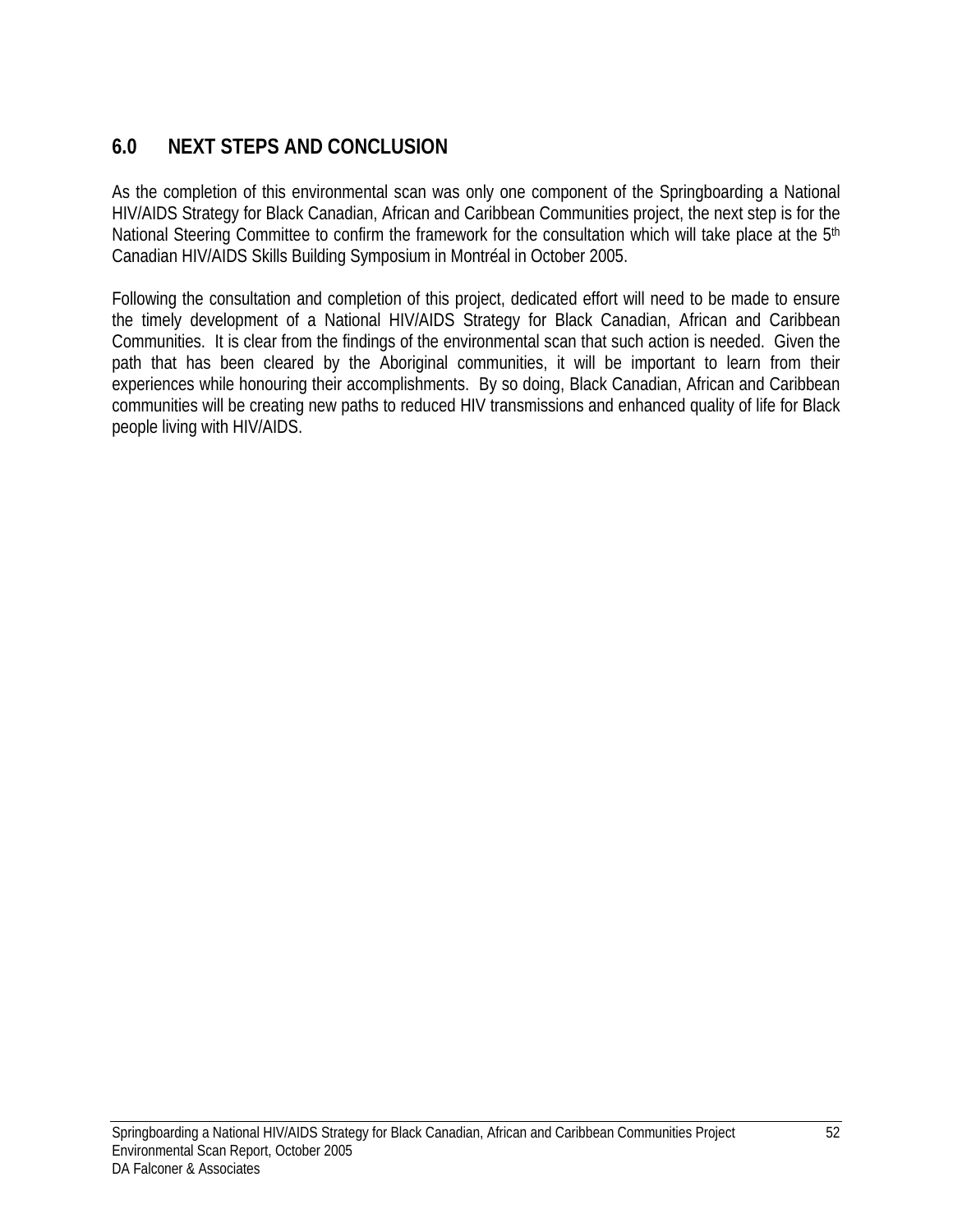# **REFERENCES**

- 1. African and Caribbean Council on HIV/AIDS in Ontario/ HIV Endemic Task Force. *Strategy to Address Issues Related to HIV Faced by People in Ontario from Countries Where HIV is Endemic.* December 2003.
- 2. B.C. Ministry of Health Planning and B.C. Ministry of Health Services. *Priorities for Action in Managing the Epidemics – HIV/AIDS in B.C.: 2003-2007*. September 2003.
- 3. Bernard, Kimberley. *Community AIDS Education for the African Nova Scotian Community: Needs Assessment Report.* Nova Scotia Persons with AIDS Coalition Black Outreach Project, August 1993.
- 4. Canadian Aboriginal AIDS Network. *Strengthening Ties-Strengthening Communities: An Aboriginal Strategy on HIV/AIDS in Canada*. July 2003.
- 5. Canadian AIDS Society and Health Canada. *A Guide to HIV/AIDS Epidemiological and Surveillance Terms.* 2002.
- 6. Canadian Centre on Minority Affairs. *Health Promotion and Population Outreach in the Black and Caribbean Canadian Community.* Health Canada, Health Care Network, 2003.
- 7. Canadian Institutes for Health Research. URL: http://www.cihr-irsc.gc.ca/e/25845.html.
- 8. City of Ottawa Public Health and Long-Term Care. *Strategic Plan: Health Sexuality and Risk Reduction Program Outreach Team*. March 2003.
- 9. City of Toronto. *2005 AIDS Prevention Grants*. May 2005.
- 10. Committee for Accessible AIDS Treatment. *HIV/AIDS & Immigration Forum Notes*. May 2004.
- 11. Enang, Josephine. *Black Women's Health: A Synthesis of Health Research Relevant to Black Nova Scotians.* Maritime Centre of Excellence for Women's Health, September 2001.
- 12. Fenta, Haile. *AIDS: Knowledge, Attitude and Risk-taking Behaviour of Adult Ethiopians in North America* People to People Aid Organization (Canada), August 2001.
- 13. Government of Canada. *The Federal Initiative to Address HIV/AIDS in Canada*. 2004
- 14. Handa, Amita and Astier Negash. *HIV Endemic Task Force Report on Phase Two of Community Consultation*. December 2002.
- 15. HIV Endemic Task Force. *"For Us, By Us, About Us:" An Opportunity for African and Caribbean Communities to Address the Issue of HIV/AIDS Related Stigma and Denial Community Forum Complete Report.* November 2001.
- 16. Interagency Coalition on AIDS and Development. *HIV/AIDS and African and Caribbean Communities in Canada.* June 2002.
- 17. James, LLana. *African and Caribbean HIV Prevention Guidelines 1st Edition.* African and Caribbean Council on HIV/AIDS in Ontario and Women's Health in Women's Hands Community Health Centre, forthcoming in 2006.
- 18. Keeping, Anita. *Assessing the HIV Prevention Needs of Diverse Communities of Women.* Planned Parenthood Metro Clinic (Halifax), March 2004.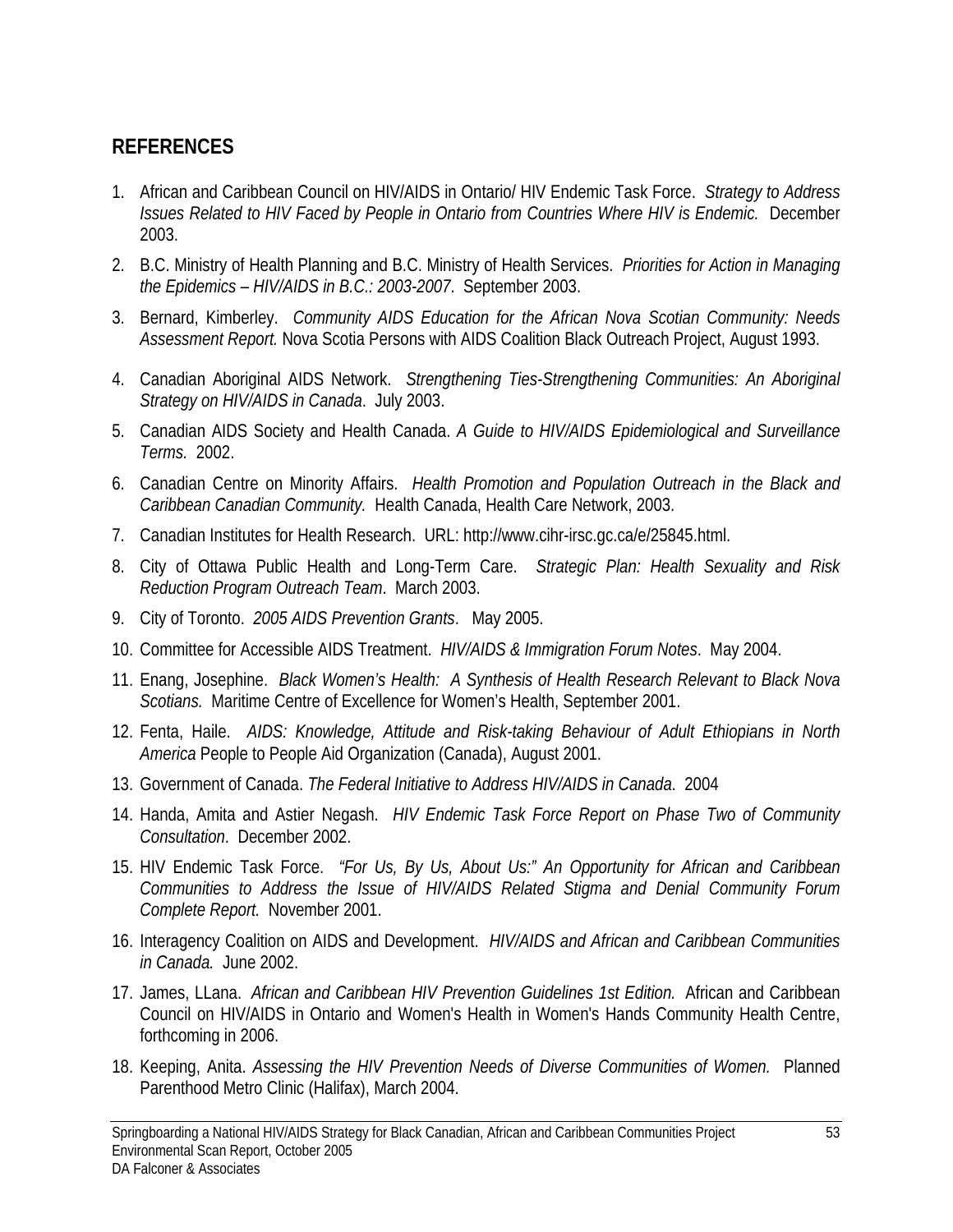- 19. Manitoba Health. *Manitoba Health Statistical Update on HIV/AIDS 1985-December 2003.* August 2004.
- 20. Milan, Anne, and Kelly Tran. *Blacks in Canada: A Long History.* Statistics Canada, Spring 2004.
- 21. Nova Scotia Department of Health. *HIV/AIDS Surveillance Report 2000.* November 2001.
- 22. Ontario Advisory Committee on HIV/AIDS. *A Proposed HIV/AIDS Strategy for Ontario to 2008.* June 2002.
- 23. Ontario HIV Treatment Network. URL: http://www.ohtn.on.ca/.
- 24. Ottawa-Carleton Council on AIDS. *Planning for an Integrated Response to HIV/AIDS in Ottawa: Progress Report on the Development of a Five-Year Service-Delivery Plan for HIV/AIDS-Related Services (2005-06 to 2009-10).* 2005.
- 25. Provincial (Nova Scotia) HIV/AIDS Strategy Steering Committee. *Nova Scotia's Strategy on HIV/AIDS.* 2003.
- 26. Provincial (Saskatchewan) Strategy Team on HIV, Blood-borne Pathogens and Injection Drug Use. *At Risk: Recommendations for a Strategy on HIV, Blood-borne Pathogens and Injection Drug Use.* August 2002.
- 27. Public Health Agency of Canada. *HIV/AIDS Epi Updates*. Centre for Infectious Disease Prevention and Control, May 2005.
- 28. Public Health Agency of Canada. *HIV and AIDS in Canada: Surveillance Report to December 31, 2004*. Centre for Infectious Disease Prevention and Control, April 2005.
- 29. Public Health Agency of Canada. *Leading Together: An HIV/AIDS Action Plan for All Canada 2004- 2008*. URL: *http://www.phac-aspc.gc.ca/aids-sida/hiv\_aids/ federal\_initiative/direction/leading\_sept2003.html#iii.*
- 30. Remis, Robert S., Carol Swantee, Kirsten Rottensten, et. al. *Report on HIV/AIDS in Ontario 2002*. November 2003.
- 31. Remis, Robert S., and Maraki Fikre Merid. *The Epidemiology Of HIV Infection Among Persons From HIV-Endemic Countries In Ontario: Update To December 2002 Summary of Findings*. Prepared for the African and Caribbean Council on HIV/AIDS in Ontario, September 2004.
- 32. Santé et Services sociaux Québec. *Portrait des infections transmissibles sexuellement et par le sang (ITSS), de l'hépatite C, de l'infection par le VIH et du Sida au Québec*. December 2003.
- 33. Santé et Services sociaux Québec. *Stratégie québécoise de lutte contre l'infection par le VIH et le sida, l'infection par le VHC et les infections transmissibles sexuellement – Orientations 2003-2009.* 2004.
- 34. Saskatchewan Health. *HIV/AIDS in Saskatchewan 2003.* October 2004.
- 35. Singh, Ami. *Summary Overview of HIV/AIDS in Alberta*. Presentation to Alberta Advisory Committee on AIDS, June 2005.
- 36. St. Jean, Jocelyne. *Update on HIV and AIDS in the City of Ottawa: Report to Health, Recreation and Social Services Committee and Council.* March 2003.
- 37. Statistics Canada. *Ethnic Diversity Survey: Portrait of a Multicultural Society.* September 2003.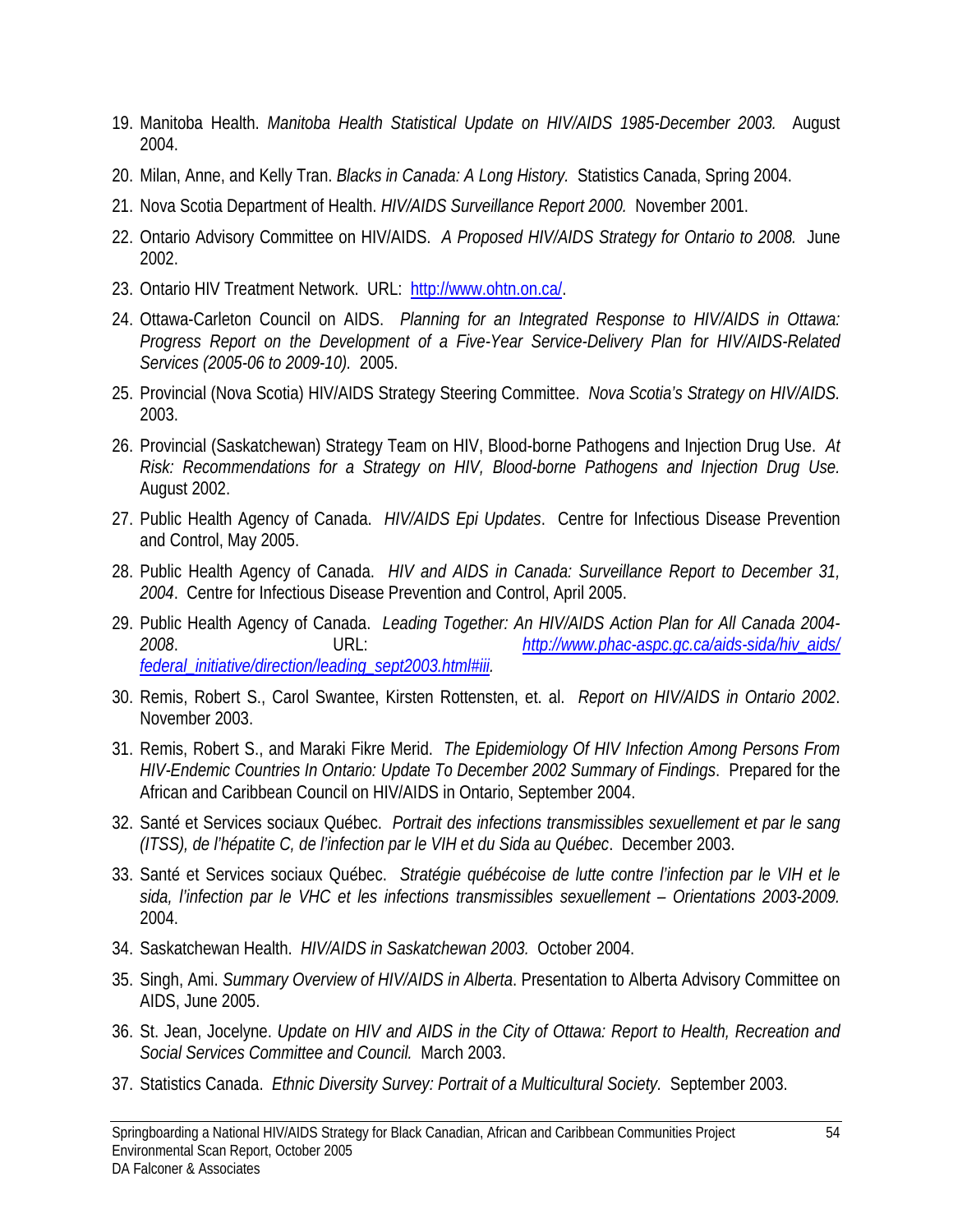- 38. Statistics Canada. *Visible minority population, by provinces and territories (2001 Census)* URL: http://www40.statcan.ca/l01/cst01/demo52b.htm
- 39. Tharao, Esther, and Notisha Massaquoi. *Black Women and HIV/AIDS: Contextualizing their Realities, their Silence and Proposing Solutions.* Canadian Women's Studies 2001; 21 (2): 72-80.
- 40. Tharao, Esther, Notisha Massaquoi and Senait Teclom. *The Silent Voices of the HIV/AIDS Epidemic: African and Caribbean Women in Toronto Final Report.* Women's Health in Women's Hands Community Health Centre, 2004.
- 41. Uddin, Zhaida and Orhan Hassan. *Presentation on Operation Hairspray: An innovative community approach to HIV/AIDS prevention*. November 2004.
- 42. Women's Health in Women's Hands Community Health Centre. *Research Skills Building/Enhancement and Research Protocol Development Project.* March 2001.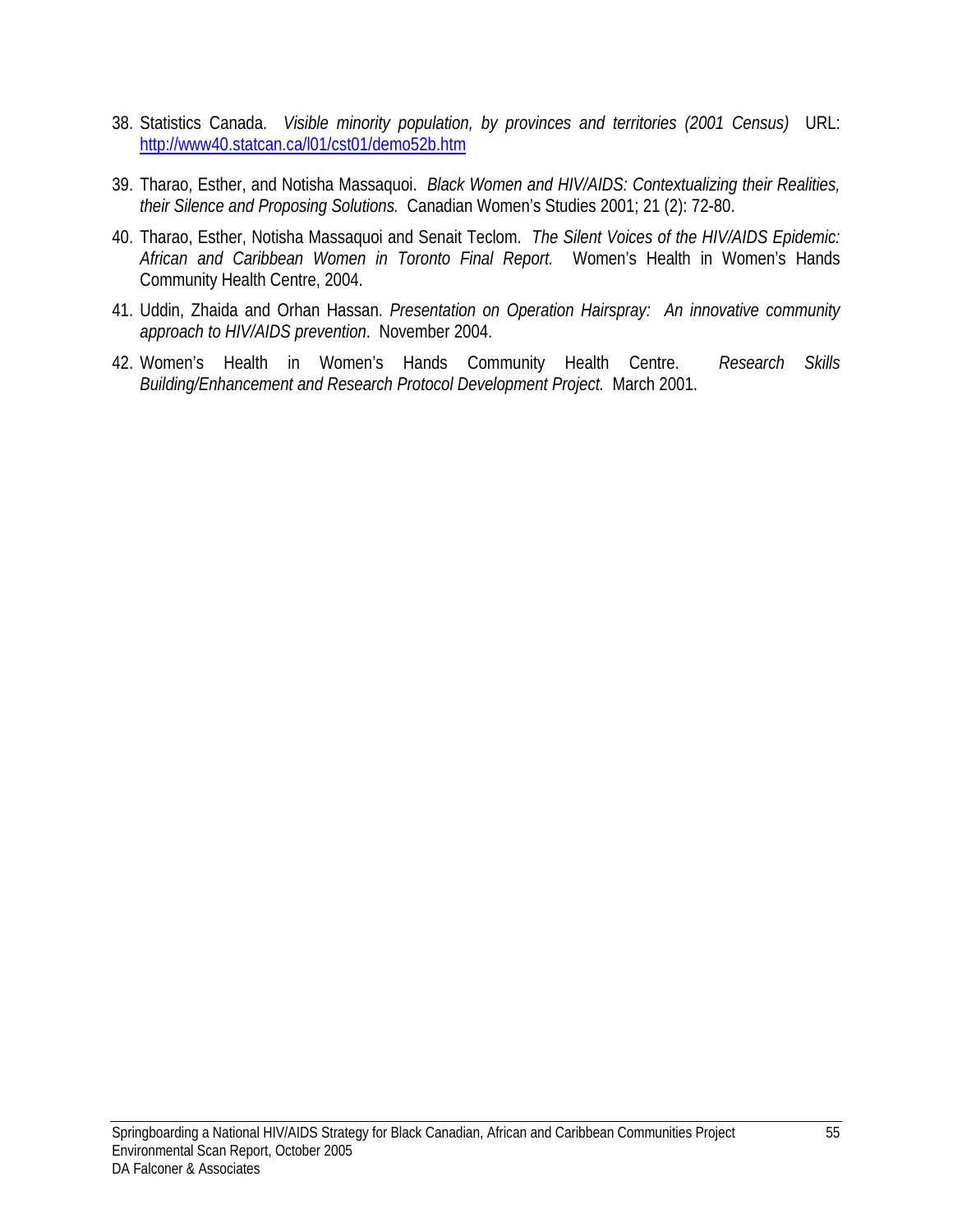#### APPENDIX A **Springboarding a National HIV/AIDS Strategy for Black Canadian, African and Caribbean Communities Project**

#### **National Steering Committee Terms of Reference**

#### **Purpose**

The National Steering Committee will provide guidance and determine direction for the Springboarding a National HIV/AIDS Strategy for Black Canadian, African and Caribbean Communities Project which aims to conduct preliminary research that will contribute to the development of a national HIV/AIDS strategy for Black Canadian, African and Caribbean communities.

#### **Membership**

The National Steering Committee will consist of representatives from across the country and include:

- 1. Angele Rose Ankouad, Centre de Ressources et d'Interventions en Santé et Sexualité, Montréal, QC
- 2. Nalda Callender, National Congress of Black Women Foundation, Vancouver, BC
- 3. David Divine, James R. Johnston Chair in Black Canadian Studies, Dalhousie University, Halifax, NS
- 4. Arlene Hunte, Safeworks, Calgary, AB
- 5. LLana James, African & Caribbean HIV/AIDS Capacity Building Project, Toronto, ON
- 6. Lilja Jónsdóttir, Public Health Agency of Canada, Ottawa, ON
- 7. Horace Josephs, Interagency Coalition on AIDS and Development Board of Directors, Toronto, ON
- 8. Félicité Murangira, African and Caribbean Council on HIV/AIDS in Ontario, Ottawa, ON
- 9. Michael O'Connor, Interagency Coalition on AIDS and Development Executive Director, Ottawa, ON
- 10. Esther Tharao, African and Caribbean Council on HIV/AIDS in Ontario, Toronto, ON

#### **Meetings**

There will be 2 in-person meetings and 2-3 teleconferences.

#### **Term**

April – November 2005, with a possibility of an extension.

#### **Responsibilities**

The Steering Committee will support the project by providing:

- Direction and general quidance;
- Technical advise and support, as appropriate and available;
- **EXECUTE:** Linkages to appropriate persons and/or organizations;
- **Planning advise for a national consultation:**
- **Input into and review of specific documents drafted.**

#### **Decision-making**

Decisions will be made through consensus by the National Steering Committee members present at meetings. When consensus cannot be reached, voting shall occur and majority rules.

#### **Minutes**

Minutes of meetings will be taken to form a part of the project reporting requirements. Draft minutes will be circulated for approval.

#### **Facilitation**

Meetings will be facilitated by the project consultant, Dionne A. Falconer of DA Falconer & Associates.